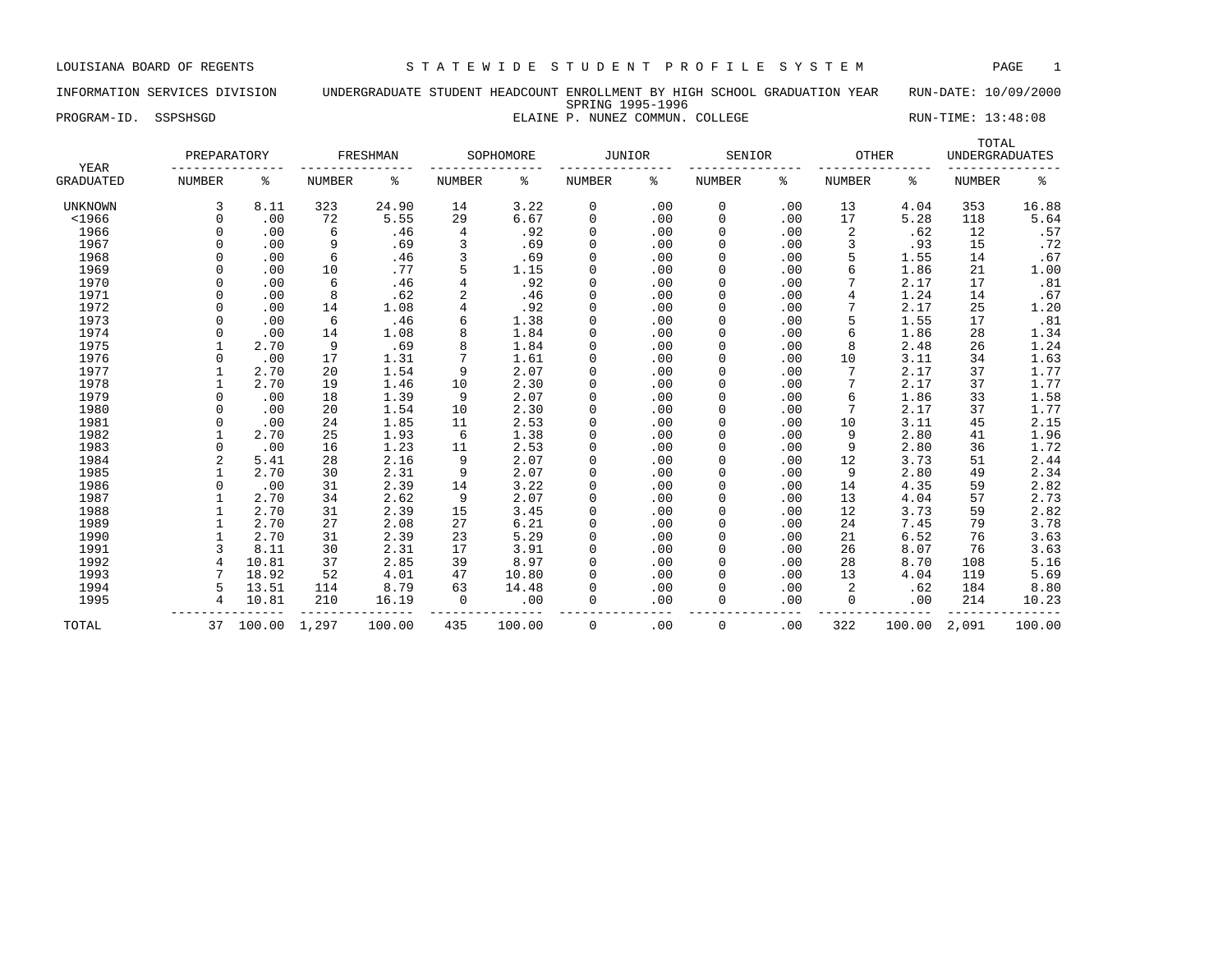### INFORMATION SERVICES DIVISION UNDERGRADUATE STUDENT HEADCOUNT ENROLLMENT BY HIGH SCHOOL GRADUATION YEAR RUN-DATE: 10/09/2000 SPRING 1995-1996 PROGRAM-ID. SSPSHSGD **DELGADO COMMUNITY COLLEGE** RUN-TIME: 13:48:08

| YEAR             | PREPARATORY    |        |               | FRESHMAN |               | SOPHOMORE | JUNIOR        |     | SENIOR        |     | OTHER         |               | TOTAL<br><b>UNDERGRADUATES</b> |        |
|------------------|----------------|--------|---------------|----------|---------------|-----------|---------------|-----|---------------|-----|---------------|---------------|--------------------------------|--------|
| <b>GRADUATED</b> | <b>NUMBER</b>  | န့     | <b>NUMBER</b> | နွ       | <b>NUMBER</b> | ి         | <b>NUMBER</b> | ៖   | <b>NUMBER</b> | နွ  | <b>NUMBER</b> | ి             | <b>NUMBER</b>                  | နွ     |
| <b>UNKNOWN</b>   | 172            | 98.29  | 397           | 5.50     | 52            | 1.55      | 0             | .00 | 0             | .00 | 20            | .63           | 641                            | 4.60   |
| $<$ 1966         | 0              | .00    | 241           | 3.34     | 91            | 2.72      | 0             | .00 | 0             | .00 | 122           | 3.83          | 454                            | 3.26   |
| 1966             | $\Omega$       | .00    | 33            | .46      | 13            | .39       | 0             | .00 | 0             | .00 | 28            | .88           | 74                             | .53    |
| 1967             | n              | .00    | 44            | .61      | 12            | .36       | 0             | .00 | $\mathbf 0$   | .00 | 29            | .91           | 85                             | .61    |
| 1968             |                | .57    | 46            | .64      | 27            | .81       | $\Omega$      | .00 | 0             | .00 | 37            | 1.16          | 111                            | .80    |
| 1969             |                | .00    | 51            | .71      | 31            | .93       | 0             | .00 | $\mathbf 0$   | .00 | 31            | .97           | 113                            | .81    |
| 1970             | $\Omega$       | .00    | 49            | .68      | 34            | 1.01      | 0             | .00 | 0             | .00 | 47            | 1.47          | 130                            | .93    |
| 1971             | $\cap$         | .00    | 66            | .91      | 34            | 1.01      | 0             | .00 | $\mathbf 0$   | .00 | 56            | 1.76          | 156                            | 1.12   |
| 1972             |                | .00    | 61            | .84      | 46            | 1.37      | 0             | .00 | $\Omega$      | .00 | 45            | 1.41          | 152                            | 1.09   |
| 1973             |                | .00    | 52            | .72      | 47            | 1.40      | 0             | .00 | $\Omega$      | .00 | 68            | 2.13          | 167                            | 1.20   |
| 1974             |                | .00    | 74            | 1.02     | 50            | 1.49      | 0             | .00 |               | .00 | 52            | 1.63          | 176                            | 1.26   |
| 1975             | $\cap$         | .00    | 80            | 1.11     | 53            | 1.58      | 0             | .00 |               | .00 | 75            | 2.35          | 208                            | 1.49   |
| 1976             | $\cap$         | .00    | 96            | 1.33     | 57            | 1.70      | 0             | .00 | $\Omega$      | .00 | 76            | 2.38          | 229                            | 1.64   |
| 1977             | $\cap$         | .00    | 82            | 1.14     | 47            | 1.40      | 0             | .00 | $\mathbf 0$   | .00 | 69            | 2.16          | 198                            | 1.42   |
| 1978             | $\cap$         | .00    | 109           | 1.51     | 46            | 1.37      | $\Omega$      | .00 | $\Omega$      | .00 | 82            | 2.57          | 237                            | 1.70   |
| 1979             | $\Omega$       | .00    | 92            | 1.27     | 70            | 2.09      | 0             | .00 | 0             | .00 | 100           | 3.14          | 262                            | 1.88   |
| 1980             | $\Omega$       | .00    | 115           | 1.59     | 84            | 2.51      | 0             | .00 | $\mathbf 0$   | .00 | 82            | 2.57          | 281                            | 2.02   |
| 1981             | $\Omega$       | .00    | 129           | 1.79     | 62            | 1.85      | $\mathbf 0$   | .00 | $\mathbf 0$   | .00 | 117           | 3.67          | 308                            | 2.21   |
| 1982             | $\Omega$       | .00    | 136           | 1.88     | 82            | 2.45      | $\mathbf 0$   | .00 | $\mathbf 0$   | .00 | 108           | 3.39          | 326                            | 2.34   |
| 1983             | $\Omega$       | .00    | 130           | 1.80     | 81            | 2.42      | 0             | .00 | 0             | .00 | 106           | 3.32          | 317                            | 2.27   |
| 1984             | $\Omega$       | .00    | 144           | 1.99     | 87            | 2.60      | 0             | .00 | 0             | .00 | 126           | 3.95          | 357                            | 2.56   |
| 1985             |                | .00    | 161           | 2.23     | 92            | 2.75      | 0             | .00 | 0             | .00 | 143           | 4.48          | 396                            | 2.84   |
| 1986             |                | .00    | 170           | 2.35     | 92            | 2.75      | 0             | .00 | $\Omega$      | .00 | 140           | 4.39          | 402                            | 2.88   |
| 1987             | $\cap$         | .00    | 219           | 3.03     | 134           | 4.00      | $\Omega$      | .00 | $\Omega$      | .00 | 176           | 5.52          | 529                            | 3.80   |
| 1988             | $\cap$         | .00    | 202           | 2.80     | 144           | 4.30      | 0             | .00 | 0             | .00 | 206           | 6.46          | 552                            | 3.96   |
| 1989             | $\cap$         | .00    | 228           | 3.16     | 157           | 4.69      | 0             | .00 | $\Omega$      | .00 | 252           | 7.90          | 637                            | 4.57   |
| 1990             |                | .00    | 263           | 3.64     | 205           | 6.12      | 0             | .00 | $\Omega$      | .00 | 214           | 6.71          | 682                            | 4.89   |
| 1991             | $\Omega$       | .00    | 302           | 4.18     | 236           | 7.04      | $\Omega$      | .00 | 0             | .00 | 233           | 7.31          | 771                            | 5.53   |
| 1992             |                | .00    | 393           | 5.44     | 347           | 10.36     | 0             | .00 | $\mathbf 0$   | .00 | 242           | 7.59          | 982                            | 7.05   |
| 1993             | $\Omega$       | .00    | 595           | 8.24     | 464           | 13.85     | 0             | .00 | $\mathbf 0$   | .00 | 100           | 3.14          | 1,159                          | 8.32   |
| 1994             | $\Omega$       | .00    | 1,017         | 14.08    | 373           | 11.13     | 0             | .00 |               | .00 | 5             | .16           | 1,395                          | 10.01  |
| 1995             | $\overline{2}$ | 1.14   | 1,446         | 20.02    | 0             | .00       | 0             | .00 | 0             | .00 | 2             | .06           | 1,450                          | 10.40  |
| TOTAL            | 175            | 100.00 | 7,223         | 100.00   | 3,350         | 100.00    | $\Omega$      | .00 | 0             | .00 | 3,189         | 100.00 13,937 |                                | 100.00 |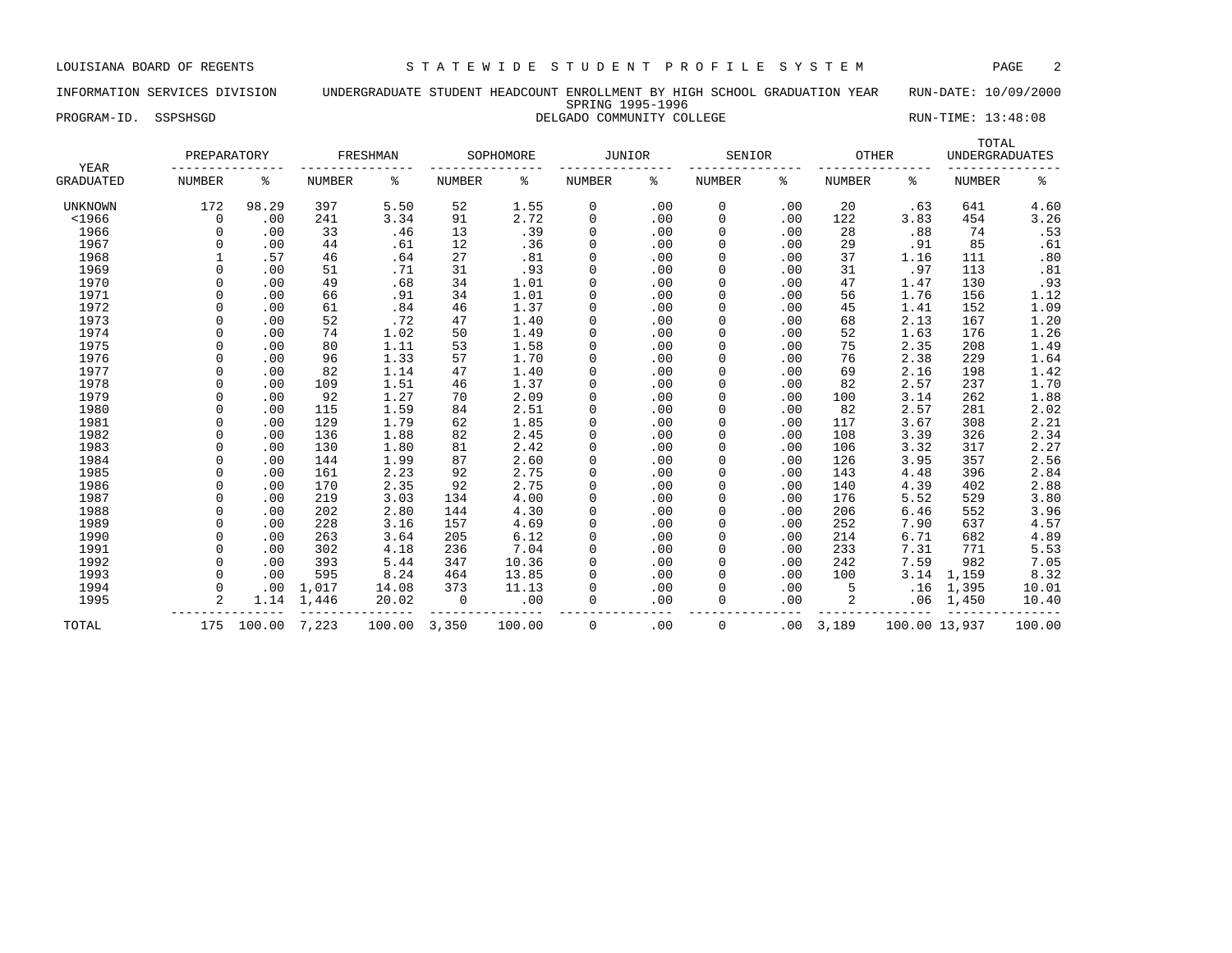# INFORMATION SERVICES DIVISION UNDERGRADUATE STUDENT HEADCOUNT ENROLLMENT BY HIGH SCHOOL GRADUATION YEAR RUN-DATE: 10/09/2000 SPRING 1995-1996

PROGRAM-ID. SSPSHSGD STATE UNIVERSITY STATE UNIVERSITY RUN-TIME: 13:48:08

| YEAR             | PREPARATORY   |     |                | FRESHMAN |                | SOPHOMORE    |                | <b>JUNIOR</b> |               | SENIOR | OTHER          |        | TOTAL<br><b>UNDERGRADUATES</b> |        |
|------------------|---------------|-----|----------------|----------|----------------|--------------|----------------|---------------|---------------|--------|----------------|--------|--------------------------------|--------|
| <b>GRADUATED</b> | <b>NUMBER</b> | နွ  | <b>NUMBER</b>  | ႜ        | NUMBER         | ႜ            | NUMBER         | ႜ             | <b>NUMBER</b> | ႜ      | <b>NUMBER</b>  | ႜ      | <b>NUMBER</b>                  | နွ     |
| <b>UNKNOWN</b>   | 0             | .00 | 3              | .16      | 0              | .00          | 0              | .00           | 0             | .00    | 0              | .00    | 3                              | .05    |
| $<$ 1966         | $\Omega$      | .00 | 1              | .05      | 2              | .14          | 1              | .08           | 10            | .57    | 5              | 4.46   | 19                             | .30    |
| 1966             | $\Omega$      | .00 | 1              | .05      | 0              | .00          | 0              | .00           | 2             | .11    | 0              | .00    | 3                              | .05    |
| 1967             | $\Omega$      | .00 | $\mathbf 0$    | .00      | 0              | .00          |                | .08           | 4             | .23    |                | .89    | 6                              | .10    |
| 1968             | $\Omega$      | .00 |                | .05      |                | .07          |                | .08           |               | .23    |                | .89    | 8                              | .13    |
| 1969             | $\Omega$      | .00 | $\mathbf{1}$   | .05      | $\mathbf 0$    | .00          | $\Omega$       | .00           | $\sqrt{2}$    | .11    | $\Omega$       | .00    | 3                              | .05    |
| 1970             | $\cap$        | .00 | $\mathbf 1$    | .05      | 2              | .14          | 2              | .17           |               | .34    |                | .89    | 12                             | .19    |
| 1971             |               | .00 | 0              | .00      |                | .07          |                | .08           |               | .17    | $\Omega$       | .00    | 5                              | .08    |
| 1972             |               | .00 | 0              | .00      |                | .07          | 0              | .00           |               | .23    | $\Omega$       | .00    | 5                              | .08    |
| 1973             | $\cap$        | .00 | $\overline{2}$ | .11      |                | .07          | 0              | .00           |               | .11    | 2              | 1.79   |                                | .11    |
| 1974             | $\cap$        | .00 | $\mathbf 0$    | .00      |                | .07          |                | .17           | 4             | .23    | 2              | 1.79   | 9                              | .14    |
| 1975             | $\Omega$      | .00 | 1              | .05      | 3              | .21          | 2              | .17           |               | .34    | 2              | 1.79   | 14                             | .22    |
| 1976             | $\Omega$      | .00 | $\sqrt{2}$     | .11      |                | .07          | 2              | .17           |               | .29    | $\Omega$       | .00    | 10                             | .16    |
| 1977             | $\Omega$      | .00 | $\sqrt{2}$     | .11      | 3              | .21          | 3              | .25           |               | .40    | 2              | 1.79   | 17                             | .27    |
| 1978             | $\Omega$      | .00 | $\overline{c}$ | .11      | 2              | .14          | 8              | .68           | 7             | .40    | 0              | .00    | 19                             | .30    |
| 1979             | $\Omega$      | .00 | $\mathbf{1}$   | .05      | 2              | .14          | 3              | .25           | 10            | .57    |                | .89    | 17                             | .27    |
| 1980             | $\Omega$      | .00 | $\sqrt{2}$     | .11      | 3              | .21          | $\overline{a}$ | .17           | 12            | .69    | 2              | 1.79   | 21                             | .33    |
| 1981             | $\cap$        | .00 | 3              | .16      | $\overline{4}$ | .29          | 0              | .00           | 13            | .75    | 0              | .00    | 20                             | .32    |
| 1982             | $\Omega$      | .00 | $\overline{c}$ | .11      | 5              | .36          |                | .08           | 12            | .69    | $\Omega$       | .00    | 20                             | .32    |
| 1983             | $\Omega$      | .00 | 3              | .16      | 2              | .14          | 3              | .25           | 17            | .98    |                | .89    | 26                             | .41    |
| 1984             | $\Omega$      | .00 | 4              | .21      | $\overline{a}$ | .14          | $\overline{a}$ | .17           | 13            | .75    | 5              | 4.46   | 26                             | .41    |
| 1985             | $\Omega$      | .00 | $\overline{4}$ | .21      | 3              | .21          | $\overline{2}$ | .17           | 20            | 1.15   | $\overline{2}$ | 1.79   | 31                             | .49    |
| 1986             | $\Omega$      | .00 | 6              | .32      | 8              | .57          | 8              | .68           | 32            | 1.84   | $\overline{a}$ | 1.79   | 56                             | .89    |
| 1987             | $\Omega$      | .00 | 6              | .32      | 5              | .36          | 17             | 1.44          | 62            | 3.56   | 2              | 1.79   | 92                             | 1.46   |
| 1988             | $\Omega$      | .00 | 10             | .53      | 10             | .71          | 23             | 1.95          | 92            | 5.29   |                | 6.25   | 142                            | 2.25   |
| 1989             | $\Omega$      | .00 | 15             | .80      | 21             | 1.50         | 39             | 3.31          | 144           | 8.28   | 9              | 8.04   | 228                            | 3.62   |
| 1990             | $\Omega$      | .00 | 19             | 1.01     | 48             | 3.43         | 63             | 5.35          | 276           | 15.86  | 12             | 10.71  | 418                            | 6.63   |
| 1991             | $\cap$        | .00 | 52             | 2.78     | 64             | 4.57         | 139            | 11.81         | 436           | 25.06  | 14             | 12.50  | 705                            | 11.19  |
| 1992             |               | .00 | 65             | 3.47     | 144            | 10.29        | 261            | 22.18         | 463           | 26.61  | 16             | 14.29  | 949                            | 15.06  |
| 1993             | $\cap$        | .00 | 143            | 7.64     | 345            | 24.64        | 552            | 46.90         | 70            | 4.02   | 18             | 16.07  | 1,128                          | 17.90  |
| 1994             | $\Omega$      | .00 | 375            | 20.03    | 696            | 49.71        | 38             | 3.23          | 1             | .06    | 4              | 3.57   | 1,114                          | 17.68  |
| 1995             | $\Omega$      | .00 | 1,145          | 61.16    | 20             | 1.43         | 1              | .08           | 1             | .06    |                | .89    | 1,168                          | 18.54  |
| TOTAL            | $\mathbf 0$   | .00 | 1,872          | 100.00   | 1,400          | 100.00 1,177 |                | 100.00        | 1,740         | 100.00 | 112            | 100.00 | 6,301                          | 100.00 |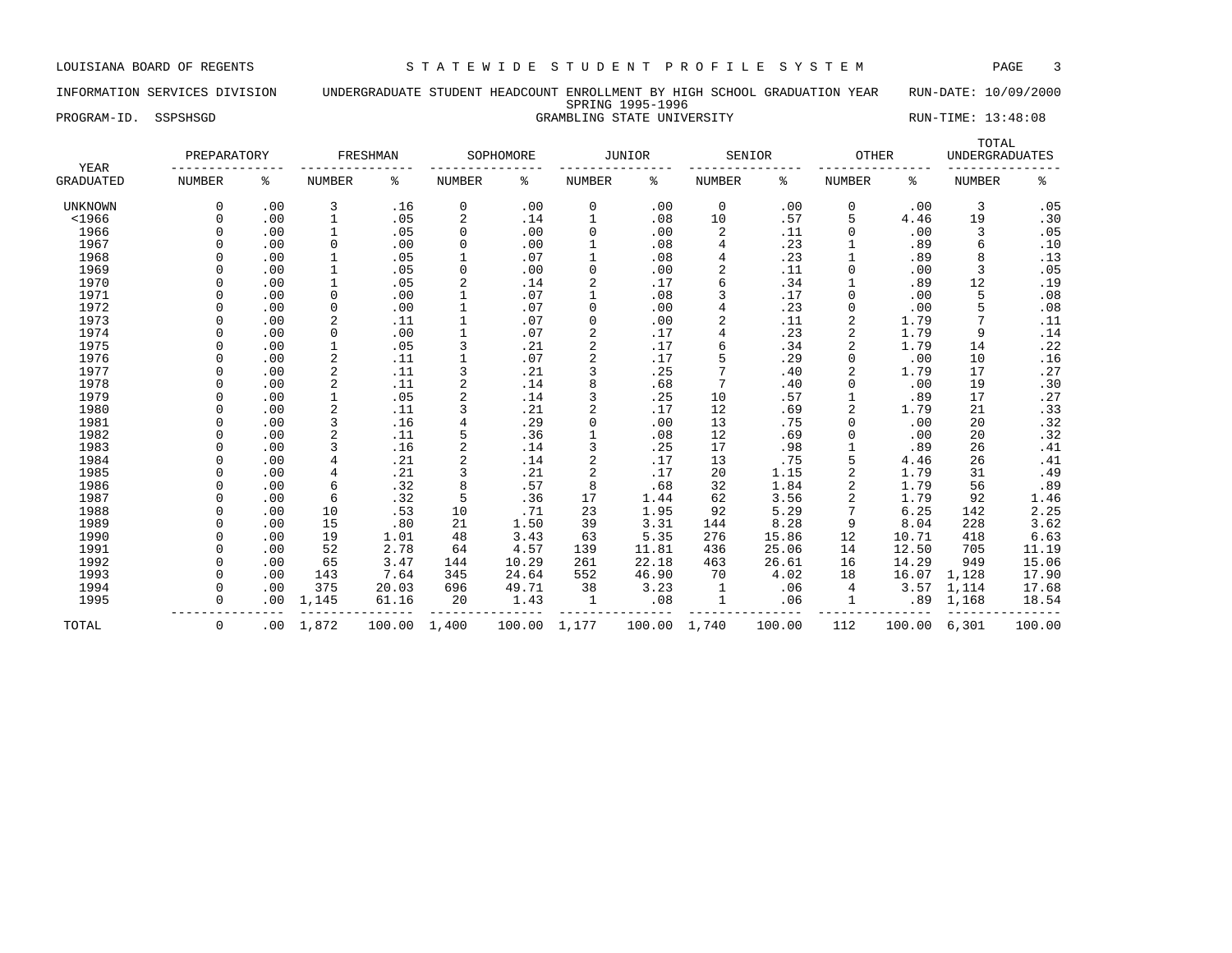### INFORMATION SERVICES DIVISION UNDERGRADUATE STUDENT HEADCOUNT ENROLLMENT BY HIGH SCHOOL GRADUATION YEAR RUN-DATE: 10/09/2000 SPRING 1995-1996 PROGRAM-ID. SSPSHSGD CONSTANA TECH UNIVERSITY NEWSTAM-ID. SSPSHSGD STATES AND LOUISIANA TECH UNIVERSITY

| YEAR             | PREPARATORY   |        |                | FRESHMAN |                | SOPHOMORE |                | <b>JUNIOR</b> | SENIOR        |        | <b>OTHER</b>   |        | TOTAL<br><b>UNDERGRADUATES</b> |        |
|------------------|---------------|--------|----------------|----------|----------------|-----------|----------------|---------------|---------------|--------|----------------|--------|--------------------------------|--------|
| <b>GRADUATED</b> | <b>NUMBER</b> | နွ     | <b>NUMBER</b>  | ి        | <b>NUMBER</b>  | %         | <b>NUMBER</b>  | ి             | <b>NUMBER</b> | နွ     | <b>NUMBER</b>  | နွ     | <b>NUMBER</b>                  | နွ     |
| <b>UNKNOWN</b>   | 14            | 93.33  | $\mathbf 0$    | .00      | $\mathbf 0$    | .00       | $\mathbf 0$    | .00           | $\mathbf 0$   | .00    | $\Omega$       | .00    | 14                             | .19    |
| $<$ 1966         | $\mathbf 0$   | .00    | 19             | 1.02     | 9              | .60       | 12             | .97           | 30            | 1.28   | 393            | 84.15  | 463                            | 6.23   |
| 1966             | $\Omega$      | .00    | 2              | .11      | 3              | .20       | $\mathbf 0$    | .00           | 8             | .34    | 3              | .64    | 16                             | .22    |
| 1967             | $\Omega$      | .00    | $\mathsf 0$    | .00      | $\overline{3}$ | .20       | $\overline{4}$ | .32           | 10            | .43    |                | .21    | 18                             | .24    |
| 1968             | $\Omega$      | .00    | $\mathbf{1}$   | .05      | 5              | .33       | 3              | .24           | 3             | .13    | 3              | .64    | 15                             | .20    |
| 1969             | $\Omega$      | .00    | 2              | .11      | 5              | .33       | 6              | .48           | 11            | .47    | $\overline{2}$ | .43    | 26                             | .35    |
| 1970             | $\Omega$      | .00    | 3              | .16      | $\overline{4}$ | .27       | 3              | .24           | 19            | .81    | $\mathbf{1}$   | .21    | 30                             | .40    |
| 1971             | $\Omega$      | .00    | 7              | .38      | $\overline{3}$ | .20       | $\overline{4}$ | .32           | 10            | .43    | 3              | .64    | 27                             | .36    |
| 1972             | $\Omega$      | .00    | 4              | .21      | $\overline{4}$ | .27       | 2              | .16           | 18            | .77    |                | .86    | 32                             | .43    |
| 1973             | $\Omega$      | .00    | 5              | .27      | 8              | .53       | $\overline{4}$ | .32           | 15            | .64    | 5              | 1.07   | 37                             | .50    |
| 1974             | $\Omega$      | .00    | $\overline{4}$ | .21      | 8              | .53       | 8              | .65           | 17            | .72    | $\mathbf{1}$   | .21    | 38                             | .51    |
| 1975             | $\Omega$      | .00    | 11             | .59      | 4              | .27       | 6              | .48           | 22            | .94    | $\overline{2}$ | .43    | 45                             | .61    |
| 1976             | $\Omega$      | .00    | 10             | .54      | 6              | .40       | 9              | .73           | 18            | .77    | $\Omega$       | .00    | 43                             | .58    |
| 1977             | $\cap$        | .00    | 11             | .59      | 9              | .60       | 8              | .65           | 22            | .94    | $\overline{4}$ | .86    | 54                             | .73    |
| 1978             | $\Omega$      | .00    | 6              | .32      | 9              | .60       | 7              | .56           | 23            | .98    | $\mathbf{1}$   | .21    | 46                             | .62    |
| 1979             | $\Omega$      | .00    | 12             | .64      | 12             | .80       | 10             | .81           | 23            | .98    | 3              | .64    | 60                             | .81    |
| 1980             | $\Omega$      | .00    | 14             | .75      | 10             | .67       | 12             | .97           | 26            | 1.11   |                | .21    | 63                             | .85    |
| 1981             | $\Omega$      | .00    | 10             | .54      | 12             | .80       | 13             | 1.05          | 28            | 1.19   | $\overline{4}$ | .86    | 67                             | .90    |
| 1982             | $\Omega$      | .00    | 8              | .43      | 12             | .80       | 12             | .97           | 26            | 1.11   | $\overline{4}$ | .86    | 62                             | .83    |
| 1983             | $\Omega$      | .00    | 12             | .64      | 10             | .67       | 8              | .65           | 33            | 1.40   |                | .21    | 64                             | .86    |
| 1984             | $\Omega$      | .00    | 14             | .75      | 11             | .73       | 8              | .65           | 38            | 1.62   | $\Omega$       | .00    | 71                             | .96    |
| 1985             | 1             | 6.67   | 12             | .64      | 15             | 1.00      | 11             | .89           | 46            | 1.96   | $\overline{4}$ | .86    | 89                             | 1.20   |
| 1986             | $\Omega$      | .00    | 18             | .97      | 11             | .73       | 19             | 1.53          | 56            | 2.38   | 5              | 1.07   | 109                            | 1.47   |
| 1987             | $\Omega$      | .00    | 15             | .81      | 10             | .67       | 23             | 1.85          | 74            | 3.15   | 4              | .86    | 126                            | 1.69   |
| 1988             | $\Omega$      | .00    | 25             | 1.34     | 22             | 1.47      | 18             | 1.45          | 116           | 4.93   | 3              | .64    | 184                            | 2.48   |
| 1989             | $\Omega$      | .00    | 39             | 2.09     | 26             | 1.74      | 25             | 2.02          | 176           | 7.48   | $\overline{4}$ | .86    | 270                            | 3.63   |
| 1990             | $\Omega$      | .00    | 31             | 1.66     | 30             | 2.00      | 43             | 3.47          | 246           | 10.46  | 6              | 1.28   | 356                            | 4.79   |
| 1991             | $\Omega$      | .00    | 43             | 2.31     | 50             | 3.34      | 84             | 6.77          | 463           | 19.69  | $\overline{2}$ | .43    | 642                            | 8.64   |
| 1992             | $\Omega$      | .00    | 47             | 2.52     | 65             | 4.34      | 209            | 16.85         | 666           | 28.32  | 3              | .64    | 990                            | 13.32  |
| 1993             | $\Omega$      | .00    | 91             | 4.89     | 238            | 15.89     | 638            | 51.45         | 100           | 4.25   | $\Omega$       | .00    | 1,067                          | 14.35  |
| 1994             | $\Omega$      | .00    | 194            | 10.42    | 872            | 58.21     | 31             | 2.50          | 5             | .21    | $\Omega$       | .00    | 1,102                          | 14.82  |
| 1995             | $\Omega$      | .00    | 1,192          | 64.02    | 12             | .80       | $\mathbf 0$    | .00           | 4             | .17    | $\Omega$       | .00    | 1,208                          | 16.25  |
| TOTAL            | 15            | 100.00 | 1,862          | 100.00   | 1,498          | 100.00    | 1,240          | 100.00        | 2,352         | 100.00 | 467            | 100.00 | 7,434                          | 100.00 |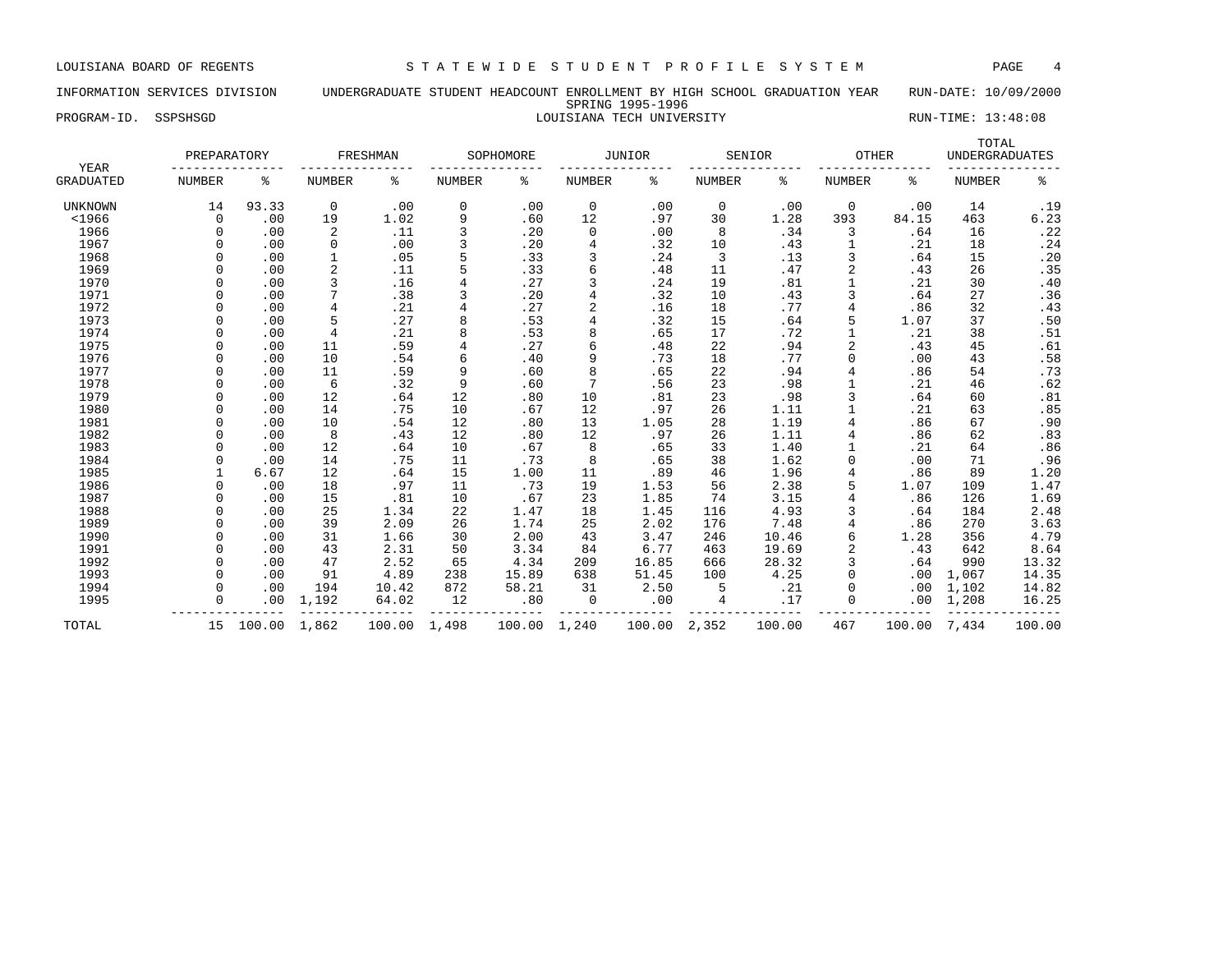# INFORMATION SERVICES DIVISION UNDERGRADUATE STUDENT HEADCOUNT ENROLLMENT BY HIGH SCHOOL GRADUATION YEAR RUN-DATE: 10/09/2000 SPRING 1995-1996

# PROGRAM-ID. SSPSHSGD STATE STATE UNIVERSITY RUN-TIME: 13:48:08

| YEAR             | PREPARATORY   |        |                | FRESHMAN |                | SOPHOMORE |               | JUNIOR |               | SENIOR | OTHER         |        | TOTAL<br><b>UNDERGRADUATES</b> |        |
|------------------|---------------|--------|----------------|----------|----------------|-----------|---------------|--------|---------------|--------|---------------|--------|--------------------------------|--------|
| <b>GRADUATED</b> | <b>NUMBER</b> | ి      | <b>NUMBER</b>  | န့       | <b>NUMBER</b>  | ႜ         | <b>NUMBER</b> | နွ     | <b>NUMBER</b> | ႜ      | <b>NUMBER</b> | ႜ      | <b>NUMBER</b>                  | နွ     |
| <b>UNKNOWN</b>   | 60            | 100.00 | 163            | 7.69     | 53             | 3.98      | 53            | 4.39   | 73            | 3.72   | 2             | 22.22  | 404                            | 6.04   |
| $<$ 1966         | $\Omega$      | .00    | 13             | .61      | 11             | .83       | 8             | .66    | 33            | 1.68   | 7             | 77.78  | 72                             | 1.08   |
| 1966             | $\Omega$      | .00    | 2              | .09      | 3              | .23       | 2             | .17    | 6             | .31    | 0             | .00    | 13                             | .19    |
| 1967             |               | .00    | 6              | .28      | 6              | .45       | 4             | .33    |               | .36    | $\Omega$      | .00    | 23                             | .34    |
| 1968             |               | .00    | $\overline{4}$ | .19      | 6              | .45       | 6             | .50    | 8             | .41    |               | .00    | 24                             | .36    |
| 1969             |               | .00    | 6              | .28      |                | .08       |               | .25    | 18            | .92    | $\Omega$      | .00    | 28                             | .42    |
| 1970             |               | .00    | $\overline{4}$ | .19      | $\overline{2}$ | .15       |               | .58    | 17            | .87    | $\Omega$      | .00    | 30                             | .45    |
| 1971             |               | .00    | 2              | .09      | 6              | .45       | 8             | .66    | 19            | .97    | $\Omega$      | .00    | 35                             | .52    |
| 1972             |               | .00    | 6              | .28      | б              | .45       | 9             | .75    | 18            | .92    | $\Omega$      | .00    | 39                             | .58    |
| 1973             |               | .00    | 9              | .42      | 6              | .45       | 15            | 1.24   | 27            | 1.38   | $\Omega$      | .00    | 57                             | .85    |
| 1974             |               | .00    | 5              | .24      | 7              | .53       | 6             | .50    | 28            | 1.43   |               | .00    | 46                             | .69    |
| 1975             |               | .00    | 13             | .61      | 9              | .68       | 3             | .25    | 26            | 1.33   | $\Omega$      | .00    | 51                             | .76    |
| 1976             |               | .00    | 15             | .71      | 8              | .60       | 10            | .83    | 24            | 1.22   | $\Omega$      | .00    | 57                             | .85    |
| 1977             |               | .00    | 17             | .80      | 8              | .60       | 4             | .33    | 35            | 1.79   | $\Omega$      | .00    | 64                             | .96    |
| 1978             |               | .00    | 13             | .61      | 12             | .90       | 11            | .91    | 26            | 1.33   | $\Omega$      | .00    | 62                             | .93    |
| 1979             |               | .00    | 14             | .66      | 13             | .98       | 12            | .99    | 35            | 1.79   | $\Omega$      | .00    | 74                             | 1.11   |
| 1980             |               | .00    | 11             | .52      | 11             | .83       | 13            | 1.08   | 33            | 1.68   |               | .00    | 68                             | 1.02   |
| 1981             |               | .00    | 15             | .71      | 9              | .68       | 17            | 1.41   | 32            | 1.63   | $\Omega$      | .00    | 73                             | 1.09   |
| 1982             |               | .00    | 10             | .47      | 9              | .68       | 17            | 1.41   | 34            | 1.73   | $\Omega$      | .00    | 70                             | 1.05   |
| 1983             |               | .00    | 22             | 1.04     | 16             | 1.20      | 12            | .99    | 42            | 2.14   | $\Omega$      | .00    | 92                             | 1.38   |
| 1984             |               | .00    | 16             | .75      | 11             | .83       | 19            | 1.57   | 49            | 2.50   | $\Omega$      | .00    | 95                             | 1.42   |
| 1985             |               | .00    | 22             | 1.04     | 13             | .98       | 20            | 1.66   | 50            | 2.55   | $\Omega$      | .00    | 105                            | 1.57   |
| 1986             |               | .00    | 23             | 1.08     | 25             | 1.88      | 16            | 1.32   | 52            | 2.65   |               | .00    | 116                            | 1.73   |
| 1987             | $\cap$        | .00    | 21             | .99      | 19             | 1.43      | 37            | 3.06   | 81            | 4.13   | $\Omega$      | .00    | 158                            | 2.36   |
| 1988             | $\cap$        | .00    | 30             | 1.42     | 38             | 2.85      | 36            | 2.98   | 104           | 5.31   | $\Omega$      | .00    | 208                            | 3.11   |
| 1989             |               | .00    | 26             | 1.23     | 51             | 3.83      | 51            | 4.22   | 156           | 7.96   | $\Omega$      | .00    | 284                            | 4.25   |
| 1990             |               | .00    | 33             | 1.56     | 44             | 3.31      | 70            | 5.79   | 189           | 9.64   | $\Omega$      | .00    | 336                            | 5.02   |
| 1991             |               | .00    | 56             | 2.64     | 62             | 4.66      | 104           | 8.61   | 350           | 17.86  | $\Omega$      | .00    | 572                            | 8.55   |
| 1992             |               | .00    | 61             | 2.88     | 90             | 6.76      | 199           | 16.47  | 345           | 17.60  |               | .00    | 695                            | 10.39  |
| 1993             |               | .00    | 126            | 5.94     | 202            | 15.18     | 406           | 33.61  | 43            | 2.19   | $\Omega$      | .00    | 777                            | 11.62  |
| 1994             |               | .00    | 276            | 13.02    | 568            | 42.67     | 30            | 2.48   | 0             | .00    | $\Omega$      | .00    | 874                            | 13.07  |
| 1995             | $\Omega$      | .00    | 1,080          | 50.94    | 6              | .45       | $\mathbf 0$   | .00    | $\mathbf 0$   | .00    | $\Omega$      | .00    | 1,086                          | 16.24  |
| TOTAL            | 60            | 100.00 | 2,120          | 100.00   | 1,331          | 100.00    | 1,208         | 100.00 | 1,960         | 100.00 | 9             | 100.00 | 6,688                          | 100.00 |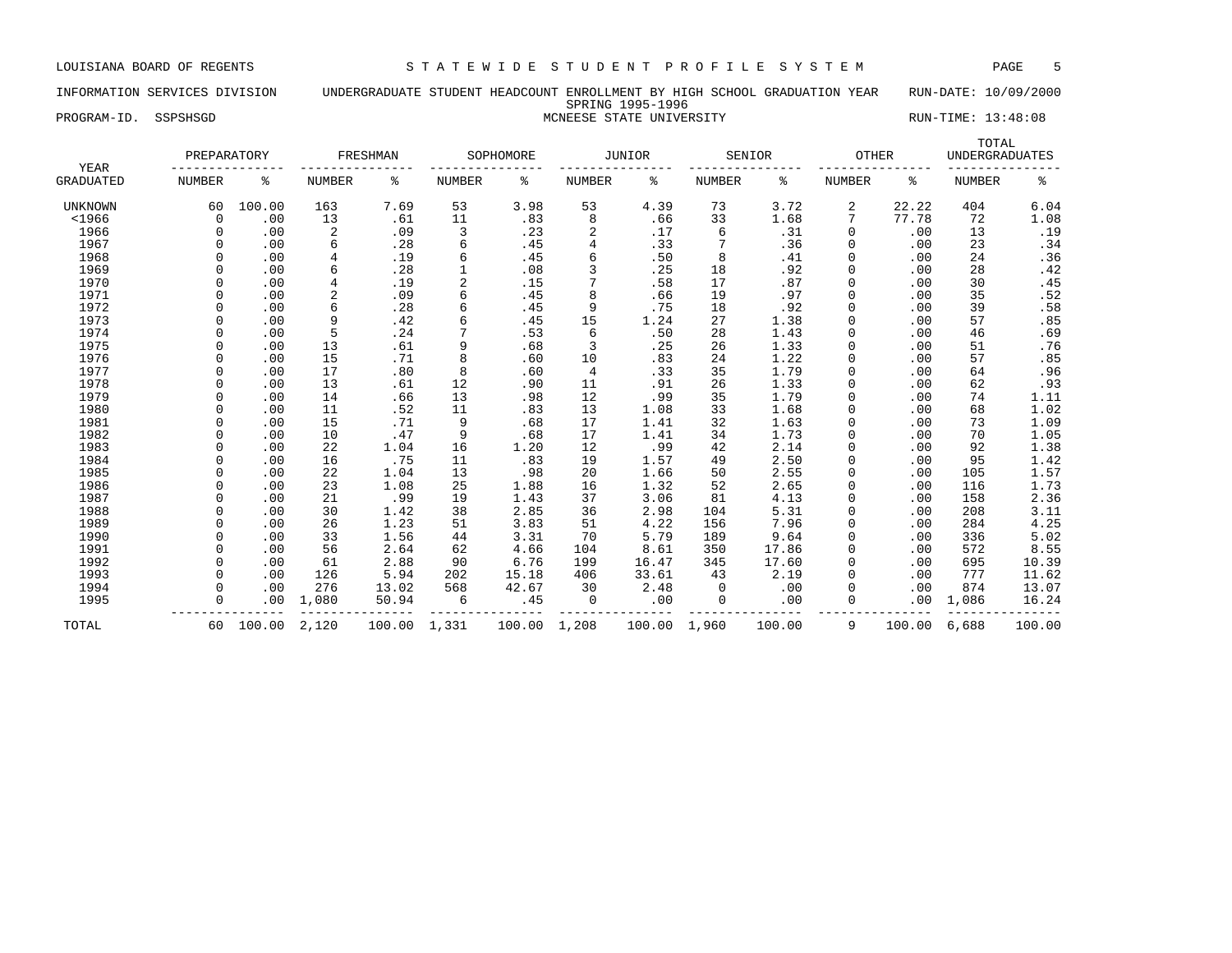### INFORMATION SERVICES DIVISION UNDERGRADUATE STUDENT HEADCOUNT ENROLLMENT BY HIGH SCHOOL GRADUATION YEAR RUN-DATE: 10/09/2000 SPRING 1995-1996 PROGRAM-ID. SSPSHSGD NICHOLLS STATE UNIVERSITY NICHOLLS STATE UNIVERSITY RUN-TIME: 13:48:08

| YEAR           | PREPARATORY   |        |               | FRESHMAN |                | SOPHOMORE |                | JUNIOR |               | SENIOR | OTHER         |     | TOTAL<br><b>UNDERGRADUATES</b> |        |
|----------------|---------------|--------|---------------|----------|----------------|-----------|----------------|--------|---------------|--------|---------------|-----|--------------------------------|--------|
| GRADUATED      | <b>NUMBER</b> | ႜ      | <b>NUMBER</b> | ႜ        | NUMBER         | န့        | <b>NUMBER</b>  | ႜ      | <b>NUMBER</b> | ిక     | <b>NUMBER</b> | ႜ   | <b>NUMBER</b>                  | နွ     |
| <b>UNKNOWN</b> | 10            | 100.00 | 23            | 1.12     | 9              | .69       | 6              | .60    | 4             | .26    | 0             | .00 | 52                             | .88    |
| $<$ 1966       | $\Omega$      | .00    | 22            | 1.07     | 15             | 1.16      | 13             | 1.29   | 32            | 2.09   | $\Omega$      | .00 | 82                             | 1.39   |
| 1966           | O             | .00    | 1             | .05      | 2              | .15       | 5              | .50    | 6             | .39    | $\Omega$      | .00 | 14                             | .24    |
| 1967           | O             | .00    | 4             | .19      | $\overline{2}$ | .15       | $\overline{2}$ | .20    | 6             | .39    | $\Omega$      | .00 | 14                             | .24    |
| 1968           | 0             | .00    | 5             | .24      | 6              | .46       | 5              | .50    | 9             | .59    |               | .00 | 25                             | .42    |
| 1969           | 0             | .00    | 6             | .29      | 9              | .69       | $\overline{2}$ | .20    | 10            | .65    |               | .00 | 27                             | .46    |
| 1970           | 0             | .00    |               | .19      | 9              | .69       | 6              | .60    | 14            | .92    |               | .00 | 33                             | .56    |
| 1971           | O             | .00    | 8             | .39      | 7              | .54       | $\overline{4}$ | .40    | 19            | 1.24   | $\Omega$      | .00 | 38                             | .64    |
| 1972           | 0             | .00    | 7             | .34      | 7              | .54       | 8              | .80    | 13            | .85    | $\Omega$      | .00 | 35                             | .59    |
| 1973           | O             | .00    | 4             | .19      | 8              | .62       | 8              | .80    | 22            | 1.44   | $\Omega$      | .00 | 42                             | .71    |
| 1974           |               | .00    | 5             | .24      | 6              | .46       | 6              | .60    | 17            | 1.11   | $\Omega$      | .00 | 34                             | .58    |
| 1975           |               | .00    | 15            | .73      | 15             | 1.16      | 15             | 1.49   | 39            | 2.55   |               | .00 | 84                             | 1.42   |
| 1976           |               | .00    | 11            | .53      | 14             | 1.08      |                | .70    | 25            | 1.64   |               | .00 | 57                             | .97    |
| 1977           | U             | .00    | 11            | .53      | 10             | .77       | 20             | 1.99   | 19            | 1.24   | $\Omega$      | .00 | 60                             | 1.02   |
| 1978           | U             | .00    | 14            | .68      | 16             | 1.24      | 13             | 1.29   | 35            | 2.29   | $\Omega$      | .00 | 78                             | 1.32   |
| 1979           | O             | .00    | 16            | .78      | 14             | 1.08      | 15             | 1.49   | 42            | 2.75   | $\Omega$      | .00 | 87                             | 1.47   |
| 1980           | O             | .00    | 13            | .63      | 13             | 1.00      | 13             | 1.29   | 27            | 1.77   | $\Omega$      | .00 | 66                             | 1.12   |
| 1981           | O             | .00    | 14            | .68      | 6              | .46       | 15             | 1.49   | 30            | 1.96   | $\Omega$      | .00 | 65                             | 1.10   |
| 1982           | 0             | .00    | 22            | 1.07     | 15             | 1.16      | 9              | .89    | 28            | 1.83   |               | .00 | 74                             | 1.25   |
| 1983           | 0             | .00    | 19            | .92      | 16             | 1.24      | 27             | 2.68   | 35            | 2.29   | $\Omega$      | .00 | 97                             | 1.64   |
| 1984           | O             | .00    | 17            | .82      | 20             | 1.54      | 18             | 1.79   | 42            | 2.75   | $\Omega$      | .00 | 97                             | 1.64   |
| 1985           | O             | .00    | 22            | 1.07     | 17             | 1.31      | 17             | 1.69   | 40            | 2.62   | $\Omega$      | .00 | 96                             | 1.63   |
| 1986           | O             | .00    | 16            | .78      | 24             | 1.85      | 15             | 1.49   | 48            | 3.14   | $\Omega$      | .00 | 103                            | 1.75   |
| 1987           |               | .00    | 28            | 1.36     | 40             | 3.09      | 33             | 3.28   | 65            | 4.25   |               | .00 | 166                            | 2.81   |
| 1988           |               | .00    | 24            | 1.16     | 33             | 2.55      | 40             | 3.98   | 56            | 3.66   |               | .00 | 153                            | 2.59   |
| 1989           | O             | .00    | 35            | 1.70     | 36             | 2.78      | 47             | 4.67   | 112           | 7.33   |               | .00 | 230                            | 3.90   |
| 1990           | O             | .00    | 29            | 1.41     | 43             | 3.32      | 66             | 6.56   | 175           | 11.45  |               | .00 | 313                            | 5.30   |
| 1991           | O             | .00    | 38            | 1.84     | 58             | 4.48      | 83             | 8.25   | 268           | 17.53  | $\Omega$      | .00 | 447                            | 7.57   |
| 1992           | O             | .00    | 55            | 2.67     | 93             | 7.18      | 165            | 16.40  | 247           | 16.15  | $\Omega$      | .00 | 560                            | 9.49   |
| 1993           | O             | .00    | 105           | 5.09     | 199            | 15.37     | 297            | 29.52  | 44            | 2.88   | $\Omega$      | .00 | 645                            | 10.93  |
| 1994           | 0             | .00    | 286           | 13.87    | 532            | 41.08     | 25             | 2.49   | 0             | .00    | $\Omega$      | .00 | 843                            | 14.28  |
| 1995           | 0             | .00    | 1,183         | 57.37    | $\mathbf{1}$   | .08       | $\mathbf{1}$   | .10    | $\mathbf 0$   | .00    | $\Omega$      | .00 | 1,185                          | 20.08  |
| TOTAL          | 10            | 100.00 | 2,062         | 100.00   | 1,295          | 100.00    | 1,006          | 100.00 | 1,529         | 100.00 | $\mathbf 0$   | .00 | 5,902                          | 100.00 |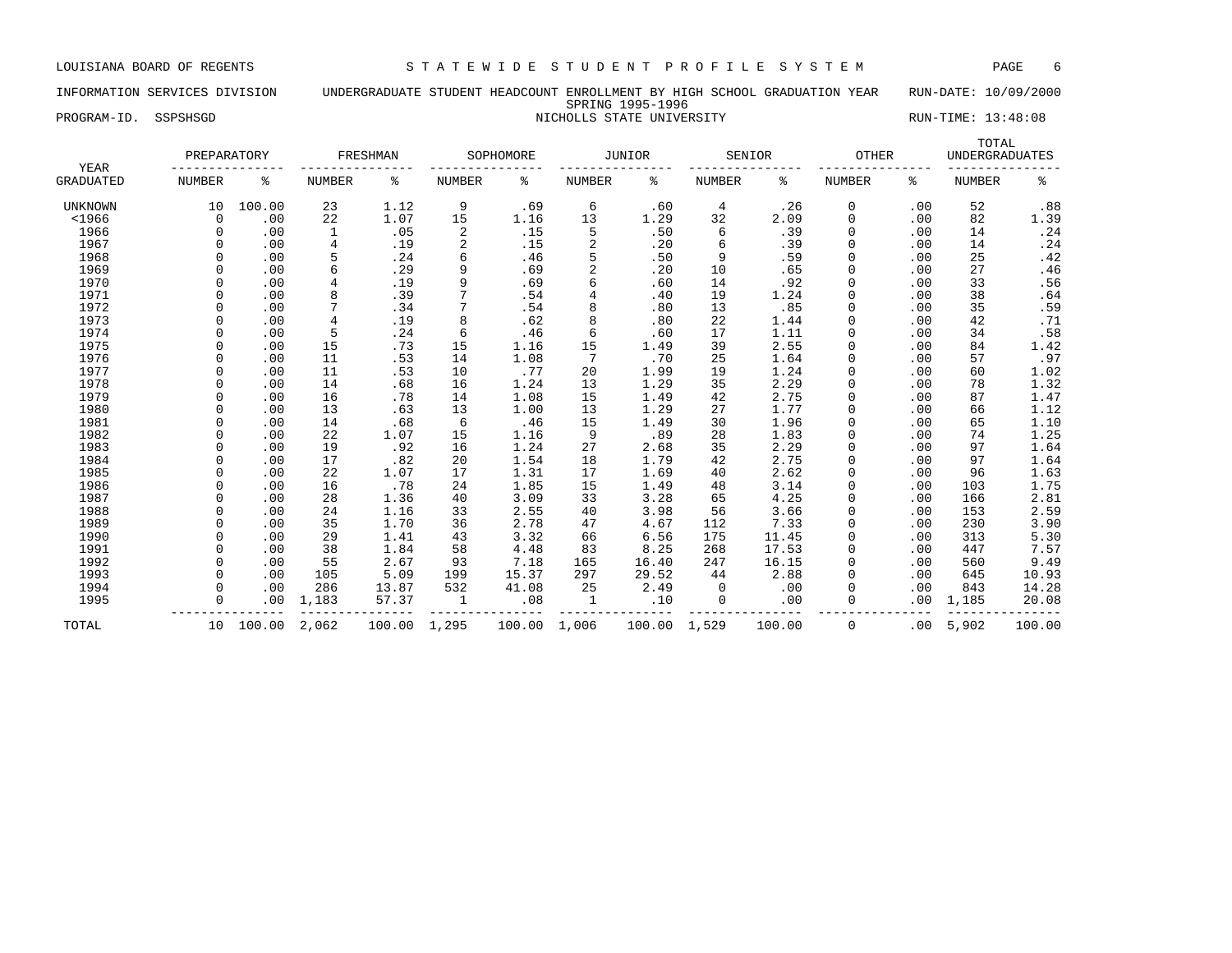### INFORMATION SERVICES DIVISION UNDERGRADUATE STUDENT HEADCOUNT ENROLLMENT BY HIGH SCHOOL GRADUATION YEAR RUN-DATE: 10/09/2000 SPRING 1995-1996 PROGRAM-ID. SSPSHSGD **EXECUTE:** 13:48:08 UNIVERSITY OF LA. IN MONROE RUN-TIME: 13:48:08

| YEAR           | PREPARATORY   |        |               | FRESHMAN |                | SOPHOMORE |               | <b>JUNIOR</b> |               | SENIOR | <b>OTHER</b>  |        | TOTAL<br><b>UNDERGRADUATES</b> |        |
|----------------|---------------|--------|---------------|----------|----------------|-----------|---------------|---------------|---------------|--------|---------------|--------|--------------------------------|--------|
| GRADUATED      | <b>NUMBER</b> | န့     | <b>NUMBER</b> | ႜ        | NUMBER         | ႜ         | <b>NUMBER</b> | ి             | <b>NUMBER</b> | ႜ      | <b>NUMBER</b> | ႜ      | <b>NUMBER</b>                  | ႜ      |
| <b>UNKNOWN</b> | 16            | 100.00 | 4             | .14      | $\mathbf 0$    | .00       | $\mathbf 0$   | .00           | $\mathbf 0$   | .00    | 2             | 100.00 | 22                             | .23    |
| $<$ 1966       | 0             | .00    | 27            | .92      | 14             | .75       | 15            | .94           | 69            | 2.12   | 0             | .00    | 125                            | 1.29   |
| 1966           | 0             | .00    | 2             | .07      | 1              | .05       | 2             | .13           | 10            | .31    | 0             | .00    | 15                             | .16    |
| 1967           | $\Omega$      | .00    | 9             | .31      | 4              | .21       | 3             | .19           | 13            | .40    | 0             | .00    | 29                             | .30    |
| 1968           | $\Omega$      | .00    | 8             | .27      | 4              | .21       | 5             | .31           | 20            | .62    | 0             | .00    | 37                             | .38    |
| 1969           | $\Omega$      | .00    | 10            | .34      | 6              | .32       | 6             | .38           | 28            | .86    | 0             | .00    | 50                             | .52    |
| 1970           |               | .00    | 3             | .10      | 11             | .59       | 7             | .44           | 16            | .49    | 0             | .00    | 37                             | .38    |
| 1971           | $\Omega$      | .00    | 9             | .31      | 6              | .32       | 8             | .50           | 22            | .68    | 0             | .00    | 45                             | .47    |
| 1972           | $\Omega$      | .00    |               | .03      | $\overline{4}$ | .21       | 4             | .25           | 27            | .83    | $\Omega$      | .00    | 36                             | .37    |
| 1973           | $\Omega$      | .00    | 13            | .44      | 9              | .48       | 6             | .38           | 26            | .80    | 0             | .00    | 54                             | .56    |
| 1974           | $\Omega$      | .00    | 8             | .27      | 10             | .53       | 6             | .38           | 24            | .74    | 0             | .00    | 48                             | .50    |
| 1975           | $\Omega$      | .00    | 7             | .24      | 10             | .53       | 7             | .44           | 35            | 1.08   | 0             | .00    | 59                             | .61    |
| 1976           | $\Omega$      | .00    | 9             | .31      | 6              | .32       | 12            | .75           | 33            | 1.02   | 0             | .00    | 60                             | .62    |
| 1977           | $\Omega$      | .00    | 8             | .27      | 8              | .43       | 14            | .88           | 41            | 1.26   | $\mathbf 0$   | .00    | 71                             | .73    |
| 1978           | $\Omega$      | .00    | 8             | .27      | 6              | .32       | 9             | .57           | 42            | 1.29   | 0             | .00    | 65                             | .67    |
| 1979           | $\Omega$      | .00    | 16            | .54      | 11             | .59       | 11            | .69           | 39            | 1.20   | 0             | .00    | 77                             | .80    |
| 1980           |               | .00    | 16            | .54      | 15             | .80       | 16            | 1.01          | 45            | 1.39   | 0             | .00    | 92                             | .95    |
| 1981           |               | .00    | 10            | .34      | 20             | 1.07      | 18            | 1.13          | 55            | 1.69   | 0             | .00    | 103                            | 1.07   |
| 1982           | $\cap$        | .00    | 19            | .65      | 8              | .43       | 14            | .88           | 50            | 1.54   | 0             | .00    | 91                             | .94    |
| 1983           | $\Omega$      | .00    | 10            | .34      | 12             | .64       | 11            | .69           | 52            | 1.60   | $\Omega$      | .00    | 85                             | .88    |
| 1984           | $\Omega$      | .00    | 20            | .68      | 19             | 1.02      | 8             | .50           | 77            | 2.37   | $\Omega$      | .00    | 124                            | 1.28   |
| 1985           | $\Omega$      | .00    | 22            | .75      | 15             | .80       | 19            | 1.19          | 99            | 3.05   | 0             | .00    | 155                            | 1.60   |
| 1986           | $\Omega$      | .00    | 30            | 1.02     | 28             | 1.50      | 31            | 1.95          | 98            | 3.02   | 0             | .00    | 187                            | 1.93   |
| 1987           | $\Omega$      | .00    | 28            | .95      | 32             | 1.71      | 29            | 1.82          | 142           | 4.37   | 0             | .00    | 231                            | 2.39   |
| 1988           | $\Omega$      | .00    | 35            | 1.19     | 38             | 2.03      | 44            | 2.77          | 201           | 6.19   | 0             | .00    | 318                            | 3.29   |
| 1989           | $\Omega$      | .00    | 55            | 1.87     | 42             | 2.24      | 60            | 3.77          | 283           | 8.71   | 0             | .00    | 440                            | 4.55   |
| 1990           |               | .00    | 61            | 2.07     | 67             | 3.58      | 83            | 5.22          | 414           | 12.75  | 0             | .00    | 625                            | 6.46   |
| 1991           | $\Omega$      | .00    | 65            | 2.21     | 96             | 5.13      | 146           | 9.18          | 598           | 18.41  | 0             | .00    | 905                            | 9.36   |
| 1992           | $\Omega$      | .00    | 110           | 3.74     | 176            | 9.41      | 288           | 18.10         | 580           | 17.86  | $\Omega$      | .00    | 1,154                          | 11.93  |
| 1993           | $\Omega$      | .00    | 232           | 7.89     | 372            | 19.88     | 655           | 41.17         | 107           | 3.29   | $\Omega$      | .00    | 1,366                          | 14.13  |
| 1994           | $\Omega$      | .00    | 469           | 15.94    | 803            | 42.92     | 53            | 3.33          | 2             | .06    | 0             | .00    | 1,327                          | 13.72  |
| 1995           | 0             | .00    | 1,618         | 55.00    | 18             | .96       | 1             | .06           | 0             | .00    | 0             | .00    | 1,637                          | 16.93  |
| TOTAL          | 16            | 100.00 | 2,942         | 100.00   | 1,871          | 100.00    | 1,591         | 100.00        | 3,248         | 100.00 | 2             | 100.00 | 9,670                          | 100.00 |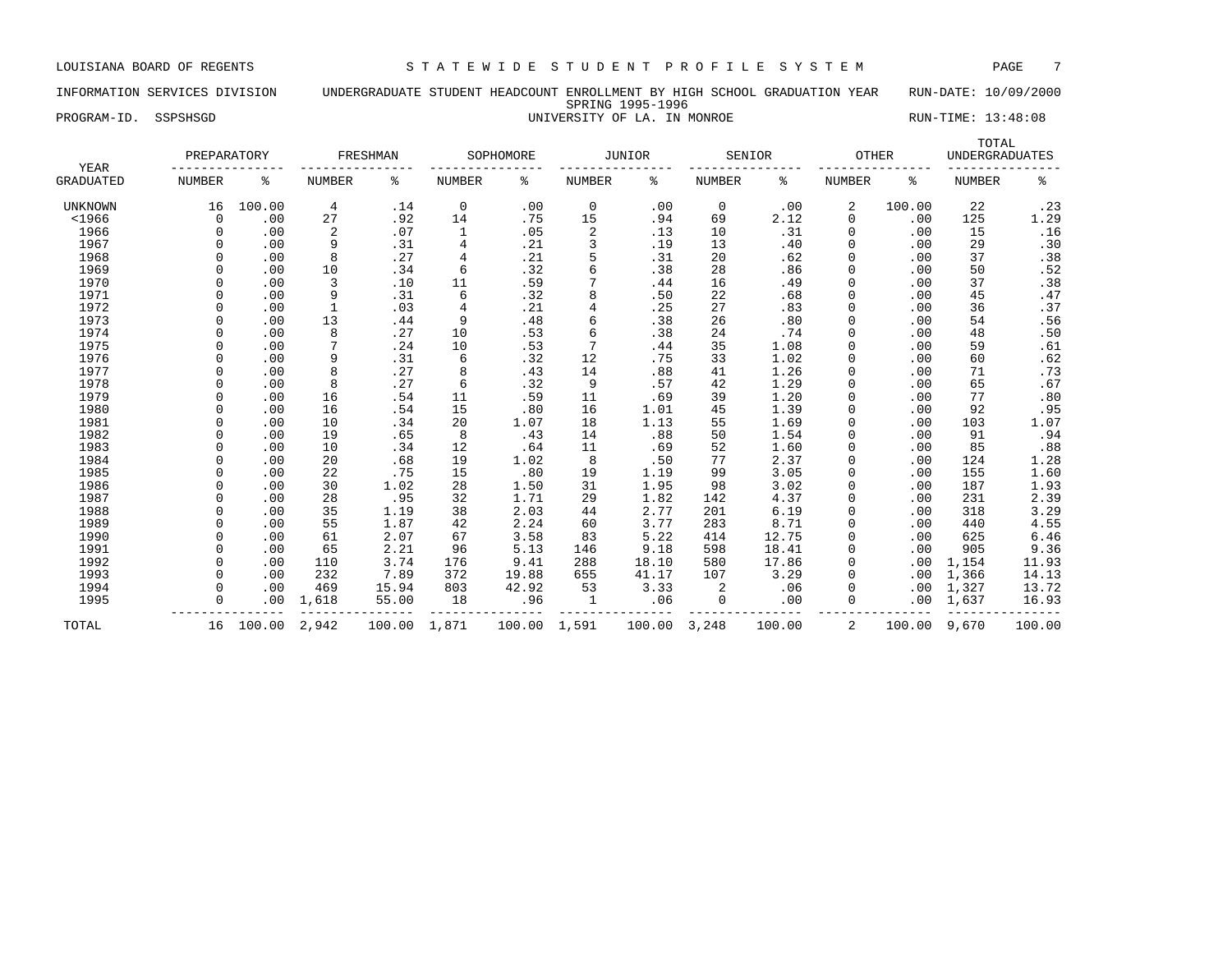# INFORMATION SERVICES DIVISION UNDERGRADUATE STUDENT HEADCOUNT ENROLLMENT BY HIGH SCHOOL GRADUATION YEAR RUN-DATE: 10/09/2000

# SPRING 1995-1996

# PROGRAM-ID. SSPSHSGD NORTHWESTERN STATE UNIVERSITY NORTHWESTERN STATE UNIVERSITY

| YEAR             | PREPARATORY   |        |               | FRESHMAN     |                | SOPHOMORE    |               | JUNIOR       |               | SENIOR | OTHER         |     | TOTAL<br><b>UNDERGRADUATES</b> |        |
|------------------|---------------|--------|---------------|--------------|----------------|--------------|---------------|--------------|---------------|--------|---------------|-----|--------------------------------|--------|
| <b>GRADUATED</b> | <b>NUMBER</b> | န့     | <b>NUMBER</b> | နွ           | <b>NUMBER</b>  | နွ           | <b>NUMBER</b> | နွ           | <b>NUMBER</b> | ႜ      | <b>NUMBER</b> | ႜ   | <b>NUMBER</b>                  | နွ     |
| <b>UNKNOWN</b>   | 47            | 100.00 | 62            | 2.19         | 22             | 1.28         | 33            | 2.39         | 30            | 1.75   | 0             | .00 | 194                            | 2.52   |
| $<$ 1966         | $\Omega$      | .00    | 39            | 1.38         | 11             | .64          | 17            | 1.23         | 55            | 3.21   | $\Omega$      | .00 | 122                            | 1.58   |
| 1966             | $\Omega$      | .00    | 8             | .28          | $\overline{2}$ | .12          | 5             | .36          | 12            | .70    | 0             | .00 | 27                             | .35    |
| 1967             |               | .00    | 6             | .21          | 7              | .41          | 3             | .22          | 8             | .47    | $\Omega$      | .00 | 24                             | .31    |
| 1968             |               | .00    | 6             | .21          | 6              | .35          | 2             | .14          | 10            | .58    |               | .00 | 24                             | .31    |
| 1969             |               | .00    | 6             | .21          | 8              | .46          | 8             | .58          | 20            | 1.17   | $\Omega$      | .00 | 42                             | .55    |
| 1970             |               | .00    | 9             | .32          | 8              | .46          | 6             | .43          | 19            | 1.11   | $\mathbf 0$   | .00 | 42                             | .55    |
| 1971             |               | .00    | 10            | .35          | 11             | .64          | 9             | .65          | 22            | 1.28   | $\Omega$      | .00 | 52                             | .68    |
| 1972             |               | .00    | 15            | .53          | 11             | .64          | 14            | 1.01         | 19            | 1.11   | $\Omega$      | .00 | 59                             | .77    |
| 1973             |               | .00    | 17            | .60          | 11             | .64          | 13            | .94          | 23            | 1.34   | $\Omega$      | .00 | 64                             | .83    |
| 1974             |               | .00    | 21            | .74          | 9              | .52          | 16            | 1.16         | 20            | 1.17   |               | .00 | 66                             | .86    |
| 1975             |               | .00    | 20            | .71          | 19             | 1.10         | 9             | .65          | 24            | 1.40   | $\Omega$      | .00 | 72                             | .93    |
| 1976             |               | .00    | 18            | .63          | 13             | .75          | 13            | .94          | 25            | 1.46   | $\Omega$      | .00 | 69                             | .90    |
| 1977             | $\Omega$      | .00    | 27            | .95          | 17             | .99          | 18            | 1.30         | 26            | 1.52   | $\Omega$      | .00 | 88                             | 1.14   |
| 1978             | $\Omega$      | .00    | 31            | 1.09         | 22             | 1.28         | 16            | 1.16         | 21            | 1.22   | $\Omega$      | .00 | 90                             | 1.17   |
| 1979             |               | .00    | 29            | 1.02         | 19             | 1.10         | 14            | 1.01         | 35            | 2.04   | $\Omega$      | .00 | 97                             | 1.26   |
| 1980             |               | .00    | 24            | .85          | 19             | 1.10         | 22            | 1.59         | 36            | 2.10   | $\Omega$      | .00 | 101                            | 1.31   |
| 1981             |               | .00    | 23            | .81          | 25             | 1.45         | 15            | 1.09         | 31            | 1.81   | $\Omega$      | .00 | 94                             | 1.22   |
| 1982             |               | .00    | 41            | 1.45         | 36             | 2.09         | 25            | 1.81         | 24            | 1.40   | $\Omega$      | .00 | 126                            | 1.64   |
| 1983             |               | .00    | 33            | 1.16         | 26             | 1.51         | 16            | 1.16         | 24            | 1.40   | $\Omega$      | .00 | 99                             | 1.29   |
| 1984             |               | .00    | 38            | 1.34         | 27             | 1.57         | 23            | 1.67         | 40            | 2.33   | $\Omega$      | .00 | 128                            | 1.66   |
| 1985             |               | .00    | 50            | 1.76         | 19             | 1.10         | 34            | 2.46         | 35            | 2.04   |               | .00 | 138                            | 1.79   |
| 1986             |               | .00    | 53            | 1.87         | 30             | 1.74         | 38            | 2.75         | 56            | 3.26   |               | .00 | 177                            | 2.30   |
| 1987             | $\cap$        | .00    | 46            | 1.62         | 30             | 1.74         | 34            | 2.46         | 69            | 4.02   | $\Omega$      | .00 | 179                            | 2.32   |
| 1988             |               | .00    | 62            | 2.19         | 46             | 2.67         | 40            | 2.90         | 103           | 6.00   | $\Omega$      | .00 | 251                            | 3.26   |
| 1989             | $\Omega$      | .00    | 55            | 1.94         | 53             | 3.08         | 65            | 4.71         | 118           | 6.88   | $\Omega$      | .00 | 291                            | 3.78   |
| 1990             | $\Omega$      | .00    | 77            | 2.72         | 54             | 3.13         | 69            | 5.00         | 176           | 10.26  | $\Omega$      | .00 | 376                            | 4.88   |
| 1991             |               | .00    | 74            | 2.61         | 55             | 3.19         | 106           | 7.68         | 269           | 15.68  |               | .00 | 504                            | 6.54   |
| 1992             |               | .00    | 89            | 3.14         | 114            | 6.62         | 235           | 17.02        | 312           | 18.18  | $\Omega$      | .00 | 750                            | 9.74   |
| 1993             |               | .00    | 141           | 4.97         | 290            | 16.83        | 426           | 30.85        | 51            | 2.97   | $\mathbf 0$   | .00 | 908                            | 11.79  |
| 1994             |               | .00    | 365           | 12.87        | 687            | 39.87        | 36            | 2.61         | $\mathbf{1}$  | .06    | $\Omega$      | .00 | 1,089                          | 14.14  |
| 1995             | $\Omega$      | .00    | 1,340         | 47.27        | 16             | .93          | 1             | .07          | 2             | .12    | $\Omega$      | .00 | 1,359                          | 17.64  |
| TOTAL            | 47            | 100.00 | 2,835         | 100.00 1,723 |                | 100.00 1,381 |               | 100.00 1,716 |               | 100.00 | 0             | .00 | 7,702                          | 100.00 |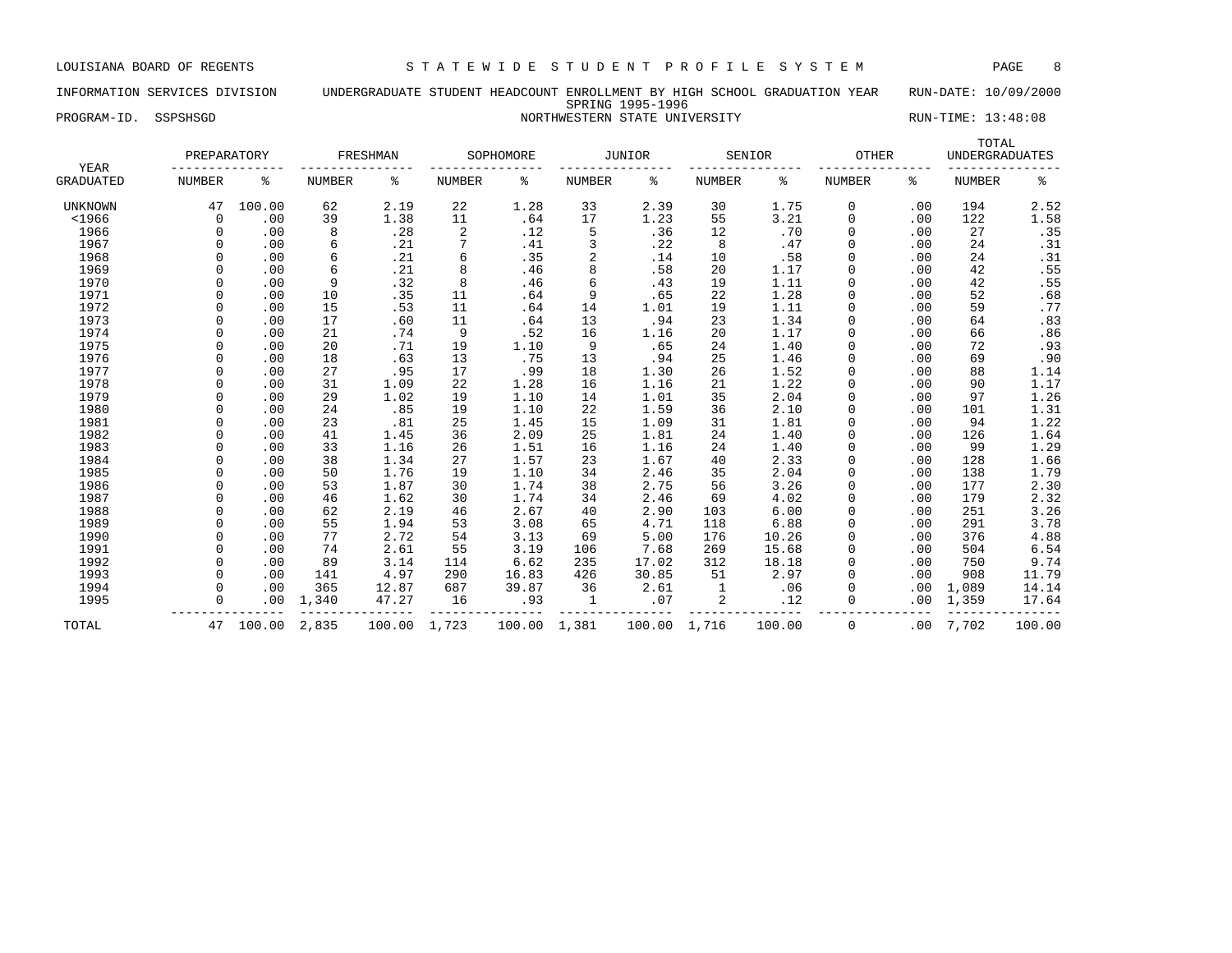### INFORMATION SERVICES DIVISION UNDERGRADUATE STUDENT HEADCOUNT ENROLLMENT BY HIGH SCHOOL GRADUATION YEAR RUN-DATE: 10/09/2000 SPRING 1995-1996 PROGRAM-ID. SSPSHSGD SOUTHEASTERN LA. UNIVERSITY RUN-TIME: 13:48:08

| YEAR             | PREPARATORY   |     |                 | <b>FRESHMAN</b> |               | SOPHOMORE |               | <b>JUNIOR</b> |               | SENIOR | <b>OTHER</b>  |     | TOTAL<br><b>UNDERGRADUATES</b> |        |
|------------------|---------------|-----|-----------------|-----------------|---------------|-----------|---------------|---------------|---------------|--------|---------------|-----|--------------------------------|--------|
| <b>GRADUATED</b> | <b>NUMBER</b> | နွ  | <b>NUMBER</b>   | ៖               | <b>NUMBER</b> | နွ        | <b>NUMBER</b> | ႜ             | <b>NUMBER</b> | နွ     | <b>NUMBER</b> | နွ  | <b>NUMBER</b>                  | ್ಠಿ    |
| UNKNOWN          | 0             | .00 | 36              | .83             | 19            | .70       | 16            | .70           | 35            | 1.14   | 0             | .00 | 106                            | .85    |
| $<$ 1966         | $\Omega$      | .00 | 46              | 1.06            | 26            | .95       | 15            | .65           | 32            | 1.05   | $\Omega$      | .00 | 119                            | .96    |
| 1966             | $\Omega$      | .00 | 7               | .16             | 3             | .11       | 9             | .39           | 8             | .26    | $\Omega$      | .00 | 27                             | .22    |
| 1967             | $\Omega$      | .00 | 11              | .25             | 10            | .37       | 2             | .09           | 15            | .49    | 0             | .00 | 38                             | .31    |
| 1968             |               | .00 | 8               | .19             | 7             | .26       | 3             | .13           | 10            | .33    | 0             | .00 | 28                             | .23    |
| 1969             |               | .00 | 7               | .16             | 5             | .18       | 11            | .48           | 14            | .46    | 0             | .00 | 37                             | .30    |
| 1970             |               | .00 | 12              | .28             | 19            | .70       | 8             | .35           | 8             | .26    | 0             | .00 | 47                             | .38    |
| 1971             |               | .00 | $7\phantom{.0}$ | .16             | 8             | .29       | 11            | .48           | 17            | .56    | 0             | .00 | 43                             | .35    |
| 1972             |               | .00 | 10              | .23             | 16            | .59       | 12            | .52           | 14            | .46    | $\Omega$      | .00 | 52                             | .42    |
| 1973             |               | .00 | 17              | .39             | 8             | .29       | 13            | .57           | 35            | 1.14   | $\Omega$      | .00 | 73                             | .59    |
| 1974             |               | .00 | 12              | .28             | 17            | .62       | 22            | .96           | 32            | 1.05   | 0             | .00 | 83                             | .67    |
| 1975             |               | .00 | 17              | .39             | 10            | .37       | 22            | .96           | 28            | .92    | 0             | .00 | 77                             | .62    |
| 1976             |               | .00 | 15              | .35             | 15            | .55       | 15            | .65           | 35            | 1.14   | $\Omega$      | .00 | 80                             | .64    |
| 1977             |               | .00 | 24              | .56             | 18            | .66       | 19            | .83           | 34            | 1.11   | $\Omega$      | .00 | 95                             | .77    |
| 1978             | $\Omega$      | .00 | 24              | .56             | 24            | .88       | 18            | .78           | 32            | 1.05   | $\Omega$      | .00 | 98                             | .79    |
| 1979             | $\Omega$      | .00 | 21              | .49             | 22            | .81       | 18            | .78           | 39            | 1.28   | $\Omega$      | .00 | 100                            | .81    |
| 1980             | $\Omega$      | .00 | 26              | .60             | 17            | .62       | 25            | 1.09          | 41            | 1.34   | 0             | .00 | 109                            | .88    |
| 1981             | 0             | .00 | 27              | .63             | 14            | .51       | 16            | .70           | 32            | 1.05   | 0             | .00 | 89                             | .72    |
| 1982             | $\Omega$      | .00 | 24              | .56             | 19            | .70       | 21            | .91           | 54            | 1.77   | 0             | .00 | 118                            | .95    |
| 1983             |               | .00 | 22              | .51             | 31            | 1.14      | 33            | 1.44          | 63            | 2.06   | 0             | .00 | 149                            | 1.20   |
| 1984             |               | .00 | 35              | .81             | 32            | 1.17      | 18            | .78           | 57            | 1.86   | 0             | .00 | 142                            | 1.14   |
| 1985             |               | .00 | 34              | .79             | 28            | 1.03      | 42            | 1.83          | 99            | 3.24   | 0             | .00 | 203                            | 1.64   |
| 1986             | $\Omega$      | .00 | 39              | .90             | 48            | 1.76      | 48            | 2.09          | 101           | 3.30   | 0             | .00 | 236                            | 1.90   |
| 1987             |               | .00 | 30              | .69             | 59            | 2.16      | 58            | 2.52          | 170           | 5.56   | 0             | .00 | 317                            | 2.56   |
| 1988             | $\Omega$      | .00 | 60              | 1.39            | 66            | 2.42      | 106           | 4.61          | 234           | 7.65   | 0             | .00 | 466                            | 3.76   |
| 1989             | $\Omega$      | .00 | 83              | 1.92            | 86            | 3.15      | 114           | 4.96          | 331           | 10.82  | $\Omega$      | .00 | 614                            | 4.95   |
| 1990             | $\Omega$      | .00 | 88              | 2.04            | 108           | 3.96      | 152           | 6.61          | 444           | 14.52  | $\Omega$      | .00 | 792                            | 6.38   |
| 1991             | $\Omega$      | .00 | 121             | 2.80            | 149           | 5.46      | 263           | 11.44         | 560           | 18.31  | $\Omega$      | .00 | 1,093                          | 8.81   |
| 1992             | $\Omega$      | .00 | 192             | 4.44            | 289           | 10.59     | 499           | 21.71         | 442           | 14.45  | 0             | .00 | 1,422                          | 11.46  |
| 1993             | $\Omega$      | .00 | 331             | 7.66            | 603           | 22.10     | 674           | 29.32         | 39            | 1.28   | 0             | .00 | 1,647                          | 13.28  |
| 1994             | 0             | .00 | 749             | 17.34           | 938           | 34.37     | 15            | .65           | 2             | .07    | 0             | .00 | 1,704                          | 13.74  |
| 1995             | $\Omega$      | .00 | 2,185           | 50.58           | 15            | .55       | 1             | .04           | $\mathbf{1}$  | .03    | $\Omega$      | .00 | 2,202                          | 17.75  |
| TOTAL            | $\mathbf 0$   | .00 | 4,320           | 100.00          | 2,729         | 100.00    | 2,299         | 100.00        | 3,058         | 100.00 | 0             |     | .0012,406                      | 100.00 |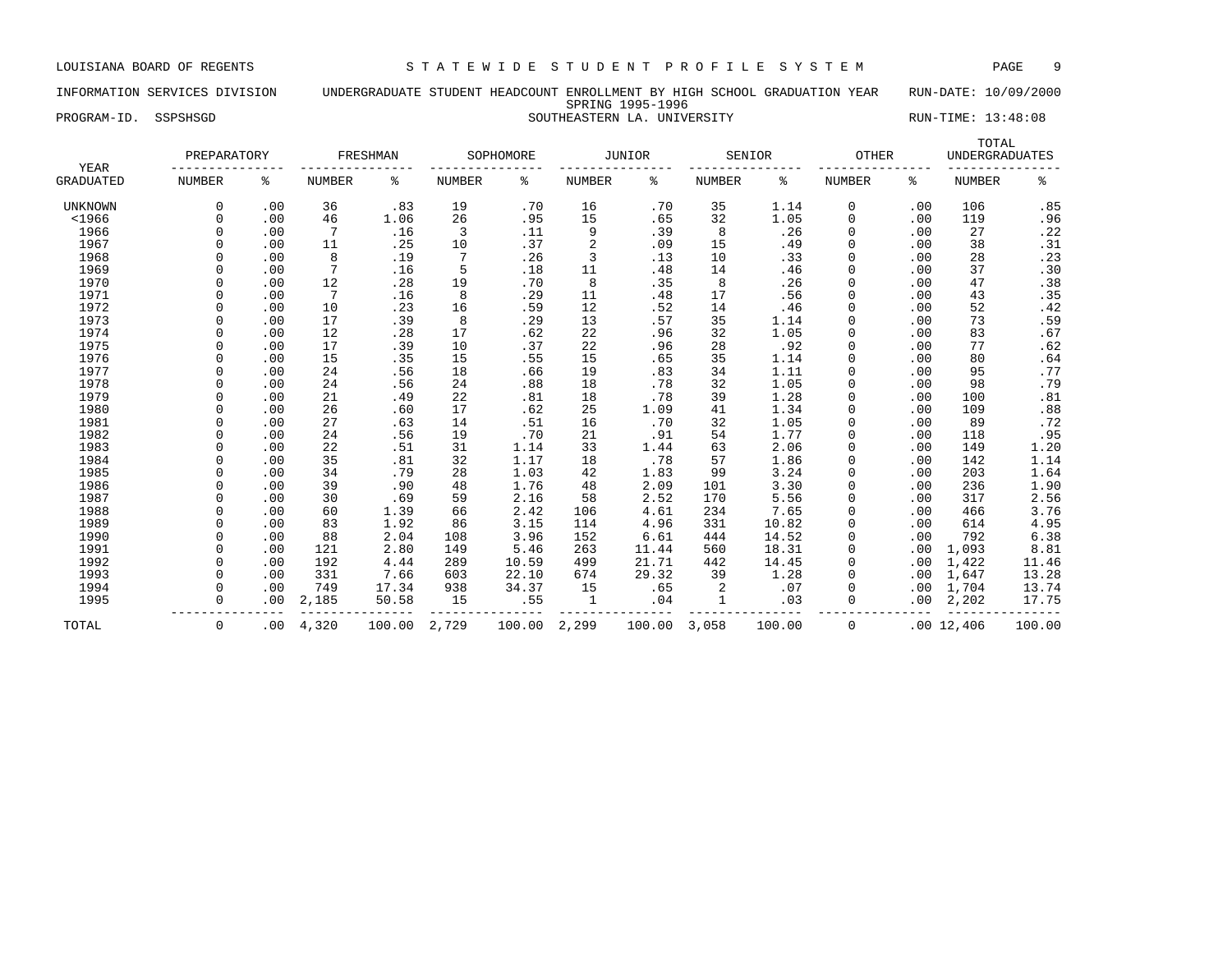### INFORMATION SERVICES DIVISION UNDERGRADUATE STUDENT HEADCOUNT ENROLLMENT BY HIGH SCHOOL GRADUATION YEAR RUN-DATE: 10/09/2000 SPRING 1995-1996 PROGRAM-ID. SSPSHSGD **EXAM-ID.** SSPSHSGD **EXAM-ID.** SSPSHSGD **EXAM-ID.** SSPSHSGD **EXAM-ID.** SSPSHSGD

|                          | PREPARATORY   |        |                | FRESHMAN |              | SOPHOMORE |                 | <b>JUNIOR</b> |        | SENIOR | <b>OTHER</b>  |               | TOTAL<br><b>UNDERGRADUATES</b> |        |
|--------------------------|---------------|--------|----------------|----------|--------------|-----------|-----------------|---------------|--------|--------|---------------|---------------|--------------------------------|--------|
| YEAR<br><b>GRADUATED</b> | <b>NUMBER</b> | နွ     | <b>NUMBER</b>  | ႜ        | NUMBER       | ႜ         | NUMBER          | ႜ             | NUMBER | ႜ      | <b>NUMBER</b> | ႜ             | <b>NUMBER</b>                  | ి      |
|                          |               |        |                |          |              |           |                 |               |        |        |               |               |                                |        |
| <b>UNKNOWN</b>           | 17            | 100.00 | 2              | .05      | 0            | .00       | $\mathbf 0$     | .00           | 0      | .00    | $\mathbf 0$   | .00           | 19                             | .13    |
| $<$ 1966                 | $\Omega$      | .00    | 8              | .18      | 10           | .34       | 18              | .78           | 73     | 1.84   | 400           | 63.39         | 509                            | 3.58   |
| 1966                     | $\Omega$      | .00    | 0              | .00      | 1            | .03       | 9               | .39           | 15     | .38    | 8             | 1.27          | 33                             | .23    |
| 1967                     | $\Omega$      | .00    | 4              | .09      | $\mathbf{1}$ | .03       | 4               | .17           | 14     | .35    |               | 1.11          | 30                             | .21    |
| 1968                     | $\Omega$      | .00    | $\overline{a}$ | .05      | 6            | .20       | 11              | .48           | 22     | .55    | 2             | .32           | 43                             | .30    |
| 1969                     | $\Omega$      | .00    | 7              | .16      | 3            | .10       | $7\phantom{.0}$ | .30           | 26     | .65    | 8             | 1.27          | 51                             | .36    |
| 1970                     | $\Omega$      | .00    | 6              | .14      | $\mathbf{1}$ | .03       | 9               | .39           | 28     | .70    | 8             | 1.27          | 52                             | .37    |
| 1971                     |               | .00    | 7              | .16      | 8            | .27       | 6               | .26           | 41     | 1.03   | 9             | 1.43          | 71                             | .50    |
| 1972                     |               | .00    | 6              | .14      | 10           | .34       | 10              | .43           | 53     | 1.33   | 5             | .79           | 84                             | .59    |
| 1973                     | $\Omega$      | .00    | 8              | .18      | 4            | .13       | 15              | .65           | 39     | .98    | 5             | .79           | 71                             | .50    |
| 1974                     | $\Omega$      | .00    | 6              | .14      | 15           | .51       | 16              | .69           | 46     | 1.16   | 5             | .79           | 88                             | .62    |
| 1975                     | $\Omega$      | .00    | 8              | .18      | 14           | .47       | 10              | .43           | 55     | 1.38   | 3             | .48           | 90                             | .63    |
| 1976                     | $\Omega$      | .00    | 13             | .30      | 18           | .61       | 19              | .82           | 43     | 1.08   |               | 1.11          | 100                            | .70    |
| 1977                     | $\Omega$      | .00    | 20             | .46      | 13           | .44       | 12              | .52           | 54     | 1.36   | 9             | 1.43          | 108                            | .76    |
| 1978                     | $\Omega$      | .00    | 16             | .37      | 20           | .67       | 18              | .78           | 59     | 1.49   | 11            | 1.74          | 124                            | .87    |
| 1979                     | $\Omega$      | .00    | 23             | .53      | 24           | .81       | 16              | .69           | 66     | 1.66   | 10            | 1.58          | 139                            | .98    |
| 1980                     | $\Omega$      | .00    | 15             | .35      | 16           | .54       | 22              | .95           | 60     | 1.51   | 8             | 1.27          | 121                            | .85    |
| 1981                     | $\Omega$      | .00    | 17             | .39      | 26           | .88       | 21              | .91           | 61     | 1.54   | 9             | 1.43          | 134                            | .94    |
| 1982                     | $\Omega$      | .00    | 32             | .74      | 21           | .71       | 22              | .95           | 67     | 1.69   | б             | .95           | 148                            | 1.04   |
| 1983                     | $\Omega$      | .00    | 20             | .46      | 16           | .54       | 16              | .69           | 94     | 2.37   | 5             | .79           | 151                            | 1.06   |
| 1984                     | $\Omega$      | .00    | 22             | .51      | 23           | .78       | 23              | .99           | 97     | 2.44   | 8             | 1.27          | 173                            | 1.22   |
| 1985                     | $\Omega$      | .00    | 37             | .85      | 28           | .94       | 26              | 1.12          | 133    | 3.35   | 9             | 1.43          | 233                            | 1.64   |
| 1986                     | $\Omega$      | .00    | 45             | 1.04     | 30           | 1.01      | 49              | 2.12          | 149    | 3.75   | 12            | 1.90          | 285                            | 2.00   |
| 1987                     | $\Omega$      | .00    | 56             | 1.29     | 40           | 1.35      | 62              | 2.68          | 213    | 5.36   | 14            | 2.22          | 385                            | 2.70   |
| 1988                     | $\Omega$      | .00    | 55             | 1.27     | 67           | 2.26      | 76              | 3.29          | 273    | 6.87   | 8             | 1.27          | 479                            | 3.37   |
| 1989                     | $\Omega$      | .00    | 78             | 1.80     | 106          | 3.57      | 136             | 5.88          | 353    | 8.88   | 14            | 2.22          | 687                            | 4.83   |
| 1990                     | $\Omega$      | .00    | 115            | 2.65     | 126          | 4.25      | 129             | 5.58          | 534    | 13.44  | 6             | .95           | 910                            | 6.39   |
| 1991                     | $\cap$        | .00    | 111            | 2.56     | 175          | 5.90      | 268             | 11.59         | 674    | 16.96  | 8             | 1.27          | 1,236                          | 8.68   |
| 1992                     |               | .00    | 223            | 5.14     | 343          | 11.56     | 544             | 23.53         | 559    | 14.07  | 5             | .79           | 1,674                          | 11.76  |
| 1993                     | $\Omega$      | .00    | 308            | 7.10     | 685          | 23.10     | 707             | 30.58         | 65     | 1.64   | 5             | .79           | 1,770                          | 12.44  |
| 1994                     | $\Omega$      | .00    | 823            | 18.99    | 1,095        | 36.92     | 30              | 1.30          | 4      | .10    | 10            | 1.58          | 1,962                          | 13.78  |
| 1995                     | $\Omega$      | .00    | 2,242          | 51.72    | 21           | .71       | 1               | .04           | 3      | .08    |               | 1.11          | 2,274                          | 15.98  |
| TOTAL                    | 17            | 100.00 | 4,335          | 100.00   | 2,966        | 100.00    | 2,312           | 100.00        | 3,973  | 100.00 | 631           | 100.00 14,234 |                                | 100.00 |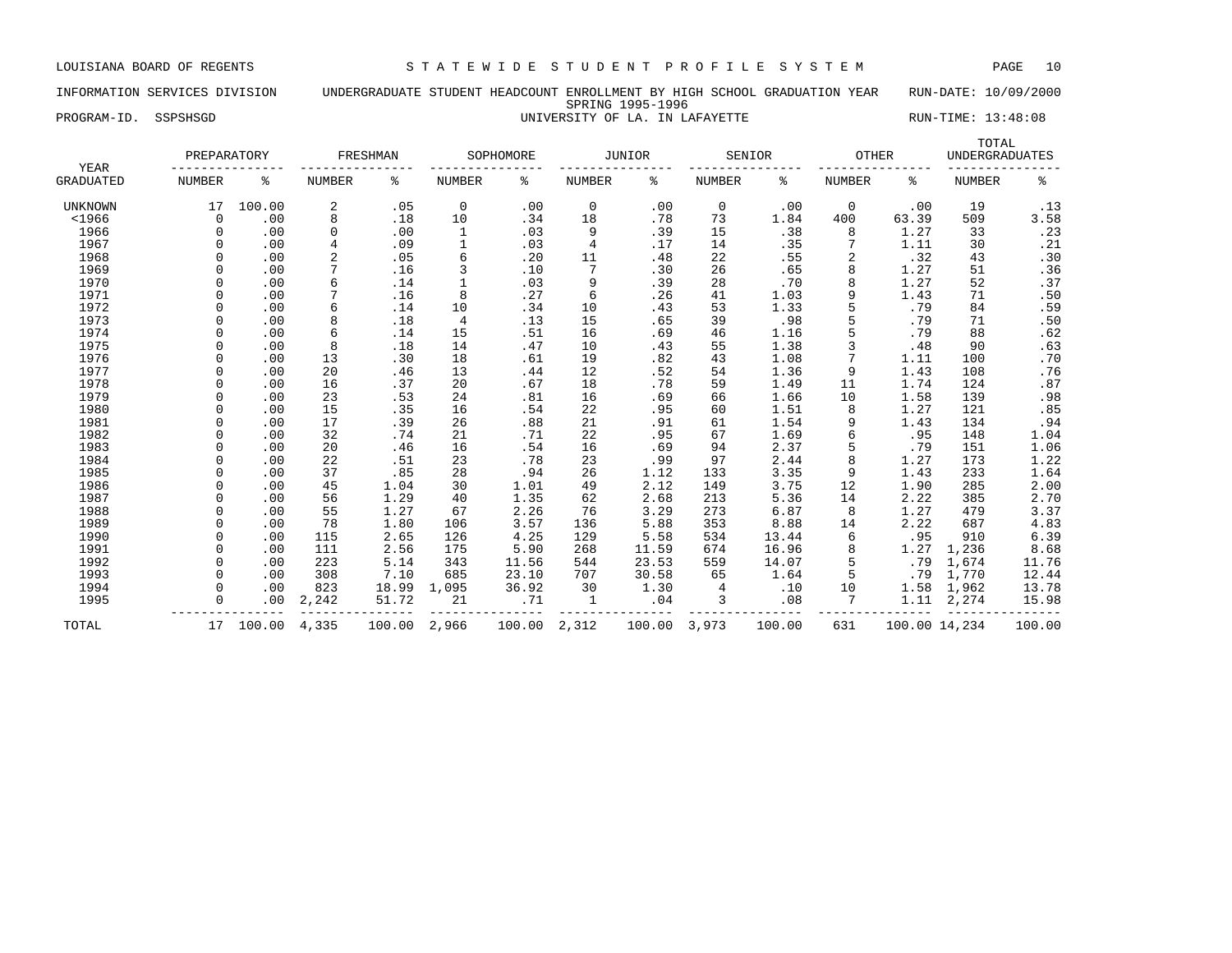### INFORMATION SERVICES DIVISION UNDERGRADUATE STUDENT HEADCOUNT ENROLLMENT BY HIGH SCHOOL GRADUATION YEAR RUN-DATE: 10/09/2000 SPRING 1995-1996

### PROGRAM-ID. SSPSHSGD **EXECUTE:** 13:48:08 L.S.U. AT ALEXANDRIA RUN-TIME: 13:48:08

| YEAR             | PREPARATORY   |     |               | FRESHMAN |               | SOPHOMORE | <b>JUNIOR</b> |     | SENIOR        |     | <b>OTHER</b>  |        | TOTAL<br><b>UNDERGRADUATES</b> |        |
|------------------|---------------|-----|---------------|----------|---------------|-----------|---------------|-----|---------------|-----|---------------|--------|--------------------------------|--------|
| <b>GRADUATED</b> | <b>NUMBER</b> | ႜ   | <b>NUMBER</b> | ႜ        | <b>NUMBER</b> | ႜ         | <b>NUMBER</b> | ៖   | <b>NUMBER</b> | ႜ   | <b>NUMBER</b> | ႜ      | <b>NUMBER</b>                  | ್ಠಿ    |
| <b>UNKNOWN</b>   | 0             | .00 | 11            | .61      | 0             | .00       | 0             | .00 | 0             | .00 | 0             | .00    | 11                             | .46    |
| $<$ 1966         | $\Omega$      | .00 | 21            | 1.17     | 9             | 2.74      | 0             | .00 | $\Omega$      | .00 | 10            | 4.05   | 40                             | 1.68   |
| 1966             | $\Omega$      | .00 | 4             | .22      | 4             | 1.22      | 0             | .00 | $\Omega$      | .00 | 1             | .40    | 9                              | .38    |
| 1967             | $\Omega$      | .00 | 2             | .11      | 3             | .91       | 0             | .00 |               | .00 | 2             | .81    | 7                              | .29    |
| 1968             |               | .00 | 8             | .44      | 3             | .91       | 0             | .00 |               | .00 | 6             | 2.43   | 17                             | .72    |
| 1969             |               | .00 | 13            | .72      | 6             | 1.82      | 0             | .00 |               | .00 | 4             | 1.62   | 23                             | .97    |
| 1970             | $\Omega$      | .00 | 10            | .56      |               | .91       | $\mathbf 0$   | .00 | $\Omega$      | .00 | 8             | 3.24   | 21                             | .88    |
| 1971             |               | .00 | 9             | .50      | 5             | 1.52      | 0             | .00 | $\Omega$      | .00 | 6             | 2.43   | 20                             | .84    |
| 1972             |               | .00 | 22            | 1.22     |               | .91       | 0             | .00 | $\Omega$      | .00 | 4             | 1.62   | 29                             | 1.22   |
| 1973             |               | .00 | 26            | 1.44     | б             | 1.82      | 0             | .00 | $\Omega$      | .00 | 5             | 2.02   | 37                             | 1.56   |
| 1974             |               | .00 | 24            | 1.33     | 9             | 2.74      | 0             | .00 |               | .00 | 6             | 2.43   | 39                             | 1.64   |
| 1975             |               | .00 | 28            | 1.55     |               | 2.13      | 0             | .00 |               | .00 | 6             | 2.43   | 41                             | 1.72   |
| 1976             | $\cap$        | .00 | 24            | 1.33     | 7             | 2.13      | 0             | .00 |               | .00 |               | 2.83   | 38                             | 1.60   |
| 1977             | $\cap$        | .00 | 20            | 1.11     | 11            | 3.34      | 0             | .00 | $\Omega$      | .00 | 4             | 1.62   | 35                             | 1.47   |
| 1978             | $\cap$        | .00 | 28            | 1.55     | 6             | 1.82      | 0             | .00 |               | .00 | 5             | 2.02   | 39                             | 1.64   |
| 1979             | $\Omega$      | .00 | 35            | 1.94     | 10            | 3.04      | 0             | .00 | $\Omega$      | .00 | 9             | 3.64   | 54                             | 2.27   |
| 1980             | $\Omega$      | .00 | 44            | 2.44     | 12            | 3.65      | 0             | .00 |               | .00 | 13            | 5.26   | 69                             | 2.90   |
| 1981             | $\Omega$      | .00 | 50            | 2.78     | 15            | 4.56      | 0             | .00 |               | .00 | 10            | 4.05   | 75                             | 3.16   |
| 1982             |               | .00 | 37            | 2.05     | 14            | 4.26      | 0             | .00 |               | .00 | 6             | 2.43   | 57                             | 2.40   |
| 1983             | $\Omega$      | .00 | 51            | 2.83     | 9             | 2.74      | 0             | .00 | $\Omega$      | .00 | 8             | 3.24   | 68                             | 2.86   |
| 1984             | $\Omega$      | .00 | 30            | 1.67     | 13            | 3.95      | 0             | .00 | $\Omega$      | .00 | 8             | 3.24   | 51                             | 2.15   |
| 1985             |               | .00 | 38            | 2.11     | 9             | 2.74      | 0             | .00 | $\Omega$      | .00 | 11            | 4.45   | 58                             | 2.44   |
| 1986             |               | .00 | 37            | 2.05     | 13            | 3.95      | 0             | .00 | $\Omega$      | .00 | 13            | 5.26   | 63                             | 2.65   |
| 1987             | $\Omega$      | .00 | 52            | 2.89     | 17            | 5.17      | 0             | .00 |               | .00 | 11            | 4.45   | 80                             | 3.37   |
| 1988             | $\Omega$      | .00 | 43            | 2.39     | 14            | 4.26      | 0             | .00 |               | .00 | 13            | 5.26   | 70                             | 2.94   |
| 1989             | $\Omega$      | .00 | 40            | 2.22     | 11            | 3.34      | 0             | .00 |               | .00 | 20            | 8.10   | 71                             | 2.99   |
| 1990             | $\Omega$      | .00 | 67            | 3.72     | 15            | 4.56      | 0             | .00 | $\Omega$      | .00 | 22            | 8.91   | 104                            | 4.38   |
| 1991             | $\cap$        | .00 | 73            | 4.05     | 24            | 7.29      | $\Omega$      | .00 | $\Omega$      | .00 | 19            | 7.69   | 116                            | 4.88   |
| 1992             | $\Omega$      | .00 | 89            | 4.94     | 36            | 10.94     | 0             | .00 | $\Omega$      | .00 | 8             | 3.24   | 133                            | 5.60   |
| 1993             | $\Omega$      | .00 | 166           | 9.22     | 34            | 10.33     | 0             | .00 | $\Omega$      | .00 |               | .40    | 201                            | 8.46   |
| 1994             | $\Omega$      | .00 | 286           | 15.88    | 1             | .30       | 0             | .00 |               | .00 |               | .40    | 288                            | 12.12  |
| 1995             | $\Omega$      | .00 | 413           | 22.93    | $\mathbf 0$   | .00       | 0             | .00 | $\Omega$      | .00 | $\Omega$      | .00    | 413                            | 17.37  |
| TOTAL            | 0             | .00 | 1,801         | 100.00   | 329           | 100.00    | $\Omega$      | .00 | $\mathbf 0$   | .00 | 247           | 100.00 | 2,377                          | 100.00 |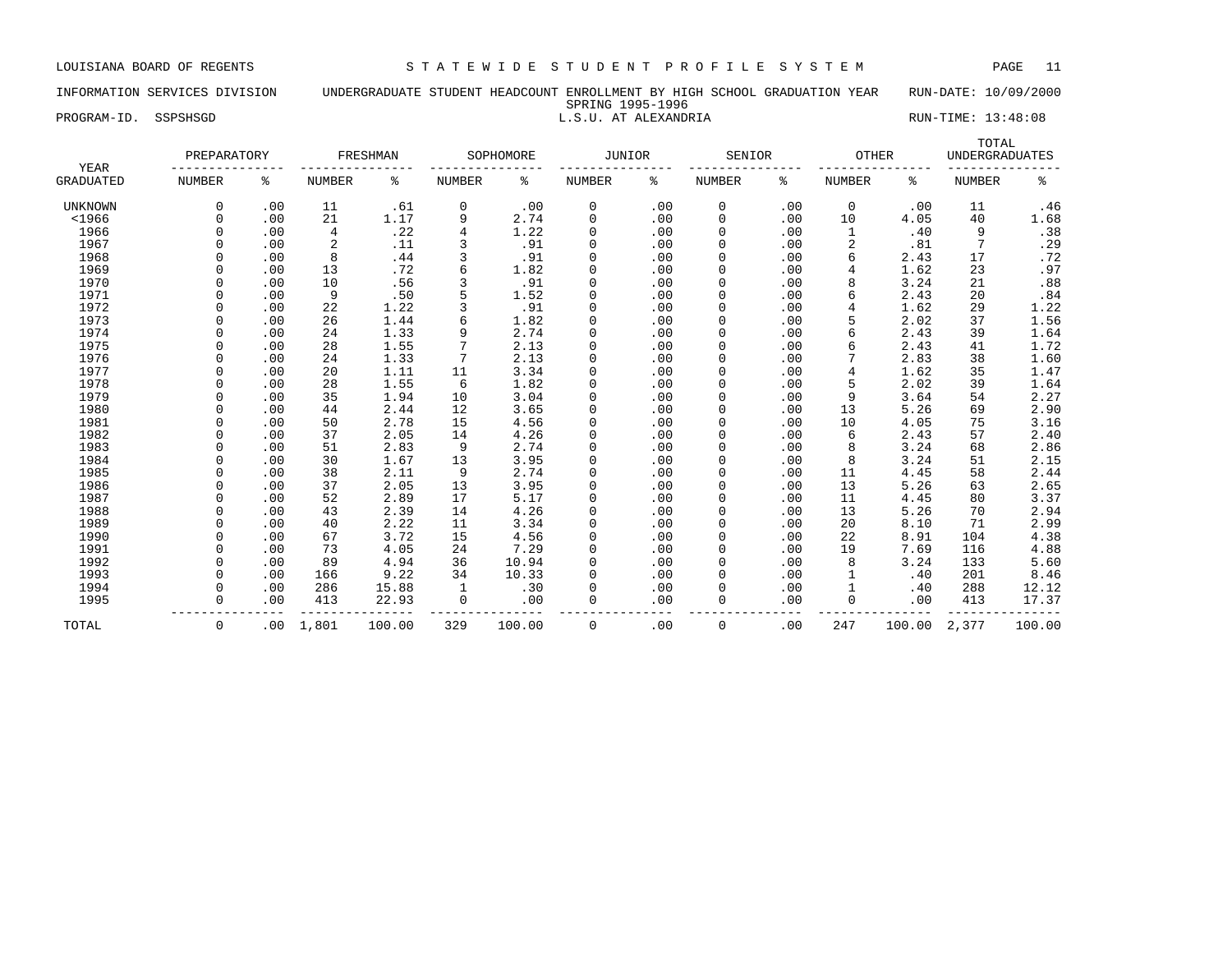### INFORMATION SERVICES DIVISION UNDERGRADUATE STUDENT HEADCOUNT ENROLLMENT BY HIGH SCHOOL GRADUATION YEAR RUN-DATE: 10/09/2000 SPRING 1995-1996

PROGRAM-ID. SSPSHSGD **EXECUTE:** 13:48:08 L.S.U. IN BATON ROUGE RUN-TIME: 13:48:08

| YEAR             | PREPARATORY   |     |               | FRESHMAN |                | SOPHOMORE |        | JUNIOR |               | SENIOR | <b>OTHER</b> |               | TOTAL<br><b>UNDERGRADUATES</b> |                |
|------------------|---------------|-----|---------------|----------|----------------|-----------|--------|--------|---------------|--------|--------------|---------------|--------------------------------|----------------|
| <b>GRADUATED</b> | <b>NUMBER</b> | န့  | <b>NUMBER</b> | ႜ        | NUMBER         | ႜ         | NUMBER | န့     | <b>NUMBER</b> | ႜ      | NUMBER       | ႜ             | <b>NUMBER</b>                  | ి              |
| <b>UNKNOWN</b>   | $\Omega$      | .00 | 12            | .26      | 0              | .00       | 0      | .00    | 0             | .00    | $\mathbf 0$  | .00           | 12                             | .06            |
| $<$ 1966         | $\cap$        | .00 | 38            | .82      | 19             | .47       | 18     | .44    | 75            | 1.25   | 28           | 8.95          | 178                            | .93            |
| 1966             |               | .00 | 8             | .17      | 4              | .10       | 9      | .22    | 18            | .30    | 11           | 3.51          | 50                             | .26            |
| 1967             |               | .00 | 16            | .34      | 5              | .12       | 9      | .22    | 28            | .47    | 4            | 1.28          | 62                             | .32            |
| 1968             |               | .00 | 6             | .13      | $\overline{4}$ | .10       | 5      | .12    | 21            | .35    | 2            | .64           | 38                             | .20            |
| 1969             |               | .00 | 14            | .30      | $\overline{4}$ | .10       | 8      | .20    | 22            | .37    | 6            | 1.92          | 54                             | .28            |
| 1970             |               | .00 | 9             | .19      | 12             | .29       | 8      | .20    | 17            | .28    |              | 2.24          | 53                             | .28            |
| 1971             |               | .00 | 15            | .32      | 10             | .24       | 9      | .22    | 21            | .35    |              | 2.24          | 62                             | .32            |
| 1972             |               | .00 | 19            | .41      | 16             | .39       | 12     | .29    | 40            | .67    | 3            | .96           | 90                             | .47            |
| 1973             |               | .00 | 15            | .32      | 5              | .12       | 13     | .32    | 31            | .52    |              | 1.60          | 69                             | .36            |
| 1974             | $\cap$        | .00 | 14            | .30      | 11             | .27       | 16     | .39    | 33            | .55    |              | 2.24          | 81                             | .42            |
| 1975             |               | .00 | 21            | .45      | 9              | .22       | 10     | .24    | 35            | .59    | 8            | 2.56          | 83                             | .43            |
| 1976             |               | .00 | 20            | .43      | 19             | .47       | 18     | .44    | 28            | .47    | 4            | 1.28          | 89                             | .47            |
| 1977             |               | .00 | 21            | .45      | 10             | .24       | 14     | .34    | 38            | .64    | 8            | 2.56          | 91                             | .48            |
| 1978             |               | .00 | 24            | .52      | 14             | .34       | 13     | .32    | 42            | .70    | 6            | 1.92          | 99                             |                |
| 1979             |               | .00 | 18            | .39      | 13             | .32       | 13     | .32    | 44            | .74    | 6            | 1.92          | 94                             | $.52$<br>$.49$ |
| 1980             |               | .00 | 28            | .60      | 20             | .49       | 22     | .54    | 58            | .97    | 10           | 3.19          | 138                            | .72            |
| 1981             |               | .00 | 26            | .56      | 23             | .56       | 22     | .54    | 58            | .97    | 8            | 2.56          | 137                            | .72            |
| 1982             |               | .00 | 25            | .54      | 14             | .34       | 28     | .68    | 64            | 1.07   | 5            | 1.60          | 136                            | .71            |
| 1983             | $\cap$        | .00 | 27            | .58      | 22             | .54       | 30     | .73    | 84            | 1.40   |              | 2.24          | 170                            | .89            |
| 1984             | $\cap$        | .00 | 19            | .41      | $\overline{7}$ | .17       | 36     | .88    | 82            | 1.37   | 14           | 4.47          | 158                            | .83            |
| 1985             | $\cap$        | .00 | 37            | .80      | 20             | .49       | 38     | .93    | 130           | 2.17   | 13           | 4.15          | 238                            | 1.24           |
| 1986             |               | .00 | 22            | .47      | 24             | .59       | 51     | 1.24   | 170           | 2.84   | 12           | 3.83          | 279                            | 1.46           |
| 1987             |               | .00 | 39            | .84      | 43             | 1.05      | 69     | 1.68   | 215           | 3.60   | 27           | 8.63          | 393                            | 2.06           |
| 1988             |               | .00 | 52            | 1.12     | 54             | 1.32      | 82     | 2.00   | 334           | 5.59   | 35           | 11.18         | 557                            | 2.91           |
| 1989             |               | .00 | 48            | 1.03     | 61             | 1.49      | 119    | 2.90   | 437           | 7.31   | 23           | 7.35          | 688                            | 3.60           |
| 1990             |               | .00 | 54            | 1.16     | 92             | 2.25      | 155    | 3.78   | 682           | 11.41  | 21           | 6.71          | 1,004                          | 5.25           |
| 1991             |               | .00 | 40            | .86      | 118            | 2.89      | 284    | 6.93   | 1,199         | 20.05  | 19           | 6.07          | 1,660                          | 8.68           |
| 1992             |               | .00 | 74            | 1.60     | 220            | 5.38      | 770    | 18.78  | 1,677         | 28.05  | 4            | 1.28          | 2,745                          | 14.36          |
| 1993             |               | .00 | 141           | 3.04     | 609            | 14.90     | 1,894  | 46.20  | 288           | 4.82   | 2            | .64           | 2,934                          | 15.35          |
| 1994             |               | .00 | 430           | 9.27     | 2,388          | 58.44     | 307    | 7.49   | 8             | .13    | $\Omega$     | .00           | 3,133                          | 16.39          |
| 1995             | $\Omega$      | .00 | 3,307         | 71.29    | 216            | 5.29      | 18     | .44    | 0             | .00    |              | .32           | 3,542                          | 18.53          |
| TOTAL            | 0             | .00 | 4,639         | 100.00   | 4,086          | 100.00    | 4,100  | 100.00 | 5,979         | 100.00 | 313          | 100.00 19,117 |                                | 100.00         |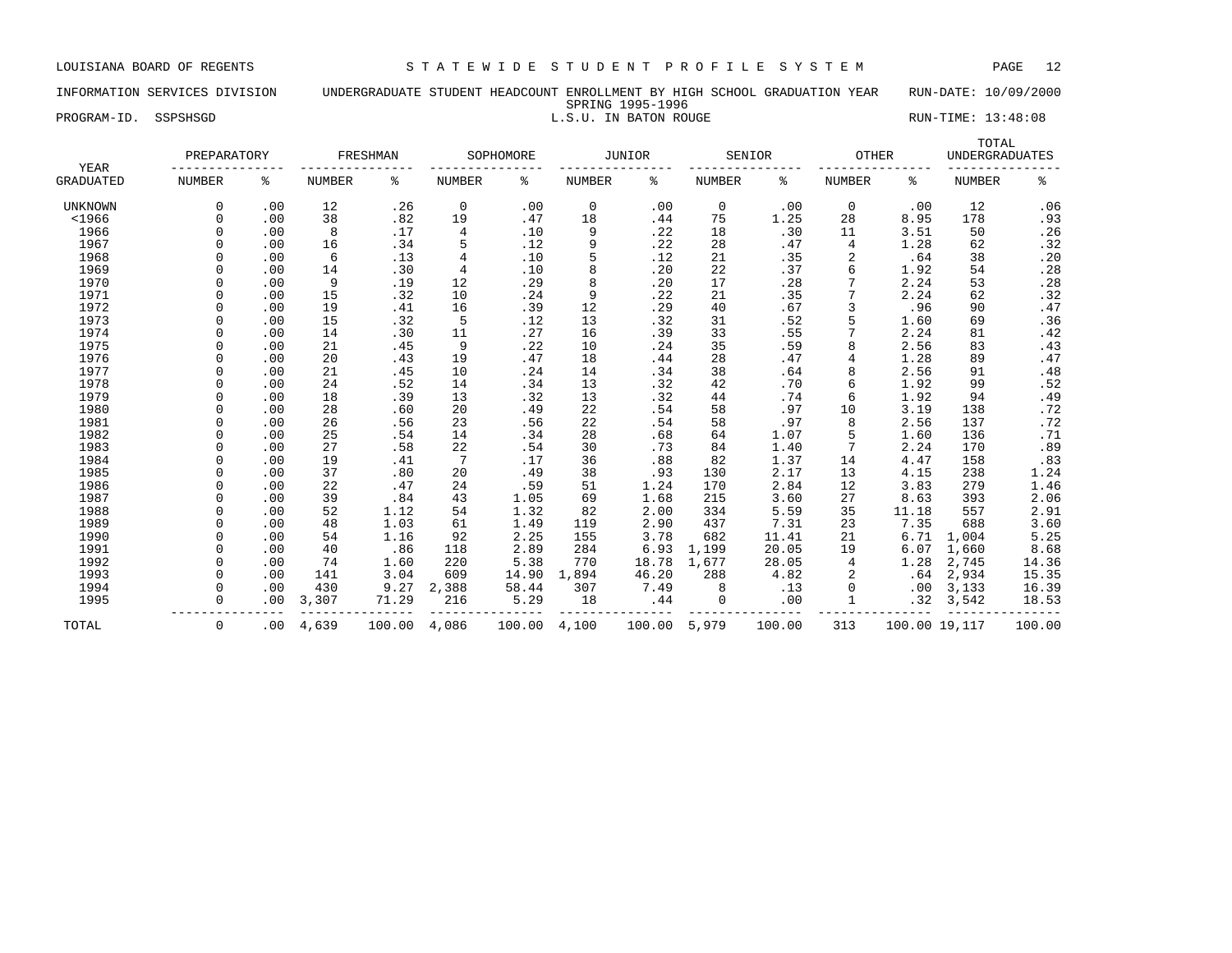# INFORMATION SERVICES DIVISION UNDERGRADUATE STUDENT HEADCOUNT ENROLLMENT BY HIGH SCHOOL GRADUATION YEAR RUN-DATE: 10/09/2000 SPRING 1995-1996<br>L.S.U. AT EUNICE

PROGRAM-ID. SSPSHSGD **EXECUTE:** 13:48:08 L.S.U. AT EUNICE RUN-TIME: 13:48:08

| YEAR             | PREPARATORY   |     |        | FRESHMAN |                 | SOPHOMORE | JUNIOR        |     | SENIOR        |     | <b>OTHER</b>  |        | TOTAL<br><b>UNDERGRADUATES</b> |        |
|------------------|---------------|-----|--------|----------|-----------------|-----------|---------------|-----|---------------|-----|---------------|--------|--------------------------------|--------|
| <b>GRADUATED</b> | <b>NUMBER</b> | ి   | NUMBER | ႜ        | <b>NUMBER</b>   | ႜ         | <b>NUMBER</b> | နွ  | <b>NUMBER</b> | ៖   | <b>NUMBER</b> | ႜ      | <b>NUMBER</b>                  | နွ     |
| <b>UNKNOWN</b>   | $\Omega$      | .00 | 65     | 4.81     | 15              | 1.88      | 0             | .00 | 0             | .00 | 13            | 4.44   | 93                             | 3.81   |
| $<$ 1966         | $\Omega$      | .00 | 57     | 4.22     | 18              | 2.25      | $\mathbf 0$   | .00 | $\mathbf{0}$  | .00 | 25            | 8.53   | 100                            | 4.09   |
| 1966             | $\Omega$      | .00 | 6      | .44      | 3               | .38       | 0             | .00 | 0             | .00 | 2             | .68    | 11                             | .45    |
| 1967             |               | .00 |        | .52      | $\overline{2}$  | .25       | 0             | .00 | $\mathbf{0}$  | .00 | 3             | 1.02   | 12                             | .49    |
| 1968             |               | .00 | 8      | .59      | $\overline{4}$  | .50       | 0             | .00 | $\mathbf{0}$  | .00 |               | 1.71   | 17                             | .70    |
| 1969             |               | .00 | 2      | .15      | 6               | .75       | 0             | .00 | $\Omega$      | .00 | 4             | 1.37   | 12                             | .49    |
| 1970             |               | .00 | 9      | .67      | 7               | .88       | 0             | .00 | $\Omega$      | .00 |               | 1.71   | 21                             | .86    |
| 1971             |               | .00 | 7      | .52      | $\overline{2}$  | .25       | 0             | .00 | 0             | .00 | 4             | 1.37   | 13                             | .53    |
| 1972             |               | .00 | 14     | 1.04     | 8               | 1.00      | 0             | .00 | $\Omega$      | .00 | 8             | 2.73   | 30                             | 1.23   |
| 1973             |               | .00 | 10     | .74      | 8               | 1.00      | 0             | .00 | $\Omega$      | .00 | 8             | 2.73   | 26                             | 1.06   |
| 1974             |               | .00 | 11     | .81      | 12              | 1.50      | $\Omega$      | .00 | $\Omega$      | .00 |               | 1.71   | 28                             | 1.15   |
| 1975             |               | .00 | 13     | .96      | 13              | 1.63      | 0             | .00 | $\Omega$      | .00 | 4             | 1.37   | 30                             | 1.23   |
| 1976             |               | .00 | 11     | .81      | 8               | 1.00      | $\Omega$      | .00 | $\Omega$      | .00 |               | 2.73   | 27                             | 1.10   |
| 1977             | $\cap$        | .00 | 17     | 1.26     | 21              | 2.63      | $\Omega$      | .00 | $\Omega$      | .00 |               | 2.39   | 45                             | 1.84   |
| 1978             |               | .00 | 20     | 1.48     | 24              | 3.00      | $\mathbf 0$   | .00 | $\Omega$      | .00 | 8             | 2.73   | 52                             | 2.13   |
| 1979             | $\Omega$      | .00 | 19     | 1.41     | 14              | 1.75      | $\Omega$      | .00 | $\Omega$      | .00 | 11            | 3.75   | 44                             | 1.80   |
| 1980             | $\Omega$      | .00 | 21     | 1.55     | 18              | 2.25      | 0             | .00 | 0             | .00 | 9             | 3.07   | 48                             | 1.96   |
| 1981             |               | .00 | 30     | 2.22     | 16              | 2.00      | 0             | .00 | $\mathbf{0}$  | .00 | 6             | 2.05   | 52                             | 2.13   |
| 1982             |               | .00 | 29     | 2.15     | $7\phantom{.0}$ | .88       | 0             | .00 | 0             | .00 | 10            | 3.41   | 46                             | 1.88   |
| 1983             |               | .00 | 22     | 1.63     | 15              | 1.88      | 0             | .00 | 0             | .00 | 11            | 3.75   | 48                             | 1.96   |
| 1984             |               | .00 | 18     | 1.33     | 16              | 2.00      | 0             | .00 | 0             | .00 | 13            | 4.44   | 47                             | 1.92   |
| 1985             |               | .00 | 19     | 1.41     | 22              | 2.75      | 0             | .00 | 0             | .00 | 12            | 4.10   | 53                             | 2.17   |
| 1986             |               | .00 | 24     | 1.78     | 18              | 2.25      | 0             | .00 | 0             | .00 | 9             | 3.07   | 51                             | 2.09   |
| 1987             |               | .00 | 22     | 1.63     | 21              | 2.63      | 0             | .00 | $\Omega$      | .00 | 14            | 4.78   | 57                             | 2.33   |
| 1988             |               | .00 | 23     | 1.70     | 28              | 3.50      | 0             | .00 | $\Omega$      | .00 | 16            | 5.46   | 67                             | 2.74   |
| 1989             |               | .00 | 29     | 2.15     | 27              | 3.38      | $\mathbf 0$   | .00 | $\Omega$      | .00 | 15            | 5.12   | 71                             | 2.91   |
| 1990             | $\Omega$      | .00 | 29     | 2.15     | 23              | 2.88      | $\mathbf 0$   | .00 | $\Omega$      | .00 | 10            | 3.41   | 62                             | 2.54   |
| 1991             | $\cap$        | .00 | 47     | 3.48     | 34              | 4.25      | 0             | .00 | $\Omega$      | .00 | 18            | 6.14   | 99                             | 4.05   |
| 1992             | $\Omega$      | .00 | 48     | 3.55     | 67              | 8.38      | $\Omega$      | .00 | 0             | .00 | 18            | 6.14   | 133                            | 5.44   |
| 1993             | $\Omega$      | .00 | 62     | 4.59     | 126             | 15.75     | $\Omega$      | .00 | 0             | .00 | 9             | 3.07   | 197                            | 8.06   |
| 1994             | $\Omega$      | .00 | 169    | 12.51    | 194             | 24.25     | 0             | .00 | 0             | .00 | 3             | 1.02   | 366                            | 14.98  |
| 1995             | $\Omega$      | .00 | 483    | 35.75    | 3               | .38       | 0             | .00 | $\Omega$      | .00 | $\Omega$      | .00    | 486                            | 19.89  |
| TOTAL            | $\mathbf 0$   | .00 | 1,351  | 100.00   | 800             | 100.00    | $\mathbf 0$   | .00 | $\mathbf 0$   | .00 | 293           | 100.00 | 2,444                          | 100.00 |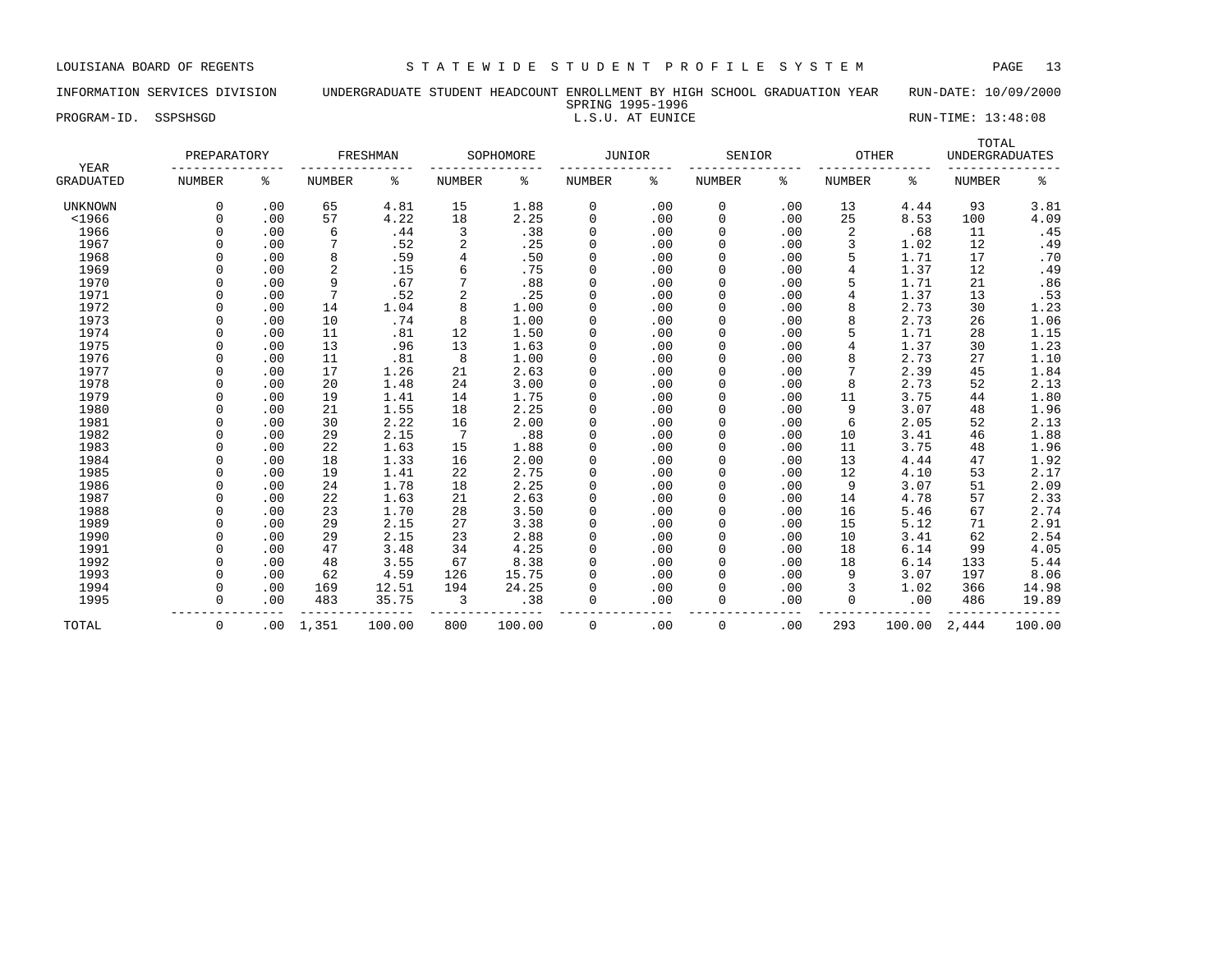### INFORMATION SERVICES DIVISION UNDERGRADUATE STUDENT HEADCOUNT ENROLLMENT BY HIGH SCHOOL GRADUATION YEAR RUN-DATE: 10/09/2000 SPRING 1995-1996

PROGRAM-ID. SSPSHSGD **EXECUTE:** 13:48:08 L.S.U. IN SHREVEPORT RUN-TIME: 13:48:08

|                          | PREPARATORY   |        |                | FRESHMAN |               | SOPHOMORE |                | <b>JUNIOR</b> |              | SENIOR | <b>OTHER</b>  |        | TOTAL<br><b>UNDERGRADUATES</b> |        |
|--------------------------|---------------|--------|----------------|----------|---------------|-----------|----------------|---------------|--------------|--------|---------------|--------|--------------------------------|--------|
| YEAR<br><b>GRADUATED</b> | <b>NUMBER</b> | ి      | <b>NUMBER</b>  | နွ       | <b>NUMBER</b> | ႜ         | <b>NUMBER</b>  | ి             | NUMBER       | နွ     | <b>NUMBER</b> | ႜ      | <b>NUMBER</b>                  | ႜ      |
| <b>UNKNOWN</b>           | 13            | 100.00 | 0              | .00      | 0             | .00       | 0              | .00           | 0            | .00    | $\mathbf 0$   | .00    | 13                             | .40    |
| $<$ 1966                 | 0             | .00    | 6              | .75      | 8             | 1.34      | 6              | .87           | 34           | 3.20   | 14            | 13.59  | 68                             | 2.08   |
| 1966                     | $\Omega$      | .00    | $\overline{a}$ | .25      |               | .17       |                | .14           | 8            | .75    | 1             | .97    | 13                             | .40    |
| 1967                     |               | .00    | 3              | .38      | $\mathbf 0$   | .00       | $\overline{2}$ | .29           | 10           | .94    |               | .97    | 16                             | .49    |
| 1968                     |               | .00    | 2              | .25      | 5             | .84       | $\overline{2}$ | .29           | 9            | .85    | 2             | 1.94   | 20                             | .61    |
| 1969                     |               | .00    | 3              | .38      | 7             | 1.17      | 8              | 1.15          | 9            | .85    |               | 4.85   | 32                             | .98    |
| 1970                     |               | .00    | $\overline{2}$ | .25      | 2             | .34       |                | .14           | 15           | 1.41   |               | .97    | 21                             | .64    |
| 1971                     | $\Omega$      | .00    |                | .38      | 7             | 1.17      | 6              | .87           | 12           | 1.13   |               | .97    | 29                             | .89    |
| 1972                     | $\Omega$      | .00    |                | .38      | 5             | .84       | 13             | 1.88          | 16           | 1.50   | $\Omega$      | .00    | 37                             | 1.13   |
| 1973                     | $\Omega$      | .00    | 6              | .75      | 13            | 2.18      | 11             | 1.59          | 14           | 1.32   |               | 4.85   | 49                             | 1.50   |
| 1974                     |               | .00    | $\overline{4}$ | .50      | 5             | .84       | 12             | 1.73          | 12           | 1.13   | 2             | 1.94   | 35                             | 1.07   |
| 1975                     |               | .00    |                | .38      | 3             | .50       | 10             | 1.44          | 18           | 1.69   |               | .97    | 35                             | 1.07   |
| 1976                     |               | .00    | 3              | .38      |               | 1.34      | 12             | 1.73          | 24           | 2.26   |               | 5.83   | 53                             | 1.62   |
| 1977                     |               | .00    | 5              | .63      |               | 1.01      | $\overline{4}$ | .58           | 24           | 2.26   |               | 3.88   | 43                             | 1.32   |
| 1978                     |               | .00    |                | .38      |               | 1.34      | 8              | 1.15          | 20           | 1.88   |               | 2.91   | 42                             | 1.29   |
| 1979                     |               | .00    | 4              | .50      |               | 1.34      | 14             | 2.02          | 22           | 2.07   | 2             | 1.94   | 50                             | 1.53   |
| 1980                     |               | .00    | 6              | .75      |               | 1.17      | 11             | 1.59          | 24           | 2.26   |               | 2.91   | 51                             | 1.56   |
| 1981                     |               | .00    | 9              | 1.13     | 5             | .84       | 12             | 1.73          | 23           | 2.16   |               | 4.85   | 54                             | 1.65   |
| 1982                     |               | .00    | 1              | .13      | 6             | 1.01      | 15             | 2.16          | 23           | 2.16   |               | .00    | 45                             | 1.38   |
| 1983                     | $\Omega$      | .00    | 10             | 1.26     | 8             | 1.34      | 14             | 2.02          | 20           | 1.88   | 3             | 2.91   | 55                             | 1.68   |
| 1984                     |               | .00    | 5              | .63      | 8             | 1.34      | 8              | 1.15          | 29           | 2.73   | 2             | 1.94   | 52                             | 1.59   |
| 1985                     | $\Omega$      | .00    | 4              | .50      | 9             | 1.51      | 11             | 1.59          | 34           | 3.20   |               | .97    | 59                             | 1.81   |
| 1986                     |               | .00    | 6              | .75      | 12            | 2.01      | 29             | 4.18          | 49           | 4.61   | 6             | 5.83   | 102                            | 3.12   |
| 1987                     |               | .00    | 14             | 1.76     | 22            | 3.69      | 20             | 2.89          | 60           | 5.64   |               | 4.85   | 121                            | 3.70   |
| 1988                     |               | .00    | 19             | 2.39     | 23            | 3.85      | 42             | 6.06          | 69           | 6.48   | 3             | 2.91   | 156                            | 4.78   |
| 1989                     |               | .00    | 22             | 2.76     | 30            | 5.03      | 52             | 7.50          | 96           | 9.02   | 10            | 9.71   | 210                            | 6.43   |
| 1990                     | $\Omega$      | .00    | 19             | 2.39     | 26            | 4.36      | 60             | 8.66          | 113          | 10.62  |               | 6.80   | 225                            | 6.89   |
| 1991                     | $\Omega$      | .00    | 31             | 3.89     | 22            | 3.69      | 77             | 11.11         | 140          | 13.16  | 9             | 8.74   | 279                            | 8.54   |
| 1992                     | $\cap$        | .00    | 43             | 5.40     | 56            | 9.38      | 105            | 15.15         | 114          | 10.71  |               | .97    | 319                            | 9.77   |
| 1993                     |               | .00    | 71             | 8.92     | 111           | 18.59     | 118            | 17.03         | 17           | 1.60   |               | .00    | 317                            | 9.71   |
| 1994                     |               | .00    | 144            | 18.09    | 163           | 27.30     | 8              | 1.15          | 5            | .47    |               | .00    | 320                            | 9.80   |
| 1995                     |               | .00    | 340            | 42.71    | 3             | .50       | $\mathbf{1}$   | .14           | $\mathbf{1}$ | .09    |               | .00    | 345                            | 10.56  |
| TOTAL                    | 13            | 100.00 | 796            | 100.00   | 597           | 100.00    | 693            | 100.00 1,064  |              | 100.00 | 103           | 100.00 | 3,266                          | 100.00 |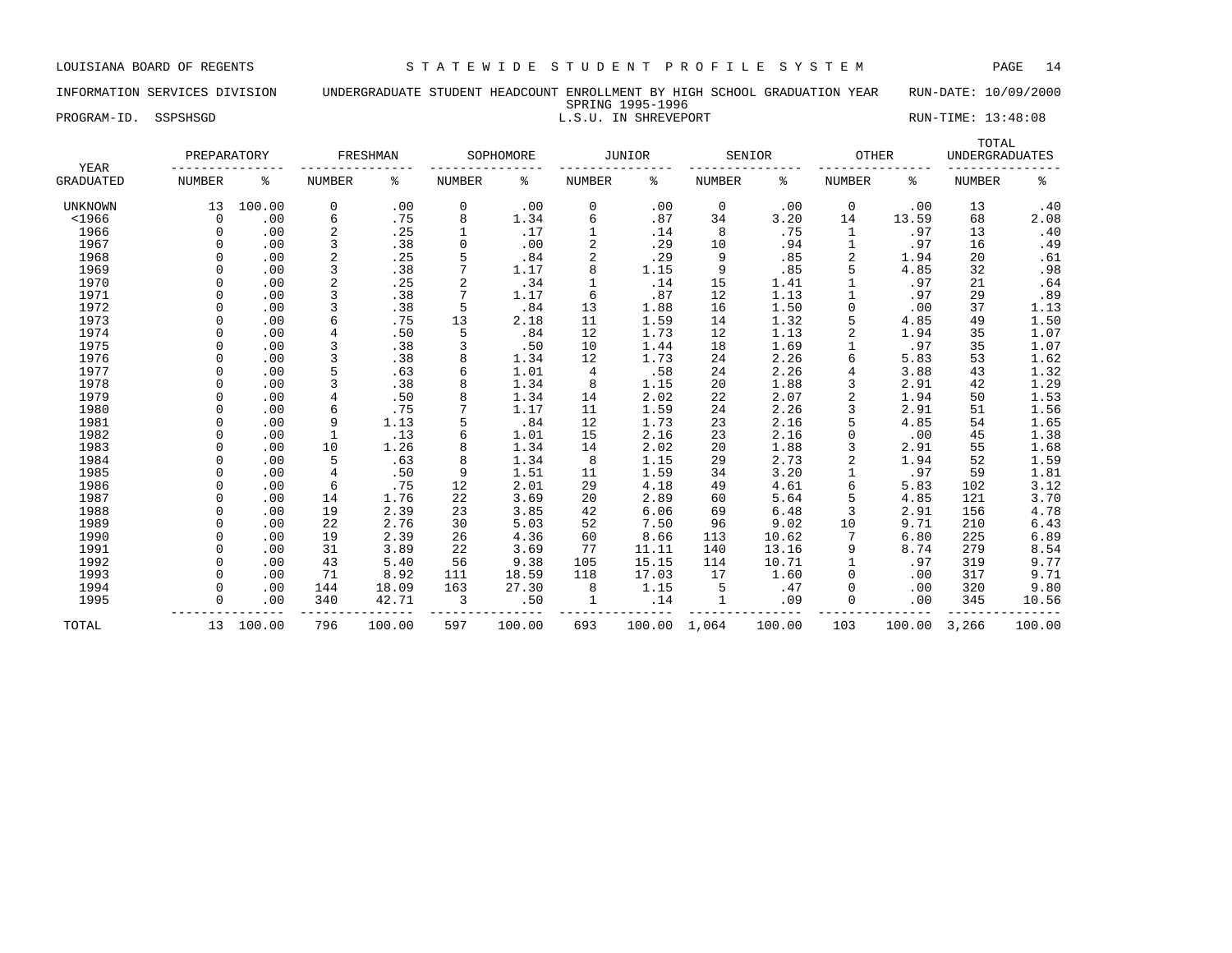# INFORMATION SERVICES DIVISION UNDERGRADUATE STUDENT HEADCOUNT ENROLLMENT BY HIGH SCHOOL GRADUATION YEAR RUN-DATE: 10/09/2000 SPRING 1995-1996

PROGRAM-ID. SSPSHSGD STRAM-ID. SSPSHSGD STRAM-ID. SSPSHSGD STRAM STRAM UNIVERSITY OF NEW ORLEANS RUN-TIME: 13:48:08

| YEAR             | PREPARATORY   |     |               | FRESHMAN |                 | SOPHOMORE |               | JUNIOR |               | SENIOR | OTHER         |     | TOTAL<br><b>UNDERGRADUATES</b> |                     |
|------------------|---------------|-----|---------------|----------|-----------------|-----------|---------------|--------|---------------|--------|---------------|-----|--------------------------------|---------------------|
| <b>GRADUATED</b> | <b>NUMBER</b> | ៖   | <b>NUMBER</b> | ႜ        | NUMBER          | ి         | <b>NUMBER</b> | ి      | <b>NUMBER</b> | ి      | <b>NUMBER</b> | ႜ   | <b>NUMBER</b>                  | နွ                  |
| <b>UNKNOWN</b>   | $\mathbf 0$   | .00 | 122           | 3.98     | 46              | 1.96      | 74            | 3.47   | 204           | 5.91   | 0             | .00 | 446                            | 4.05                |
| $<$ 1966         | $\Omega$      | .00 | 68            | 2.22     | 37              | 1.58      | 31            | 1.45   | 77            | 2.23   | 0             | .00 | 213                            | 1.94                |
| 1966             |               | .00 | 3             | .10      | $\overline{c}$  | .09       | 9             | .42    | 15            | .43    | $\mathbf 0$   | .00 | 29                             | .26                 |
| 1967             |               | .00 | 4             | .13      | $\overline{4}$  | .17       | 7             | .33    | 19            | .55    | $\Omega$      | .00 | 34                             | .31                 |
| 1968             |               | .00 | 9             | .29      | 14              | .60       | 10            | .47    | 12            | .35    | $\Omega$      | .00 | 45                             | .41                 |
| 1969             | $\cap$        | .00 | 6             | .20      | 9               | .38       | 14            | .66    | 30            | .87    | $\Omega$      | .00 | 59                             | .54                 |
| 1970             | $\cap$        | .00 | 5             | .16      | 5               | .21       | 8             | .38    | 24            | .69    | $\Omega$      | .00 | 42                             | .38                 |
| 1971             | $\cap$        | .00 | 11            | .36      | 17              | .72       | 13            | .61    | 32            | .93    | $\Omega$      | .00 | 73                             | .66                 |
| 1972             |               | .00 | 12            | .39      | $7\phantom{.0}$ | .30       | 14            | .66    | 35            | 1.01   | $\mathbf 0$   | .00 | 68                             | .62                 |
| 1973             |               | .00 | 16            | .52      | 16              | .68       | 23            | 1.08   | 35            | 1.01   | 0             | .00 | 90                             | .82                 |
| 1974             |               | .00 | 8             | .26      | 21              | .89       | 18            | .84    | 35            | 1.01   | 0             | .00 | 82                             | .75                 |
| 1975             |               | .00 | 16            | .52      | 19              | .81       | 23            | 1.08   | 35            | 1.01   | $\Omega$      | .00 | 93                             | .85                 |
| 1976             |               | .00 | 19            | .62      | 22              | .94       | 17            | .80    | 48            | 1.39   | $\Omega$      | .00 | 106                            | .96                 |
| 1977             |               | .00 | 15            | .49      | 23              | .98       | 22            | 1.03   | 52            | 1.51   | $\Omega$      | .00 | 112                            | 1.02                |
| 1978             |               | .00 | 20            | .65      | 26              | 1.11      | 19            | .89    | 42            | 1.22   | $\Omega$      | .00 | 107                            | .97                 |
| 1979             |               | .00 | 32            | 1.04     | 21              | .89       | 23            | 1.08   | 50            | 1.45   | $\Omega$      | .00 | 126                            | 1.15                |
| 1980             |               | .00 | 25            | .82      | 31              | 1.32      | 26            | 1.22   | 66            | 1.91   | $\Omega$      | .00 | 148                            | 1.35                |
| 1981             |               | .00 | 23            | .75      | 28              | 1.19      | 32            | 1.50   | 79            | 2.29   | $\mathbf 0$   | .00 | 162                            | 1.47                |
| 1982             |               | .00 | 19            | .62      | 25              | 1.07      | 31            | 1.45   | 92            | 2.66   | $\Omega$      | .00 | 167                            | $\frac{1.52}{1.69}$ |
| 1983             |               | .00 | 41            | 1.34     | 35              | 1.49      | 27            | 1.27   | 83            | 2.40   | 0             | .00 | 186                            |                     |
| 1984             |               | .00 | 37            | 1.21     | 32              | 1.36      | 30            | 1.41   | 102           | 2.95   | $\Omega$      | .00 | 201                            | 1.83                |
| 1985             |               | .00 | 44            | 1.44     | 54              | 2.30      | 49            | 2.30   | 139           | 4.02   | $\Omega$      | .00 | 286                            | 2.60                |
| 1986             | $\cap$        | .00 | 40            | 1.30     | 43              | 1.83      | 65            | 3.05   | 150           | 4.34   | $\Omega$      | .00 | 298                            | 2.71                |
| 1987             | $\cap$        | .00 | 55            | 1.79     | 59              | 2.51      | 91            | 4.27   | 185           | 5.36   | $\Omega$      | .00 | 390                            | 3.55                |
| 1988             | $\cap$        | .00 | 68            | 2.22     | 60              | 2.56      | 100           | 4.69   | 272           | 7.87   | $\Omega$      | .00 | 500                            | 4.55                |
| 1989             | $\cap$        | .00 | 75            | 2.45     | 79              | 3.37      | 126           | 5.91   | 336           | 9.73   | 0             | .00 | 616                            | 5.60                |
| 1990             |               | .00 | 57            | 1.86     | 108             | 4.60      | 149           | 6.99   | 388           | 11.23  | 0             | .00 | 702                            | 6.38                |
| 1991             |               | .00 | 74            | 2.41     | 130             | 5.54      | 237           | 11.12  | 458           | 13.26  | $\mathbf 0$   | .00 | 899                            | 8.17                |
| 1992             |               | .00 | 89            | 2.90     | 218             | 9.29      | 388           | 18.20  | 328           | 9.50   | $\mathbf 0$   | .00 | 1,023                          | 9.30                |
| 1993             |               | .00 | 172           | 5.61     | 434             | 18.49     | 435           | 20.40  | 28            | .81    | $\Omega$      | .00 | 1,069                          | 9.72                |
| 1994             |               | .00 | 481           | 15.69    | 703             | 29.95     | 20            | .94    | 2             | .06    | $\Omega$      | .00 | 1,206                          | 10.96               |
| 1995             | $\Omega$      | .00 | 1,400         | 45.66    | 19              | .81       | $\mathbf{1}$  | .05    | $\mathbf{1}$  | .03    | $\Omega$      | .00 | 1,421                          | 12.92               |
| TOTAL            | 0             | .00 | 3,066         | 100.00   | 2,347           | 100.00    | 2,132         | 100.00 | 3,454         | 100.00 | 0             |     | .0010,999                      | 100.00              |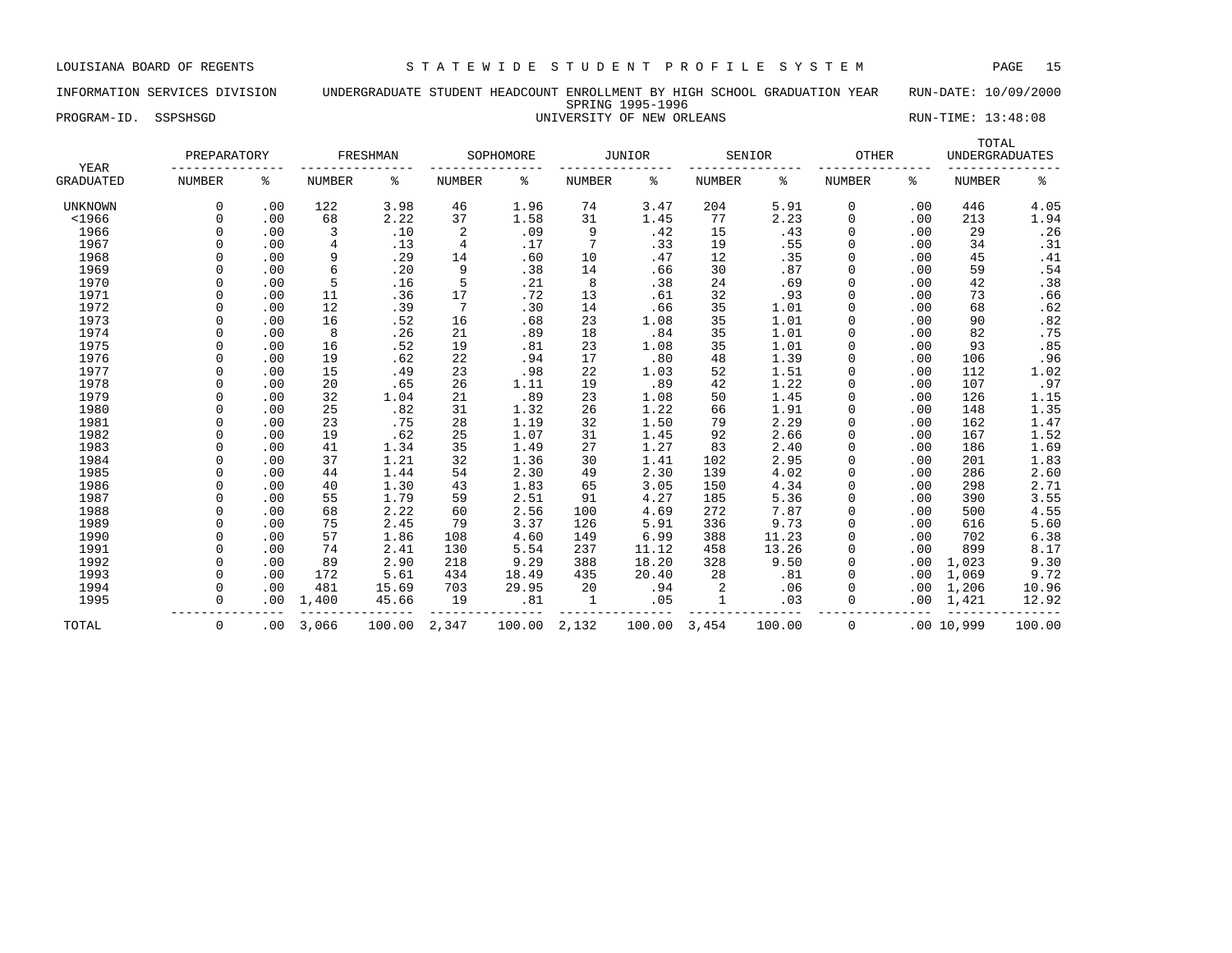# INFORMATION SERVICES DIVISION UNDERGRADUATE STUDENT HEADCOUNT ENROLLMENT BY HIGH SCHOOL GRADUATION YEAR RUN-DATE: 10/09/2000 SPRING 1995-1996

PROGRAM-ID. SSPSHSGD SOUTHERN U. IN BATON ROUGE SOUTHERN U. THE SEPARAM-ID. SSPSHSGD

|                          | PREPARATORY   |     |                | FRESHMAN |        | SOPHOMORE |          | JUNIOR |                | SENIOR | <b>OTHER</b>   |        | TOTAL<br><b>UNDERGRADUATES</b> |        |
|--------------------------|---------------|-----|----------------|----------|--------|-----------|----------|--------|----------------|--------|----------------|--------|--------------------------------|--------|
| YEAR<br><b>GRADUATED</b> | <b>NUMBER</b> | နွ  | NUMBER         | ៖        | NUMBER | နွ        | NUMBER   | နွ     | NUMBER         | ႜ      | NUMBER         | ి      | NUMBER                         | နွ     |
| UNKNOWN                  | 0             | .00 | $\mathbf 0$    | .00      | 0      | .00       | 0        | .00    | $\mathbf 0$    | .00    | 0              | .00    | 0                              | .00    |
| $<$ 1966                 | $\Omega$      | .00 | 11             | .40      | 6      | .35       |          | .52    | 15             | .64    | 0              | .00    | 39                             | .47    |
| 1966                     |               | .00 | 7              | .25      | 0      | .00       |          | .07    | 1              | .04    | 0              | .00    | 9                              | .11    |
| 1967                     |               | .00 | 8              | .29      | 5      | .29       | 1        | .07    | 4              | .17    | 0              | .00    | 18                             | .22    |
| 1968                     |               | .00 | 6              | .22      | 2      | .12       | $\Omega$ | .00    | 6              | .26    | $\overline{a}$ | 11.76  | 16                             | .19    |
| 1969                     |               | .00 | 6              | .22      | 5      | .29       | 4        | .29    | 3              | .13    | 0              | .00    | 18                             | .22    |
| 1970                     |               | .00 | $\overline{c}$ | .07      | 3      | .17       | 3        | .22    | $\overline{4}$ | .17    | 2              | 11.76  | 14                             | .17    |
| 1971                     | C             | .00 | 5              | .18      |        | .06       |          | .07    | 12             | .51    | $\mathbf{1}$   | 5.88   | 20                             | .24    |
| 1972                     | $\Omega$      | .00 | 5              | .18      | 4      | .23       |          | .07    | 9              | .38    | $\overline{a}$ | 11.76  | 21                             | .26    |
| 1973                     | $\Omega$      | .00 | 3              | .11      | 8      | .47       | 3        | .22    | 12             | .51    | $\Omega$       | .00    | 26                             | .32    |
| 1974                     | $\Omega$      | .00 | 7              | .25      | 6      | .35       | 3        | .22    | 11             | .47    | $\Omega$       | .00    | 27                             | .33    |
| 1975                     |               | .00 | 6              | .22      | 8      | .47       | 8        | .59    | 6              | .26    |                | 5.88   | 29                             | .35    |
| 1976                     |               | .00 | 11             | .40      |        | .23       |          | .37    | 13             | .56    | 2              | 11.76  | 35                             | .43    |
| 1977                     |               | .00 | 10             | .36      |        | .29       |          | .29    | 10             | .43    |                | 5.88   | 30                             | .37    |
| 1978                     |               | .00 | $\overline{4}$ | .14      |        | .47       | 9        | .66    | 12             | .51    | 0              | .00    | 33                             | .40    |
| 1979                     |               | .00 | 13             | .47      |        | .41       |          | .37    | 16             | .68    |                | 5.88   | 42                             | .51    |
| 1980                     |               | .00 | 16             | .58      | 9      | .52       | 6        | .44    | 17             | .73    |                | 5.88   | 49                             | .60    |
| 1981                     |               | .00 | 12             | .43      |        | .47       | 3        | .22    | 18             | .77    |                | 5.88   | 42                             | .51    |
| 1982                     |               | .00 | 10             | .36      |        | .41       | 12       | .88    | 17             | .73    | $\Omega$       | .00    | 46                             | .56    |
| 1983                     | <sup>0</sup>  | .00 | 6              | .22      | 9      | .52       | 7        | .52    | 19             | .81    | $\Omega$       | .00    | 41                             | .50    |
| 1984                     | $\Omega$      | .00 | 8              | .29      | 8      | .47       | 11       | .81    | 32             | 1.37   | 0              | .00    | 59                             | .72    |
| 1985                     | 0             | .00 | 14             | .50      | 19     | 1.11      | 11       | .81    | 60             | 2.57   | 0              | .00    | 104                            | 1.27   |
| 1986                     |               | .00 | 17             | .61      | 20     | 1.17      | 27       | 1.99   | 100            | 4.28   | 0              | .00    | 164                            | 2.00   |
| 1987                     |               | .00 | 20             | .72      | 26     | 1.52      | 31       | 2.28   | 101            | 4.32   | 0              | .00    | 178                            | 2.17   |
| 1988                     | $\cap$        | .00 | 34             | 1.22     | 30     | 1.75      | 43       | 3.16   | 153            | 6.54   | $\Omega$       | .00    | 260                            | 3.17   |
| 1989                     |               | .00 | 37             | 1.33     | 32     | 1.86      | 54       | 3.97   | 249            | 10.65  | $\Omega$       | .00    | 372                            | 4.53   |
| 1990                     |               | .00 | 44             | 1.58     | 57     | 3.32      | 91       | 6.70   | 375            | 16.03  |                | 5.88   | 568                            | 6.92   |
| 1991                     | $\Omega$      | .00 | 77             | 2.77     | 86     | 5.01      | 154      | 11.33  | 493            | 21.08  | $\Omega$       | .00    | 810                            | 9.86   |
| 1992                     | $\Omega$      | .00 | 98             | 3.53     | 153    | 8.92      | 264      | 19.43  | 489            | 20.91  | $\Omega$       | .00    | 1,004                          | 12.23  |
| 1993                     | $\Omega$      | .00 | 152            | 5.47     | 291    | 16.96     | 530      | 39.00  | 78             | 3.33   | $\Omega$       | .00    | 1,051                          | 12.80  |
| 1994                     | $\Omega$      | .00 | 357            | 12.84    | 878    | 51.17     | 59       | 4.34   | $\overline{4}$ | .17    | 1              | 5.88   | 1,299                          | 15.82  |
| 1995                     | $\Omega$      | .00 | 1,774          | 63.81    | 11     | .64       | 1        | .07    | 0              | .00    | 1              | 5.88   | 1,787                          | 21.76  |
| TOTAL                    | $\mathbf 0$   | .00 | 2,780          | 100.00   | 1,716  | 100.00    | 1,359    | 100.00 | 2,339          | 100.00 | 17             | 100.00 | 8,211                          | 100.00 |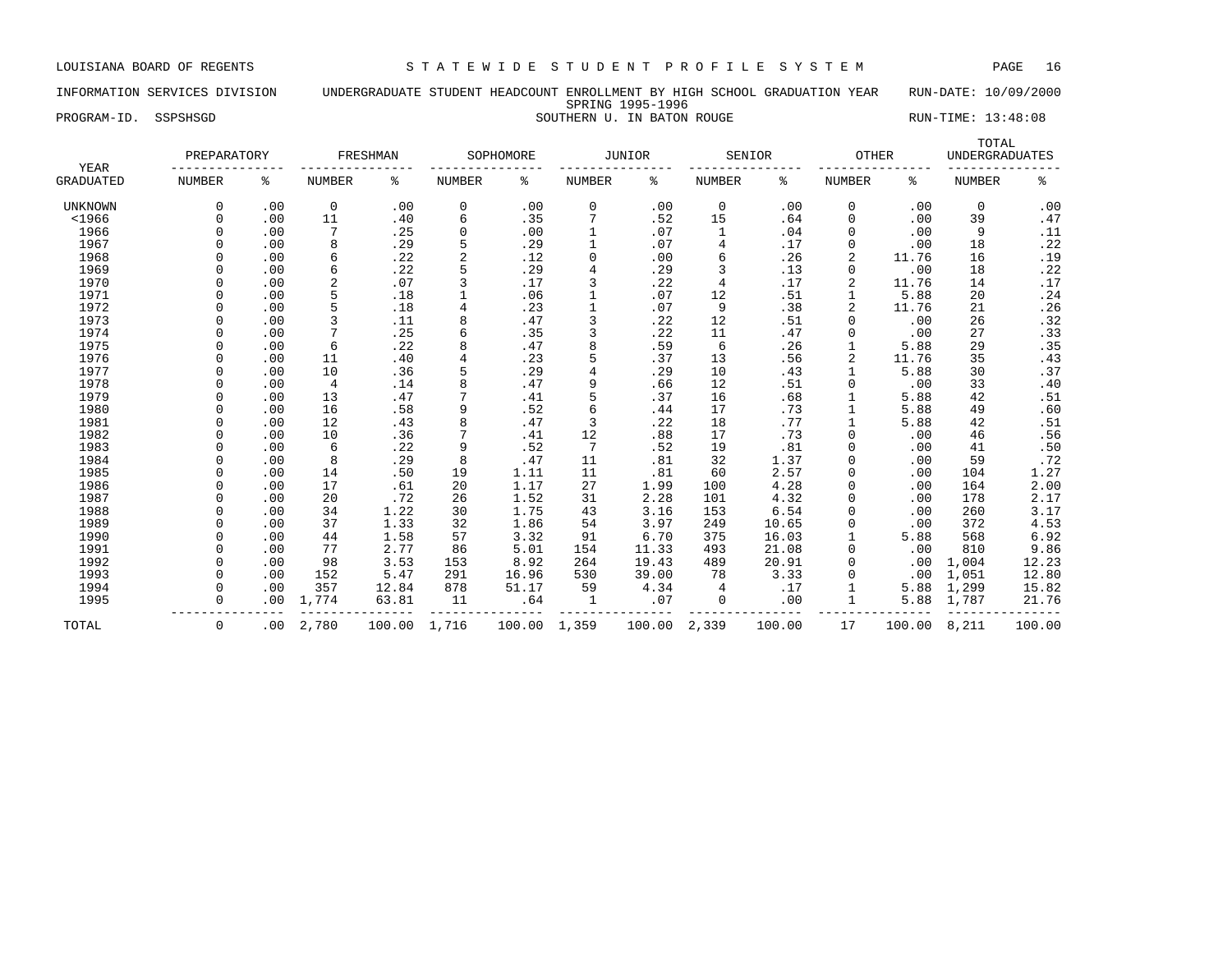### INFORMATION SERVICES DIVISION UNDERGRADUATE STUDENT HEADCOUNT ENROLLMENT BY HIGH SCHOOL GRADUATION YEAR RUN-DATE: 10/09/2000 SPRING 1995-1996

PROGRAM-ID. SSPSHSGD SOUTHERN U. IN NEW ORLEANS RUN-TIME: 13:48:08

| YEAR             | PREPARATORY   |     |                 | FRESHMAN |                | SOPHOMORE |               | <b>JUNIOR</b> |               | SENIOR | <b>OTHER</b>  |        | TOTAL<br><b>UNDERGRADUATES</b> |        |
|------------------|---------------|-----|-----------------|----------|----------------|-----------|---------------|---------------|---------------|--------|---------------|--------|--------------------------------|--------|
| <b>GRADUATED</b> | <b>NUMBER</b> | နွ  | <b>NUMBER</b>   | နွ       | <b>NUMBER</b>  | ៖         | <b>NUMBER</b> | ి             | <b>NUMBER</b> | ႜ      | <b>NUMBER</b> | ి      | <b>NUMBER</b>                  | နွ     |
| UNKNOWN          | 0             | .00 | 3               | .25      | 0              | .00       | 0             | .00           | 0             | .00    | 0             | .00    | 3                              | .07    |
| $<$ 1966         | $\Omega$      | .00 | 22              | 1.85     | 9              | 1.31      | 15            | 2.46          | 42            | 3.42   | 26            | 8.67   | 114                            | 2.84   |
| 1966             | $\Omega$      | .00 | 4               | .34      | 3              | .44       | 1             | .16           | 15            | 1.22   | 10            | 3.33   | 33                             | .82    |
| 1967             | $\Omega$      | .00 | 5               | .42      | 3              | .44       | 2             | .33           | 16            | 1.30   | 5             | 1.67   | 31                             | .77    |
| 1968             |               | .00 | 3               | .25      |                | .58       | 5             | .82           | 10            | .81    | 6             | 2.00   | 28                             | .70    |
| 1969             |               | .00 | $\overline{4}$  | .34      | 6              | .87       | 5             | .82           | 19            | 1.55   | 8             | 2.67   | 42                             | 1.05   |
| 1970             |               | .00 | 3               | .25      | 3              | .44       | 9             | 1.48          | 18            | 1.47   | 2             | .67    | 35                             | .87    |
| 1971             |               | .00 | 6               | .50      | $\overline{4}$ | .58       |               | .66           | 31            | 2.53   | 4             | 1.33   | 49                             | 1.22   |
| 1972             |               | .00 | 4               | .34      | 5              | .73       | 6             | .98           | 11            | .90    | 9             | 3.00   | 35                             | .87    |
| 1973             |               | .00 | 8               | .67      |                | 1.02      |               | .82           | 14            | 1.14   | 9             | 3.00   | 43                             | 1.07   |
| 1974             |               | .00 | 4               | .34      |                | 1.02      |               | .33           | 20            | 1.63   | 10            | 3.33   | 43                             | 1.07   |
| 1975             |               | .00 | 9               | .76      | 2              | .29       | 4             | .66           | 30            | 2.44   | 7             | 2.33   | 52                             | 1.29   |
| 1976             | $\cap$        | .00 | 10              | .84      | 9              | 1.31      |               | 1.15          | 25            | 2.04   | 10            | 3.33   | 61                             | 1.52   |
| 1977             | $\Omega$      | .00 | 7               | .59      | 6              | .87       | 14            | 2.30          | 23            | 1.87   | 4             | 1.33   | 54                             | 1.34   |
| 1978             | $\Omega$      | .00 | $7\phantom{.0}$ | .59      | 4              | .58       | 10            | 1.64          | 28            | 2.28   | 13            | 4.33   | 62                             | 1.54   |
| 1979             | 0             | .00 | 11              | .92      | 4              | .58       | 8             | 1.31          | 20            | 1.63   | 14            | 4.67   | 57                             | 1.42   |
| 1980             | $\Omega$      | .00 | 10              | .84      | 6              | .87       | 8             | 1.31          | 26            | 2.12   | 15            | 5.00   | 65                             | 1.62   |
| 1981             | $\Omega$      | .00 | 21              | 1.76     | 15             | 2.18      | 9             | 1.48          | 41            | 3.34   | 13            | 4.33   | 99                             | 2.47   |
| 1982             |               | .00 | 12              | 1.01     | 8              | 1.16      | 14            | 2.30          | 28            | 2.28   | 12            | 4.00   | 74                             | 1.84   |
| 1983             |               | .00 | 6               | .50      | 8              | 1.16      | 20            | 3.28          | 35            | 2.85   | 11            | 3.67   | 80                             | 1.99   |
| 1984             | O             | .00 | 10              | .84      | 15             | 2.18      | 13            | 2.13          | 41            | 3.34   | 16            | 5.33   | 95                             | 2.37   |
| 1985             |               | .00 | 6               | .50      | 10             | 1.45      | 16            | 2.62          | 46            | 3.75   | 13            | 4.33   | 91                             | 2.27   |
| 1986             |               | .00 | 18              | 1.51     | 25             | 3.63      | 23            | 3.77          | 63            | 5.13   | 23            | 7.67   | 152                            | 3.78   |
| 1987             | $\cap$        | .00 | 17              | 1.43     | 11             | 1.60      | 30            | 4.92          | 90            | 7.33   | 16            | 5.33   | 164                            | 4.08   |
| 1988             | $\Omega$      | .00 | 27              | 2.27     | 24             | 3.49      | 40            | 6.56          | 107           | 8.72   | 18            | 6.00   | 216                            | 5.38   |
| 1989             | $\Omega$      | .00 | 28              | 2.35     | 36             | 5.23      | 51            | 8.36          | 142           | 11.57  | 12            | 4.00   | 269                            | 6.70   |
| 1990             | $\Omega$      | .00 | 48              | 4.03     | 40             | 5.81      | 48            | 7.87          | 132           | 10.76  | 6             | 2.00   | 274                            | 6.82   |
| 1991             | $\Omega$      | .00 | 66              | 5.54     | 64             | 9.30      | 93            | 15.25         | 104           | 8.48   | 3             | 1.00   | 330                            | 8.22   |
| 1992             |               | .00 | 65              | 5.46     | 92             | 13.37     | 94            | 15.41         | 46            | 3.75   | 2             | .67    | 299                            | 7.45   |
| 1993             | $\Omega$      | .00 | 124             | 10.41    | 142            | 20.64     | 50            | 8.20          | 3             | .24    | 3             | 1.00   | 322                            | 8.02   |
| 1994             |               | .00 | 221             | 18.56    | 114            | 16.57     | 3             | .49           |               | .08    | 0             | .00    | 339                            | 8.44   |
| 1995             | $\mathbf 0$   | .00 | 402             | 33.75    | 2              | .29       | $\mathbf{1}$  | .16           | $\mathbf 0$   | .00    | 0             | .00    | 405                            | 10.08  |
| TOTAL            | 0             | .00 | 1,191           | 100.00   | 688            | 100.00    | 610           | 100.00        | 1,227         | 100.00 | 300           | 100.00 | 4,016                          | 100.00 |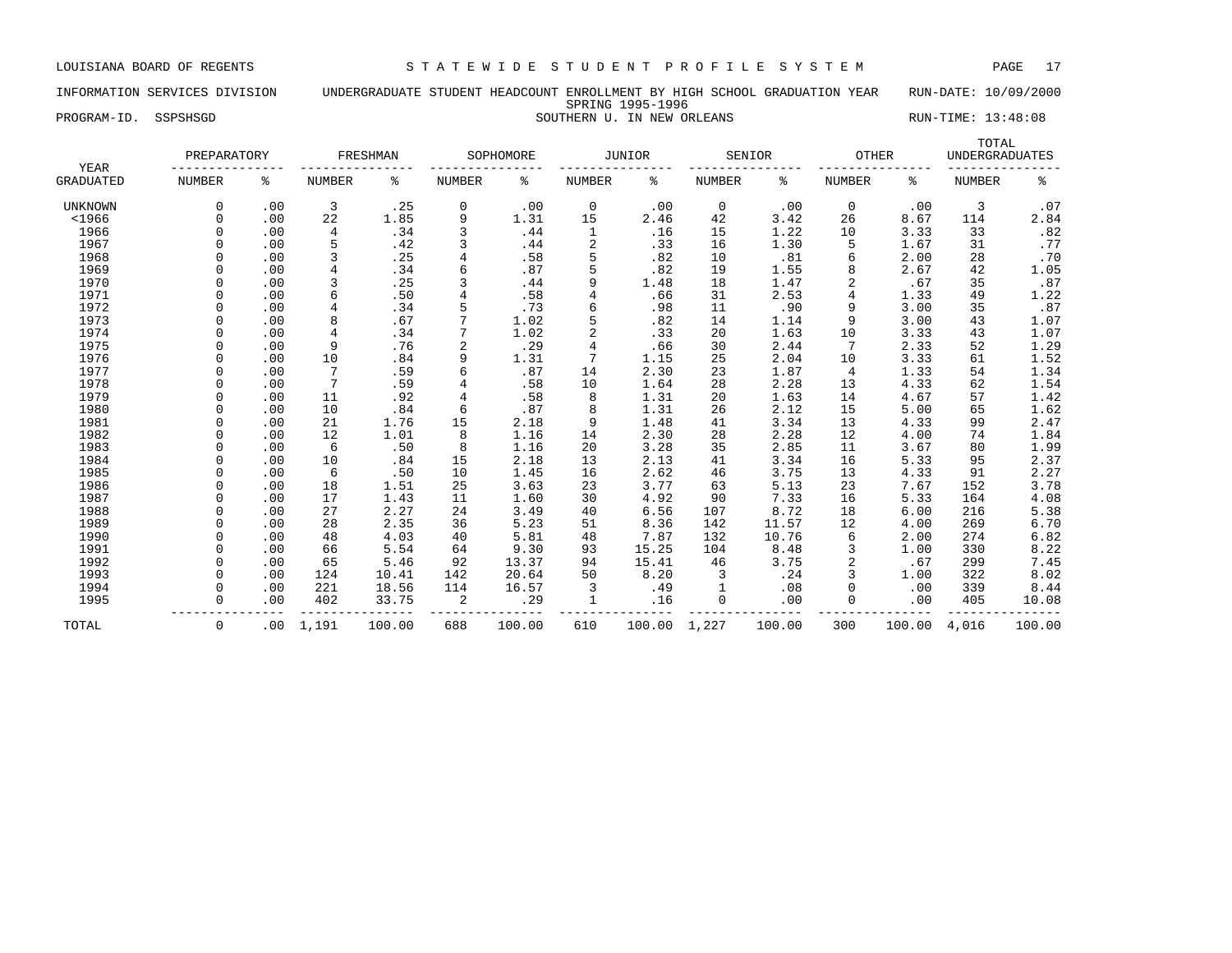### INFORMATION SERVICES DIVISION UNDERGRADUATE STUDENT HEADCOUNT ENROLLMENT BY HIGH SCHOOL GRADUATION YEAR RUN-DATE: 10/09/2000 SPRING 1995-1996 PROGRAM-ID. SSPSHSGD SOUTHERN U. IN SHREVEPORT SOUTHERN U. IN SHREVEPORT RUN-TIME: 13:48:08

| YEAR             | PREPARATORY   |     |               | FRESHMAN |                | SOPHOMORE |               | JUNIOR | SENIOR        |     | OTHER          |        | TOTAL<br><b>UNDERGRADUATES</b> |        |
|------------------|---------------|-----|---------------|----------|----------------|-----------|---------------|--------|---------------|-----|----------------|--------|--------------------------------|--------|
| <b>GRADUATED</b> | <b>NUMBER</b> | ႜ   | <b>NUMBER</b> | နွ       | NUMBER         | ႜ         | <b>NUMBER</b> | ៖      | <b>NUMBER</b> | ႜ   | <b>NUMBER</b>  | ႜ      | <b>NUMBER</b>                  | နွ     |
| <b>UNKNOWN</b>   | $\Omega$      | .00 | 6             | .74      | 0              | .00       | 0             | .00    | 0             | .00 | 1              | .41    | 7                              | .53    |
| $<$ 1966         | $\Omega$      | .00 | 14            | 1.73     | 5              | 1.82      | 0             | .00    | $\mathbf 0$   | .00 | 9              | 3.70   | 28                             | 2.11   |
| 1966             | $\Omega$      | .00 | 1             | .12      |                | .36       | 0             | .00    | 0             | .00 | 3              | 1.23   | 5                              | .38    |
| 1967             | $\Omega$      | .00 | 9             | 1.12     |                | .36       | 0             | .00    | 0             | .00 | $\overline{2}$ | .82    | 12                             | .91    |
| 1968             | $\Omega$      | .00 | 5             | .62      | 0              | .00       | 0             | .00    | 0             | .00 |                | 2.06   | 10                             | .76    |
| 1969             | $\Omega$      | .00 | 6             | .74      | 3              | 1.09      | 0             | .00    | 0             | .00 | 8              | 3.29   | 17                             | 1.28   |
| 1970             | $\Omega$      | .00 | 3             | .37      |                | .36       | 0             | .00    | 0             | .00 |                | .41    | 5                              | .38    |
| 1971             | $\cap$        | .00 | 8             | .99      | 3              | 1.09      | $\Omega$      | .00    | $\Omega$      | .00 | $\overline{2}$ | .82    | 13                             | .98    |
| 1972             |               | .00 | 7             | .87      | 5              | 1.82      | $\Omega$      | .00    | $\Omega$      | .00 |                | 2.06   | 17                             | 1.28   |
| 1973             |               | .00 | 4             | .50      |                | 1.82      | 0             | .00    | $\Omega$      | .00 |                | 2.06   | 14                             | 1.06   |
| 1974             | $\cap$        | .00 | 4             | .50      |                | 1.82      | $\Omega$      | .00    | $\Omega$      | .00 |                | 2.47   | 15                             | 1.13   |
| 1975             | $\cap$        | .00 | 3             | .37      | 4              | 1.46      | $\Omega$      | .00    | $\Omega$      | .00 | 8              | 3.29   | 15                             | 1.13   |
| 1976             | $\cap$        | .00 | 11            | 1.36     | $\overline{c}$ | .73       | $\Omega$      | .00    | $\Omega$      | .00 | 4              | 1.65   | 17                             | 1.28   |
| 1977             | $\cap$        | .00 | 15            | 1.86     | 5              | 1.82      | $\Omega$      | .00    | 0             | .00 | 6              | 2.47   | 26                             | 1.96   |
| 1978             | $\Omega$      | .00 | 13            | 1.61     | 0              | .00       | $\Omega$      | .00    | 0             | .00 | 9              | 3.70   | 22                             | 1.66   |
| 1979             | $\Omega$      | .00 | 11            | 1.36     | 4              | 1.46      | 0             | .00    | 0             | .00 | 8              | 3.29   | 23                             | 1.74   |
| 1980             | $\Omega$      | .00 | 7             | .87      | 12             | 4.38      | 0             | .00    | 0             | .00 |                | 2.88   | 26                             | 1.96   |
| 1981             | $\Omega$      | .00 | 9             | 1.12     |                | 2.55      | 0             | .00    | $\mathbf 0$   | .00 | 6              | 2.47   | 22                             | 1.66   |
| 1982             | $\Omega$      | .00 | 14            | 1.73     | 6              | 2.19      | $\mathbf 0$   | .00    | $\Omega$      | .00 | 10             | 4.12   | 30                             | 2.27   |
| 1983             | $\Omega$      | .00 | 22            | 2.73     | 2              | .73       | 0             | .00    | 0             | .00 | 9              | 3.70   | 33                             | 2.49   |
| 1984             | $\Omega$      | .00 | 24            | 2.97     | 9              | 3.28      | 0             | .00    | $\Omega$      | .00 | 10             | 4.12   | 43                             | 3.25   |
| 1985             | $\Omega$      | .00 | 12            | 1.49     | 7              | 2.55      | 0             | .00    | $\Omega$      | .00 | 7              | 2.88   | 26                             | 1.96   |
| 1986             | $\Omega$      | .00 | 10            | 1.24     | 4              | 1.46      | 0             | .00    | $\Omega$      | .00 | 9              | 3.70   | 23                             | 1.74   |
| 1987             | $\cap$        | .00 | 18            | 2.23     | 3              | 1.09      | $\Omega$      | .00    | $\Omega$      | .00 | 10             | 4.12   | 31                             | 2.34   |
| 1988             | $\cap$        | .00 | 20            | 2.48     | 9              | 3.28      | $\Omega$      | .00    | $\Omega$      | .00 | 13             | 5.35   | 42                             | 3.17   |
| 1989             | $\cap$        | .00 | 18            | 2.23     | 9              | 3.28      | $\Omega$      | .00    | $\Omega$      | .00 | 13             | 5.35   | 40                             | 3.02   |
| 1990             | $\Omega$      | .00 | 29            | 3.59     | 18             | 6.57      | $\Omega$      | .00    | 0             | .00 | 17             | 7.00   | 64                             | 4.83   |
| 1991             | $\Omega$      | .00 | 38            | 4.71     | 27             | 9.85      | 0             | .00    | 0             | .00 | 17             | 7.00   | 82                             | 6.19   |
| 1992             | $\Omega$      | .00 | 43            | 5.33     | 35             | 12.77     | 0             | .00    | 0             | .00 | 17             | 7.00   | 95                             | 7.18   |
| 1993             | $\Omega$      | .00 | 82            | 10.16    | 57             | 20.80     | 0             | .00    | $\mathbf 0$   | .00 | 14             | 5.76   | 153                            | 11.56  |
| 1994             | $\Omega$      | .00 | 120           | 14.87    | 22             | 8.03      | 0             | .00    | $\Omega$      | .00 | 2              | .82    | 144                            | 10.88  |
| 1995             | $\Omega$      | .00 | 221           | 27.39    | 3              | 1.09      | 0             | .00    | 0             | .00 | 0              | .00    | 224                            | 16.92  |
| TOTAL            | 0             | .00 | 807           | 100.00   | 274            | 100.00    | 0             | .00    | 0             | .00 | 243            | 100.00 | 1,324                          | 100.00 |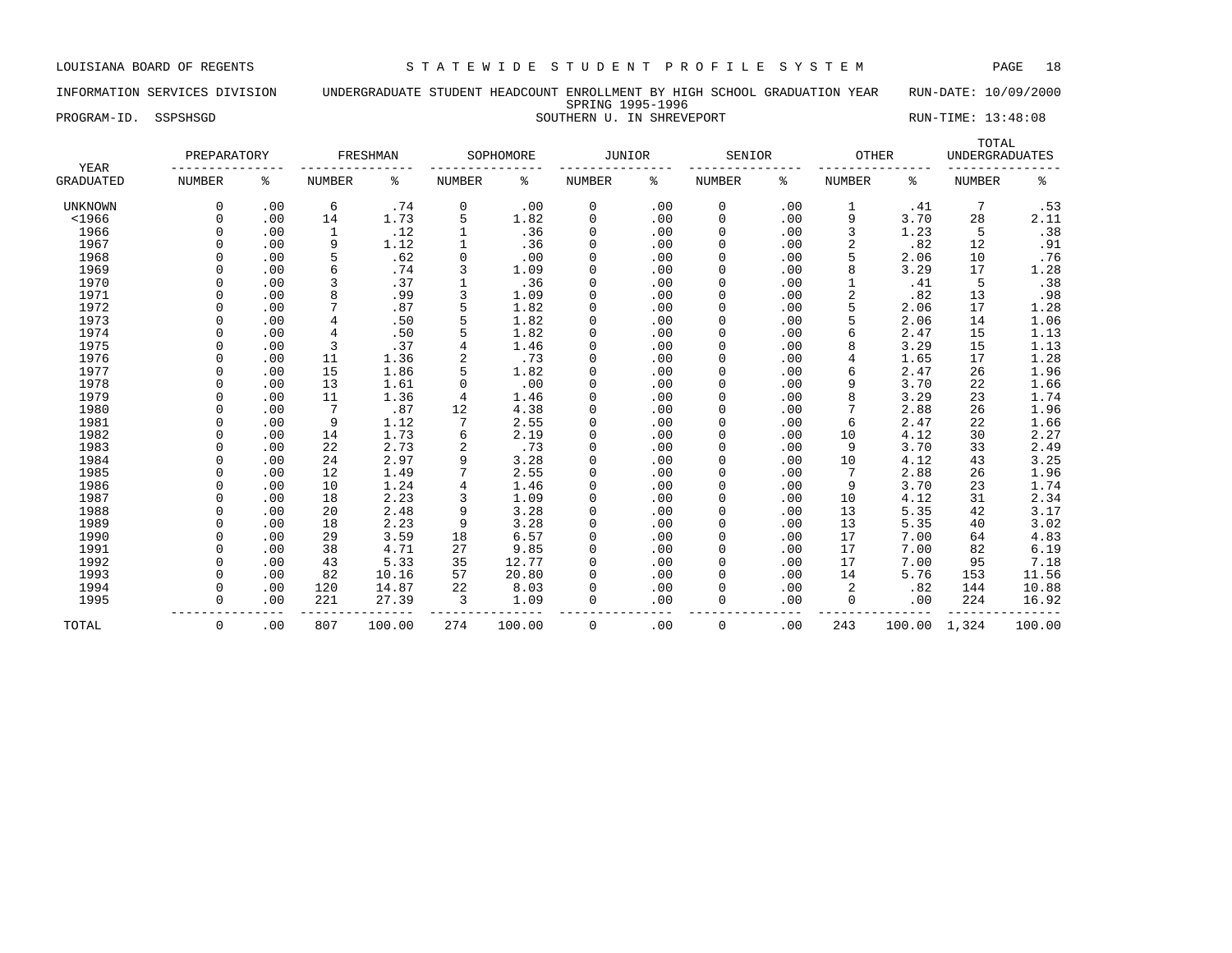## INFORMATION SERVICES DIVISION UNDERGRADUATE STUDENT HEADCOUNT ENROLLMENT BY HIGH SCHOOL GRADUATION YEAR RUN-DATE: 10/09/2000 SPRING 1995-1996 PROGRAM-ID. SSPSHSGD **EXECUTED A SECULARE STATE STATE STATE STATE** TOTALS RUN-TIME: 13:48:08

|                   | PREPARATORY    |               |             | FRESHMAN      |        | SOPHOMORE |               | <b>JUNIOR</b> |        | SENIOR | <b>OTHER</b> |               | TOTAL<br><b>UNDERGRADUATES</b> |                  |
|-------------------|----------------|---------------|-------------|---------------|--------|-----------|---------------|---------------|--------|--------|--------------|---------------|--------------------------------|------------------|
| YEAR<br>GRADUATED | <b>NUMBER</b>  | နွ            | NUMBER      | ႜ             | NUMBER | ႜ         | NUMBER        | ႜ             | NUMBER | ి      | NUMBER       | ႜ             | <b>NUMBER</b>                  | ႜ                |
| UNKNOWN           | 339            | 89.92         | 1,013       | 3.28          | 169    | .91       | 108           | .88           | 142    | .73    | 37           | .78           | 1,808                          | 2.09             |
| $<$ 1966          | $\mathbf 0$    | .00           | 488         | 1.58          | 218    | 1.17      | 99            | .81           | 334    | 1.71   | 944          | 19.95         | 2,083                          | 2.41             |
| 1966              | 0              | .00           | 62          | .20           | 32     | .17       | 32            | .26           | 67     | .34    | 41           | .87           | 234                            | .27              |
| 1967              | O              | .00           | 93          | .30           | 48     | .26       | 23            | .19           | 77     | .39    | 41           | .87           | 282                            | .33              |
| 1968              |                | .27           | 87          | .28           | 71     | .38       | 36            | .29           | 86     | .44    | 48           | 1.01          | 329                            | .38              |
| 1969              | $\Omega$       | .00           | 106         | .34           | 73     | .39       | 43            | .35           | 129    | .66    | 47           | .99           | 398                            | .46              |
| 1970              | O              | .00           | 97          | .31           | 94     | .51       | 48            | .39           | 127    | .65    | 64           | 1.35          | 430                            | .50              |
| 1971              | 0              | .00           | 124         | .40           | 86     | .46       | 51            | .42           | 153    | .78    | 72           | 1.52          | 486                            | .56              |
| 1972              | 0              | .00           | 124         | .40           | 109    | .59       | 59            | .48           | 166    | .85    | 61           | 1.29          | 519                            | .60              |
| 1973              | 0              | .00           | 133         | .43           | 108    | .58       | 74            | .61           | 189    | .97    | 85           | 1.80          | 589                            | .68              |
| 1974              | 0              | .00           | 149         | .48           | 131    | .70       | 82            | .67           | 188    | .96    | 66           | 1.39          | 616                            | .71              |
| 1975              |                | .27           | 181         | .59           | 145    | .78       | 74            | .61           | 235    | 1.20   | 90           | 1.90          | 726                            | .84              |
| 1976              | $\cap$         | .00           | 206         | .67           | 145    | .78       | 87            | .71           | 208    | 1.06   | 93           | 1.97          | 739                            | .86              |
| 1977              |                | .27           | 222         | .72           | 142    | .76       | 98            | .80           | 238    | 1.22   | 91           | 1.92          | 792                            | .92              |
| 1978              |                | .27           | 242         | .78           | 167    | .90       | 100           | .82           | 245    | 1.25   | 101          | 2.13          | 856                            | .99              |
| 1979              | $\cap$         | .00           | 242         | .78           | 196    | 1.05      | 99            | .81           | 289    | 1.48   | 120          | 2.54          | 946                            | 1.10             |
| 1980              | $\Omega$       | .00           | 256         | .83           | 198    | 1.06      | 125           | 1.02          | 280    | 1.43   | 100          | 2.11          | 959                            | 1.11             |
| 1981              | 0              | .00           | 272         | .88           | 189    | 1.02      | 115           | .94           | 282    | 1.44   | 140          | 2.96          | 998                            | 1.16             |
| 1982              |                | .27           | 319         | 1.03          | 213    | 1.15      | 121           | .99           | 295    | 1.51   | 127          | 2.68          | 1,076                          |                  |
| 1983              | 0              | .00           | 287         | .93           | 221    | 1.19      | 126           | 1.03          | 360    | 1.84   | 122          | 2.58          | 1,116                          | $1.25$<br>$1.29$ |
| 1984              | 2              | .53           | 338         | 1.09          | 241    | 1.30      | 119           | .97           | 413    | 2.11   | 151          | 3.19          | 1,264                          | 1.46             |
| 1985              | $\overline{a}$ | .53           | 394         | 1.28          | 239    | 1.29      | 171           | 1.40          | 522    | 2.67   | 167          | 3.53          | 1,495                          | 1.73             |
| 1986              |                | .00           | 431         | 1.40          | 310    | 1.67      | 224           | 1.83          | 592    | 3.02   | 173          | 3.66          | 1,730                          | 2.00             |
| 1987              |                | .27           | 483         | 1.56          | 378    | 2.03      | 293           | 2.40          | 876    | 4.47   | 209          | 4.42          | 2,240                          | 2.59             |
| 1988              |                | .27           | 534         | 1.73          | 479    | 2.58      | 383           | 3.14          | 1,179  | 6.02   | 236          | 4.99          | 2,812                          | 3.26             |
| 1989              | $\mathbf{1}$   | .27           | 641         | 2.08          | 605    | 3.25      | 537           | 4.40          | 1,673  | 8.55   | 303          | 6.40          | 3,760                          | 4.35             |
| 1990              | $\mathbf 1$    | .27           | 747         | 2.42          | 748    | 4.02      | 675           | 5.53          | 2,454  | 12.54  | 259          | 5.47          | 4,884                          | 5.66             |
| 1991              | 3              | .80           | 892         | 2.89          | 962    | 5.17      | 1,193         | 9.77          | 3,618  | 18.48  | 283          | 5.98          | 6,951                          | 8.05             |
| 1992              | $\overline{4}$ | 1.06          | 1,272       | 4.12          | 1,700  | 9.14      | 2,400         | 19.65         | 3,614  | 18.46  | 294          | 6.21          | 9,284                          | 10.75            |
| 1993              | 7              | 1.86          | 2,124       | 6.88          | 3,445  | 18.52     | 4,355         | 35.66         | 519    | 2.65   | 136          |               | 2.87 10,586                    | 12.26            |
| 1994              | 5              | 1.33          | 4,668       | 15.12         | 6,627  | 35.63     | 258           | 2.11          | 15     | .08    | 21           |               | .44 11,594                     | 13.42            |
| 1995              | 6              |               | 1.59 13,641 | 44.19         | 109    | .59       | 6             | .05           | 11     | .06    | 10           |               | .21 13,783                     | 15.96            |
| TOTAL             | 377            | 100.00 30,868 |             | 100.00 18,598 |        |           | 100.00 12,214 | 100.00 19,576 |        | 100.00 | 4,732        | 100.00 86,365 |                                | 100.00           |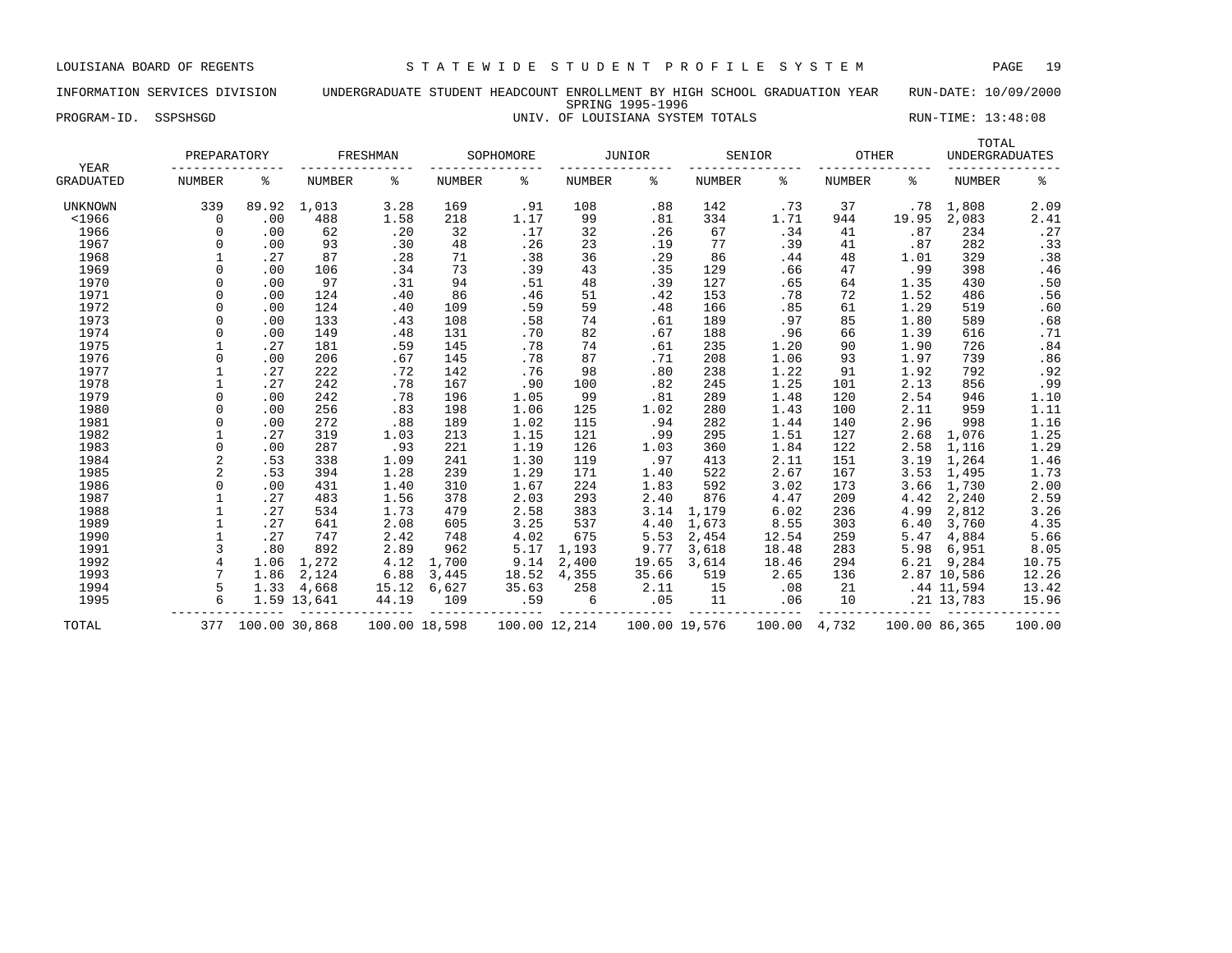### INFORMATION SERVICES DIVISION UNDERGRADUATE STUDENT HEADCOUNT ENROLLMENT BY HIGH SCHOOL GRADUATION YEAR RUN-DATE: 10/09/2000 SPRING 1995-1996 PROGRAM-ID. SSPSHSGD **EXECUTE:** 13:48:08 L.S.U. SYSTEM TOTALS RUN-TIME: 13:48:08

| YEAR             | PREPARATORY |               |        | FRESHMAN |        | SOPHOMORE |               | <b>JUNIOR</b> |               | SENIOR | <b>OTHER</b>  |               | TOTAL<br><b>UNDERGRADUATES</b> |        |
|------------------|-------------|---------------|--------|----------|--------|-----------|---------------|---------------|---------------|--------|---------------|---------------|--------------------------------|--------|
| <b>GRADUATED</b> | NUMBER      | န့            | NUMBER | ႜ        | NUMBER | နွ        | <b>NUMBER</b> | ి             | NUMBER        | ႜ      | <b>NUMBER</b> | ႜ             | <b>NUMBER</b>                  | နွ     |
| <b>UNKNOWN</b>   | 13          | 100.00        | 210    | 1.80     | 61     | .75       | 74            | 1.07          | 204           | 1.94   | 13            | 1.36          | 575                            | 1.51   |
| $<$ 1966         | 0           | .00           | 190    | 1.63     | 91     | 1.12      | 55            | .79           | 186           | 1.77   | 77            | 8.05          | 599                            | 1.57   |
| 1966             | $\Omega$    | .00           | 23     | .20      | 14     | .17       | 19            | .27           | 41            | .39    | 15            | 1.57          | 112                            | .29    |
| 1967             | $\Omega$    | .00           | 32     | .27      | 14     | .17       | 18            | .26           | 57            | .54    | 10            | 1.05          | 131                            | .34    |
| 1968             |             | .00           | 33     | .28      | 30     | .37       | 17            | .25           | 42            | .40    | 15            | 1.57          | 137                            | .36    |
| 1969             | $\Omega$    | .00           | 38     | .33      | 32     | .39       | 30            | .43           | 61            | .58    | 19            | 1.99          | 180                            | .47    |
| 1970             | $\Omega$    | .00           | 35     | .30      | 29     | .36       | 17            | .25           | 56            | .53    | 21            | 2.20          | 158                            | .41    |
| 1971             | $\Omega$    | .00           | 45     | .39      | 41     | .50       | 28            | .40           | 65            | .62    | 18            | 1.88          | 197                            | .52    |
| 1972             | $\Omega$    | .00           | 70     | .60      | 39     | .48       | 39            | .56           | 91            | .87    | 15            | 1.57          | 254                            | .66    |
| 1973             | $\Omega$    | .00           | 73     | .63      | 48     | .59       | 47            | .68           | 80            | .76    | 23            | 2.41          | 271                            | .71    |
| 1974             | $\Omega$    | .00           | 61     | .52      | 58     | .71       | 46            | .66           | 80            | .76    | 20            | 2.09          | 265                            | .69    |
| 1975             | $\cap$      | .00           | 81     | .70      | 51     | .63       | 43            | .62           | 88            | .84    | 19            | 1.99          | 282                            | .74    |
| 1976             | $\Omega$    | .00           | 77     | .66      | 64     | .78       | 47            | .68           | 100           | .95    | 25            | 2.62          | 313                            | .82    |
| 1977             |             | .00           | 78     | .67      | 71     | .87       | 40            | .58           | 114           | 1.09   | 23            | 2.41          | 326                            | .85    |
| 1978             |             | .00           | 95     | .82      | 78     | .96       | 40            | .58           | 104           | .99    | 22            | 2.30          | 339                            | .89    |
| 1979             | $\cap$      | .00           | 108    | .93      | 66     | .81       | 50            | .72           | 116           | 1.11   | 28            | 2.93          | 368                            | .96    |
| 1980             | $\Omega$    | .00           | 124    | 1.06     | 88     | 1.08      | 59            | .85           | 148           | 1.41   | 35            | 3.66          | 454                            | 1.19   |
| 1981             | $\Omega$    | .00           | 138    | 1.18     | 87     | 1.07      | 66            | .95           | 160           | 1.52   | 29            | 3.03          | 480                            | 1.26   |
| 1982             | $\Omega$    | .00           | 111    | .95      | 66     | .81       | 74            | 1.07          | 179           | 1.71   | 21            | 2.20          | 451                            | 1.18   |
| 1983             | $\Omega$    | .00           | 151    | 1.30     | 89     | 1.09      | 71            | 1.03          | 187           | 1.78   | 29            | 3.03          | 527                            | 1.38   |
| 1984             | $\Omega$    | .00           | 109    | .94      | 76     | .93       | 74            | 1.07          | 213           | 2.03   | 37            | 3.87          | 509                            | 1.33   |
| 1985             | $\Omega$    | .00           | 142    | 1.22     | 114    | 1.40      | 98            | 1.42          | 303           | 2.89   | 37            | 3.87          | 694                            | 1.82   |
| 1986             |             | .00           | 129    | 1.11     | 110    | 1.35      | 145           | 2.09          | 369           | 3.52   | 40            | 4.18          | 793                            | 2.08   |
| 1987             | $\Omega$    | .00           | 182    | 1.56     | 162    | 1.99      | 180           | 2.60          | 460           | 4.38   | 57            | 5.96          | 1,041                          | 2.72   |
| 1988             | $\Omega$    | .00           | 205    | 1.76     | 179    | 2.19      | 224           | 3.23          | 675           | 6.43   | 67            | 7.01          | 1,350                          | 3.53   |
| 1989             | $\Omega$    | .00           | 214    | 1.84     | 208    | 2.55      | 297           | 4.29          | 869           | 8.28   | 68            | 7.11          | 1,656                          | 4.33   |
| 1990             | $\Omega$    | .00           | 226    | 1.94     | 264    | 3.24      | 364           | 5.26          | 1,183         | 11.27  | 60            | 6.28          | 2,097                          | 5.49   |
| 1991             | $\Omega$    | .00           | 265    | 2.27     | 328    | 4.02      | 598           | 8.64          | 1,797         | 17.12  | 65            | 6.80          | 3,053                          | 7.99   |
| 1992             | $\Omega$    | .00           | 343    | 2.94     | 597    | 7.32      | 1,263         | 18.24         | 2,119         | 20.19  | 31            | 3.24          | 4,353                          | 11.39  |
| 1993             | $\Omega$    | .00           | 612    | 5.25     | 1,314  | 16.10     | 2,447         | 35.34         | 333           | 3.17   | 12            | 1.26          | 4,718                          | 12.35  |
| 1994             | $\cap$      | .00           | 1,510  | 12.96    | 3,449  | 42.27     | 335           | 4.84          | 15            | .14    | 4             | .42           | 5,313                          | 13.91  |
| 1995             | $\Omega$    | .00           | 5,943  | 51.00    | 241    | 2.95      | 20            | .29           | 2             | .02    |               | .10           | 6,207                          | 16.25  |
| TOTAL            | 13          | 100.00 11,653 |        | 100.00   | 8,159  | 100.00    | 6,925         |               | 100.00 10,497 | 100.00 | 956           | 100.00 38,203 |                                | 100.00 |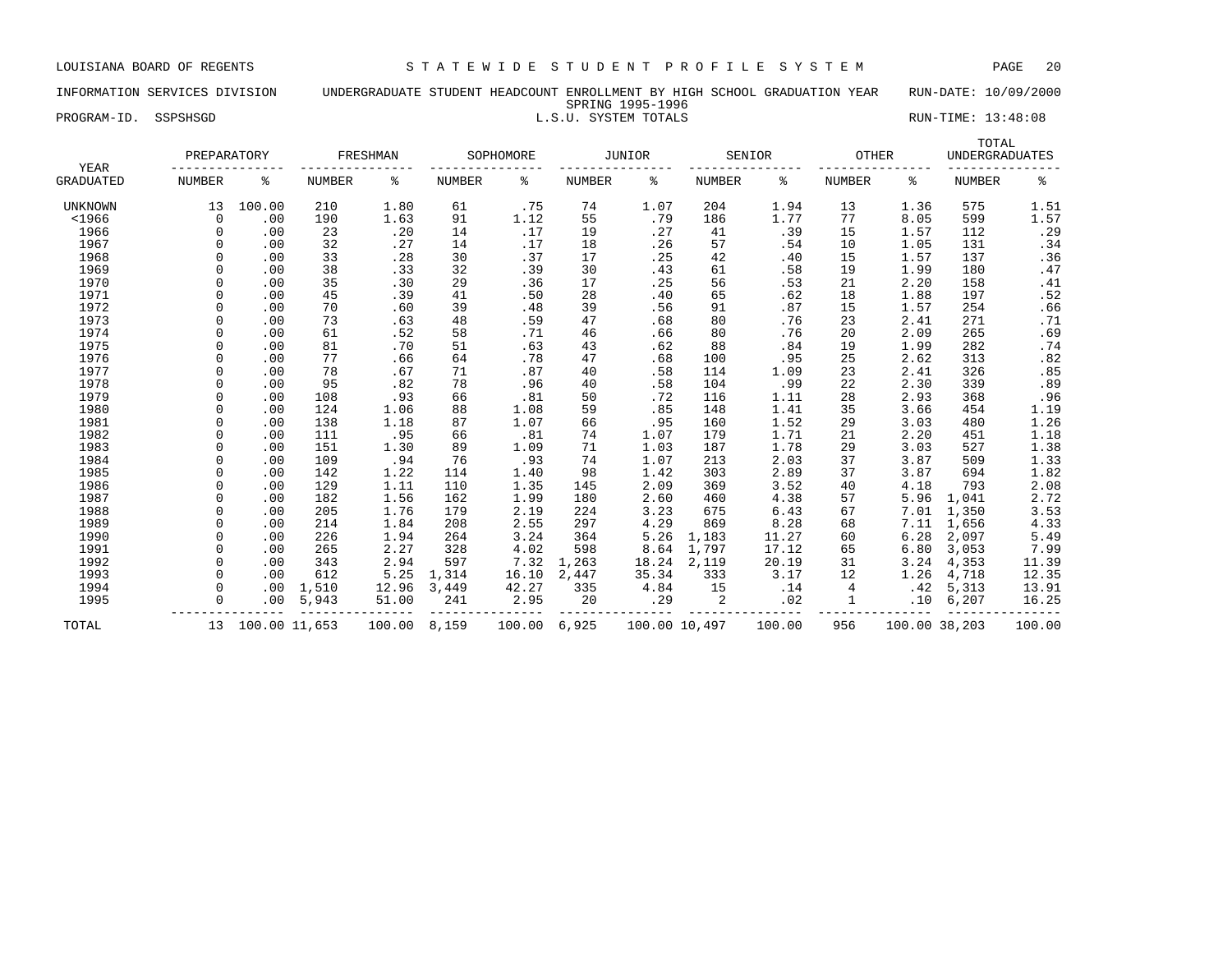### INFORMATION SERVICES DIVISION UNDERGRADUATE STUDENT HEADCOUNT ENROLLMENT BY HIGH SCHOOL GRADUATION YEAR RUN-DATE: 10/09/2000 SPRING 1995-1996 PROGRAM-ID. SSPSHSGD SOUTHERN UNIVERSITY SYSTEM TOTAL RUN-TIME: 13:48:08

| YEAR           | PREPARATORY   |     |        | FRESHMAN |               | SOPHOMORE |               | JUNIOR |             | SENIOR | OTHER         |               | TOTAL<br><b>UNDERGRADUATES</b> |        |
|----------------|---------------|-----|--------|----------|---------------|-----------|---------------|--------|-------------|--------|---------------|---------------|--------------------------------|--------|
| GRADUATED      | <b>NUMBER</b> | ႜ   | NUMBER | ႜ        | <b>NUMBER</b> | န့        | <b>NUMBER</b> | ႜ      | NUMBER      | ిక     | <b>NUMBER</b> | ႜ             | <b>NUMBER</b>                  | ి      |
| <b>UNKNOWN</b> | 0             | .00 | 9      | .19      | 0             | .00       | 0             | .00    | 0           | .00    | 1             | .18           | 10                             | .07    |
| $<$ 1966       | $\Omega$      | .00 | 47     | .98      | 20            | .75       | 22            | 1.12   | 57          | 1.60   | 35            | 6.25          | 181                            | 1.34   |
| 1966           | O             | .00 | 12     | .25      | 4             | .15       | 2             | .10    | 16          | .45    | 13            | 2.32          | 47                             | .35    |
| 1967           | O             | .00 | 22     | .46      | 9             | .34       | 3             | .15    | 20          | .56    | 7             | 1.25          | 61                             | .45    |
| 1968           | 0             | .00 | 14     | .29      | 6             | .22       | 5             | .25    | 16          | .45    | 13            | 2.32          | 54                             | .40    |
| 1969           | 0             | .00 | 16     | .33      | 14            | .52       | 9             | .46    | 22          | .62    | 16            | 2.86          | 77                             | .57    |
| 1970           | 0             | .00 | 8      | .17      | 7             | .26       | 12            | .61    | 22          | .62    | 5             | .89           | 54                             | .40    |
| 1971           | O             | .00 | 19     | .40      | 8             | .30       | 5             | .25    | 43          | 1.21   | 7             | 1.25          | 82                             | .61    |
| 1972           | 0             | .00 | 16     | .33      | 14            | .52       | 7             | .36    | 20          | .56    | 16            | 2.86          | 73                             | .54    |
| 1973           | O             | .00 | 15     | .31      | 20            | .75       | 8             | .41    | 26          | .73    | 14            | 2.50          | 83                             | .61    |
| 1974           |               | .00 | 15     | .31      | 18            | .67       | 5             | .25    | 31          | .87    | 16            | 2.86          | 85                             | .63    |
| 1975           |               | .00 | 18     | .38      | 14            | .52       | 12            | .61    | 36          | 1.01   | 16            | 2.86          | 96                             | .71    |
| 1976           |               | .00 | 32     | .67      | 15            | .56       | 12            | .61    | 38          | 1.07   | 16            | 2.86          | 113                            | .83    |
| 1977           | U             | .00 | 32     | .67      | 16            | .60       | 18            | .91    | 33          | .93    | 11            | 1.96          | 110                            | .81    |
| 1978           | O             | .00 | 24     | .50      | 12            | .45       | 19            | .96    | 40          | 1.12   | 22            | 3.93          | 117                            | .86    |
| 1979           | O             | .00 | 35     | .73      | 15            | .56       | 13            | .66    | 36          | 1.01   | 23            | 4.11          | 122                            | .90    |
| 1980           | O             | .00 | 33     | .69      | 27            | 1.01      | 14            | .71    | 43          | 1.21   | 23            | 4.11          | 140                            | 1.03   |
| 1981           | O             | .00 | 42     | .88      | 30            | 1.12      | 12            | .61    | 59          | 1.65   | 20            | 3.57          | 163                            | 1.20   |
| 1982           | 0             | .00 | 36     | .75      | 21            | .78       | 26            | 1.32   | 45          | 1.26   | 22            | 3.93          | 150                            | 1.11   |
| 1983           | 0             | .00 | 34     | .71      | 19            | .71       | 27            | 1.37   | 54          | 1.51   | 20            | 3.57          | 154                            | 1.14   |
| 1984           | O             | .00 | 42     | .88      | 32            | 1.19      | 24            | 1.22   | 73          | 2.05   | 26            | 4.64          | 197                            | 1.45   |
| 1985           | O             | .00 | 32     | .67      | 36            | 1.34      | 27            | 1.37   | 106         | 2.97   | 20            | 3.57          | 221                            | 1.63   |
| 1986           | O             | .00 | 45     | .94      | 49            | 1.83      | 50            | 2.54   | 163         | 4.57   | 32            | 5.71          | 339                            | 2.50   |
| 1987           |               | .00 | 55     | 1.15     | 40            | 1.49      | 61            | 3.10   | 191         | 5.36   | 26            | 4.64          | 373                            | 2.75   |
| 1988           |               | .00 | 81     | 1.70     | 63            | 2.35      | 83            | 4.22   | 260         | 7.29   | 31            | 5.54          | 518                            | 3.82   |
| 1989           | O             | .00 | 83     | 1.74     | 77            | 2.88      | 105           | 5.33   | 391         | 10.96  | 25            | 4.46          | 681                            | 5.03   |
| 1990           | $\Omega$      | .00 | 121    | 2.53     | 115           | 4.29      | 139           | 7.06   | 507         | 14.22  | 24            | 4.29          | 906                            | 6.69   |
| 1991           | O             | .00 | 181    | 3.79     | 177           | 6.61      | 247           | 12.54  | 597         | 16.74  | 20            | 3.57          | 1,222                          | 9.02   |
| 1992           | O             | .00 | 206    | 4.31     | 280           | 10.46     | 358           | 18.18  | 535         | 15.00  | 19            | 3.39          | 1,398                          | 10.32  |
| 1993           | O             | .00 | 358    | 7.49     | 490           | 18.30     | 580           | 29.46  | 81          | 2.27   | 17            | 3.04          | 1,526                          | 11.26  |
| 1994           | 0             | .00 | 698    | 14.61    | 1,014         | 37.86     | 62            | 3.15   | 5           | .14    | 3             | .54           | 1,782                          | 13.15  |
| 1995           | 0             | .00 | 2,397  | 50.17    | 16            | .60       | 2             | .10    | $\mathbf 0$ | .00    |               | .18           | 2,416                          | 17.83  |
| TOTAL          | $\mathbf 0$   | .00 | 4,778  | 100.00   | 2,678         | 100.00    | 1,969         | 100.00 | 3,566       | 100.00 | 560           | 100.00 13,551 |                                | 100.00 |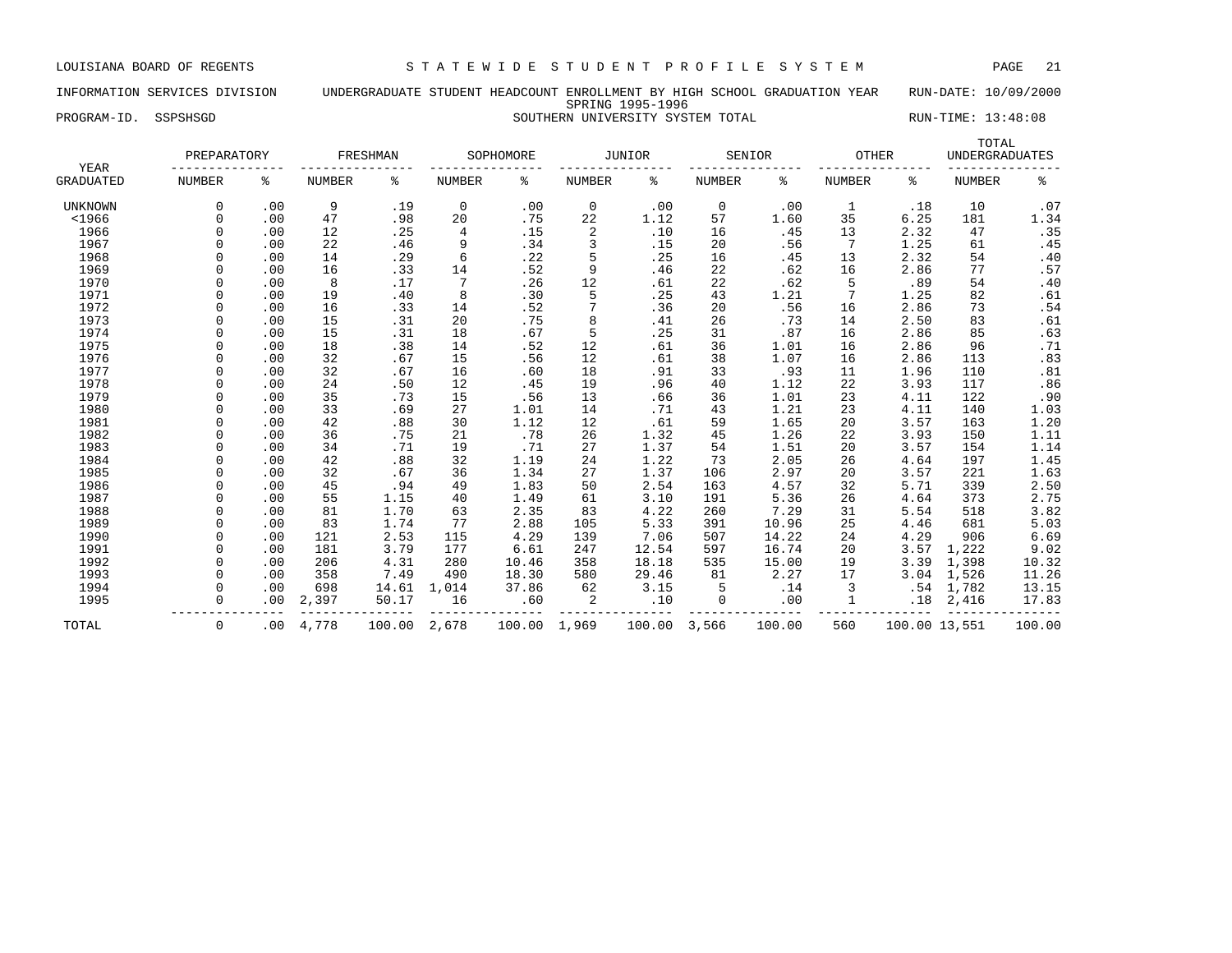### INFORMATION SERVICES DIVISION UNDERGRADUATE STUDENT HEADCOUNT ENROLLMENT BY HIGH SCHOOL GRADUATION YEAR RUN-DATE: 10/09/2000 SPRING 1995-1996

# PROGRAM-ID. SSPSHSGD **RUN-TIME:** 13:48:08 L.C.T.C. SYSTEM TOTALS

|                          | PREPARATORY   |     | FRESHMAN      |     |             | SOPHOMORE | JUNIOR        |     | SENIOR        |     | <b>OTHER</b>  |     | TOTAL<br><b>UNDERGRADUATES</b> |     |
|--------------------------|---------------|-----|---------------|-----|-------------|-----------|---------------|-----|---------------|-----|---------------|-----|--------------------------------|-----|
| YEAR<br><b>GRADUATED</b> | <b>NUMBER</b> | ႜ   | <b>NUMBER</b> | ႜ   | NUMBER      | ႜ         | <b>NUMBER</b> | ៖   | <b>NUMBER</b> | နွ  | <b>NUMBER</b> | နွ  | <b>NUMBER</b>                  | နွ  |
| <b>UNKNOWN</b>           | 0             | .00 | 0             | .00 | 0           | .00       | 0             | .00 | $\mathbf 0$   | .00 | 0             | .00 | 0                              | .00 |
| $<$ 1966                 | $\Omega$      | .00 | 0             | .00 | 0           | .00       | 0             | .00 | $\mathbf 0$   | .00 | 0             | .00 | 0                              | .00 |
| 1966                     | $\Omega$      | .00 | 0             | .00 | $\mathbf 0$ | .00       | 0             | .00 | $\mathbf 0$   | .00 | $\mathbf 0$   | .00 | $\mathbf 0$                    | .00 |
| 1967                     | $\Omega$      | .00 | 0             | .00 | $\mathbf 0$ | .00       | 0             | .00 | $\mathbf 0$   | .00 | $\mathbf 0$   | .00 | 0                              | .00 |
| 1968                     | $\Omega$      | .00 | 0             | .00 | 0           | .00       | 0             | .00 | $\mathbf 0$   | .00 | 0             | .00 | $\mathbf 0$                    | .00 |
| 1969                     | $\Omega$      | .00 | 0             | .00 | 0           | .00       | 0             | .00 | 0             | .00 | 0             | .00 | $\mathbf 0$                    | .00 |
| 1970                     | $\Omega$      | .00 | 0             | .00 | $\mathbf 0$ | .00       | 0             | .00 | $\Omega$      | .00 | $\Omega$      | .00 | $\mathbf 0$                    | .00 |
| 1971                     | $\Omega$      | .00 | 0             | .00 | $\mathbf 0$ | .00       | 0             | .00 | $\Omega$      | .00 | $\Omega$      | .00 | 0                              | .00 |
| 1972                     | $\Omega$      | .00 | 0             | .00 | $\mathbf 0$ | .00       | 0             | .00 | $\Omega$      | .00 | $\Omega$      | .00 | 0                              | .00 |
| 1973                     | $\Omega$      | .00 | $\mathbf 0$   | .00 | $\mathbf 0$ | .00       | $\mathbf 0$   | .00 | $\Omega$      | .00 | $\mathbf 0$   | .00 | 0                              | .00 |
| 1974                     | $\Omega$      | .00 | $\mathbf 0$   | .00 | $\mathbf 0$ | .00       | $\mathbf 0$   | .00 | $\Omega$      | .00 | $\mathbf 0$   | .00 | 0                              | .00 |
| 1975                     | $\Omega$      | .00 | 0             | .00 | $\mathbf 0$ | .00       | 0             | .00 | $\Omega$      | .00 | $\mathbf 0$   | .00 | $\mathbf 0$                    | .00 |
| 1976                     | $\Omega$      | .00 | 0             | .00 | $\mathbf 0$ | .00       | 0             | .00 | $\mathbf 0$   | .00 | $\mathbf 0$   | .00 | 0                              | .00 |
| 1977                     | $\Omega$      | .00 | 0             | .00 | $\mathbf 0$ | .00       | 0             | .00 | $\mathbf 0$   | .00 | $\mathbf 0$   | .00 | 0                              | .00 |
| 1978                     | $\Omega$      | .00 | 0             | .00 | $\mathbf 0$ | .00       | 0             | .00 | $\Omega$      | .00 | $\mathbf 0$   | .00 | 0                              | .00 |
| 1979                     | $\Omega$      | .00 | 0             | .00 | $\mathbf 0$ | .00       | 0             | .00 | $\mathbf 0$   | .00 | $\mathbf 0$   | .00 | 0                              | .00 |
| 1980                     | $\Omega$      | .00 | 0             | .00 | $\mathbf 0$ | .00       | 0             | .00 | $\Omega$      | .00 | $\Omega$      | .00 | 0                              | .00 |
| 1981                     | $\cap$        | .00 | 0             | .00 | $\mathbf 0$ | .00       | 0             | .00 | $\Omega$      | .00 | $\Omega$      | .00 | $\mathbf 0$                    | .00 |
| 1982                     | $\cap$        | .00 | 0             | .00 | $\mathbf 0$ | .00       | 0             | .00 | $\Omega$      | .00 | $\Omega$      | .00 | 0                              | .00 |
| 1983                     | $\Omega$      | .00 | 0             | .00 | 0           | .00       | 0             | .00 | $\Omega$      | .00 | $\Omega$      | .00 | 0                              | .00 |
| 1984                     | $\Omega$      | .00 | $\mathbf 0$   | .00 | $\mathbf 0$ | .00       | 0             | .00 | $\Omega$      | .00 | 0             | .00 | $\Omega$                       | .00 |
| 1985                     | $\Omega$      | .00 | $\mathbf 0$   | .00 | $\mathbf 0$ | .00       | $\mathbf 0$   | .00 | $\circ$       | .00 | $\mathbf 0$   | .00 | 0                              | .00 |
| 1986                     | $\Omega$      | .00 | $\mathbf 0$   | .00 | $\mathbf 0$ | .00       | $\mathbf 0$   | .00 | $\circ$       | .00 | $\mathbf 0$   | .00 | 0                              | .00 |
| 1987                     | $\Omega$      | .00 | 0             | .00 | $\mathbf 0$ | .00       | 0             | .00 | $\Omega$      | .00 | $\mathbf 0$   | .00 | 0                              | .00 |
| 1988                     | $\Omega$      | .00 | 0             | .00 | $\mathbf 0$ | .00       | 0             | .00 | $\mathbf 0$   | .00 | $\mathbf 0$   | .00 | 0                              | .00 |
| 1989                     | $\Omega$      | .00 | 0             | .00 | $\mathbf 0$ | .00       | 0             | .00 | $\mathbf 0$   | .00 | $\mathbf 0$   | .00 | $\mathbf 0$                    | .00 |
| 1990                     | $\Omega$      | .00 | 0             | .00 | 0           | .00       | 0             | .00 | $\mathbf 0$   | .00 | 0             | .00 | 0                              | .00 |
| 1991                     | $\Omega$      | .00 | $\mathbf 0$   | .00 | $\mathbf 0$ | .00       | $\mathbf 0$   | .00 | $\Omega$      | .00 | $\Omega$      | .00 | $\mathbf 0$                    | .00 |
| 1992                     | $\Omega$      | .00 | 0             | .00 | $\mathbf 0$ | .00       | 0             | .00 | $\Omega$      | .00 | 0             | .00 | 0                              | .00 |
| 1993                     | $\Omega$      | .00 | $\mathbf 0$   | .00 | $\mathbf 0$ | .00       | 0             | .00 | $\Omega$      | .00 | $\Omega$      | .00 | $\Omega$                       | .00 |
| 1994                     | $\Omega$      | .00 | 0             | .00 | 0           | .00       | 0             | .00 | $\Omega$      | .00 | $\Omega$      | .00 | $\Omega$                       | .00 |
| 1995                     | $\mathbf 0$   | .00 | $\mathbf 0$   | .00 | $\mathbf 0$ | .00       | 0             | .00 | $\mathbf 0$   | .00 | 0             | .00 | $\mathbf 0$                    | .00 |
| TOTAL                    | $\mathsf 0$   | .00 | $\mathbf 0$   | .00 | $\mathbf 0$ | .00       | $\mathbf 0$   | .00 | $\mathbf 0$   | .00 | 0             | .00 | $\mathbf 0$                    | .00 |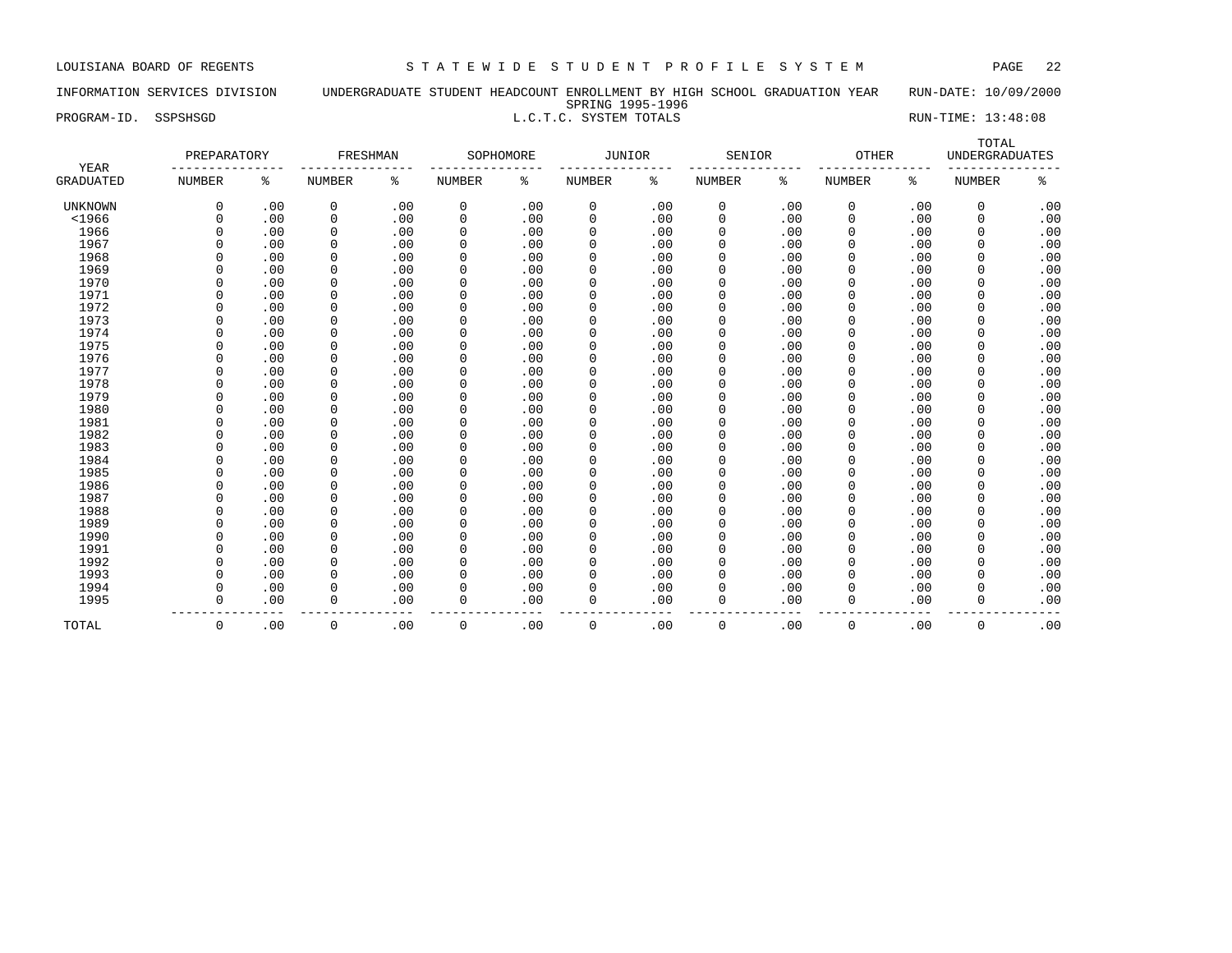### INFORMATION SERVICES DIVISION UNDERGRADUATE STUDENT HEADCOUNT ENROLLMENT BY HIGH SCHOOL GRADUATION YEAR RUN-DATE: 10/09/2000 SPRING 1995-1996 PROGRAM-ID. SSPSHSGD **ALL PUBLIC INSTITUTIONS** RUN-TIME: 13:48:08

| YEAR             | PREPARATORY    |               |               | FRESHMAN |               | SOPHOMORE |               | <b>JUNIOR</b> |        | SENIOR | <b>OTHER</b>  |               | TOTAL<br><b>UNDERGRADUATES</b> |        |
|------------------|----------------|---------------|---------------|----------|---------------|-----------|---------------|---------------|--------|--------|---------------|---------------|--------------------------------|--------|
| <b>GRADUATED</b> | <b>NUMBER</b>  | ి             | <b>NUMBER</b> | ៖        | NUMBER        | ႜ         | NUMBER        | ႜ             | NUMBER | ႜ      | <b>NUMBER</b> | ႜ             | <b>NUMBER</b>                  | နွ     |
| UNKNOWN          | 352            | 90.26         | 1,232         | 2.60     | 230           | .78       | 182           | .86           | 346    | 1.03   | 51            | .82           | 2,393                          | 1.73   |
| $<$ 1966         | 0              | .00           | 725           | 1.53     | 329           | 1.12      | 176           | .83           | 577    | 1.72   | 1,056         | 16.90         | 2,863                          | 2.07   |
| 1966             | $\Omega$       | .00           | 97            | .21      | 50            | .17       | 53            | .25           | 124    | .37    | 69            | 1.10          | 393                            | .28    |
| 1967             |                | .00           | 147           | .31      | 71            | .24       | 44            | .21           | 154    | .46    | 58            | .93           | 474                            | .34    |
| 1968             |                | .26           | 134           | .28      | 107           | .36       | 58            | .27           | 144    | .43    | 76            | 1.22          | 520                            | .38    |
| 1969             | $\Omega$       | .00           | 160           | .34      | 119           | .40       | 82            | .39           | 212    | .63    | 82            | 1.31          | 655                            | .47    |
| 1970             | $\Omega$       | .00           | 140           | .30      | 130           | .44       | 77            | .36           | 205    | .61    | 90            | 1.44          | 642                            | .46    |
| 1971             | $\Omega$       | .00           | 188           | .40      | 135           | .46       | 84            | .40           | 261    | .78    | 97            | 1.55          | 765                            | .55    |
| 1972             | $\Omega$       | .00           | 210           | .44      | 162           | .55       | 105           | .50           | 277    | .82    | 92            | 1.47          | 846                            | .61    |
| 1973             | $\Omega$       | .00           | 221           | .47      | 176           | .60       | 129           | .61           | 295    | .88    | 122           | 1.95          | 943                            | .68    |
| 1974             | $\Omega$       | .00           | 225           | .48      | 207           | .70       | 133           | .63           | 299    | .89    | 102           | 1.63          | 966                            | .70    |
| 1975             |                | .26           | 280           | .59      | 210           | .71       | 129           | .61           | 359    | 1.07   | 125           | 2.00          | 1,104                          | .80    |
| 1976             |                | .00           | 315           | .67      | 224           | .76       | 146           | .69           | 346    | 1.03   | 134           | 2.14          | 1,165                          | .84    |
| 1977             |                | .26           | 332           | .70      | 229           | .78       | 156           | .74           | 385    | 1.14   | 125           | 2.00          | 1,228                          | .89    |
| 1978             |                | .26           | 361           | .76      | 257           | .87       | 159           | .75           | 389    | 1.16   | 145           | 2.32          | 1,312                          | .95    |
| 1979             | $\Omega$       | .00           | 385           | .81      | 277           | .94       | 162           | .77           | 441    | 1.31   | 171           | 2.74          | 1,436                          | 1.04   |
| 1980             | $\Omega$       | .00           | 413           | .87      | 313           | 1.06      | 198           | .94           | 471    | 1.40   | 158           | 2.53          | 1,553                          | 1.12   |
| 1981             | $\Omega$       | .00           | 452           | .96      | 306           | 1.04      | 193           | .91           | 501    | 1.49   | 189           | 3.02          | 1,641                          | 1.19   |
| 1982             |                | .26           | 466           | .99      | 300           | 1.02      | 221           | 1.05          | 519    | 1.54   | 170           | 2.72          | 1,677                          | 1.21   |
| 1983             |                | .00           | 472           | 1.00     | 329           | 1.12      | 224           | 1.06          | 601    | 1.79   | 171           | 2.74          | 1,797                          | 1.30   |
| 1984             |                | .51           | 489           | 1.03     | 349           | 1.19      | 217           | 1.03          | 699    | 2.08   | 214           | 3.43          | 1,970                          | 1.43   |
| 1985             | $\overline{c}$ | .51           | 568           | 1.20     | 389           | 1.32      | 296           | 1.40          | 931    | 2.77   | 224           | 3.59          | 2,410                          | 1.74   |
| 1986             | $\Omega$       | .00           | 605           | 1.28     | 469           | 1.59      | 419           | 1.99          | 1,124  | 3.34   | 245           | 3.92          | 2,862                          | 2.07   |
| 1987             |                | .26           | 720           | 1.52     | 580           | 1.97      | 534           | 2.53          | 1,527  | 4.54   | 292           | 4.67          | 3,654                          | 2.65   |
| 1988             |                | .26           | 820           | 1.73     | 721           | 2.45      | 690           | 3.27          | 2,114  | 6.28   | 334           | 5.35          | 4,680                          | 3.39   |
| 1989             |                | .26           | 938           | 1.98     | 890           | 3.02      | 939           | 4.45          | 2,933  | 8.72   | 396           | 6.34          | 6,097                          | 4.41   |
| 1990             |                | .26           | 1,094         | 2.31     | 1,127         | 3.83      | 1,178         | 5.58          | 4,144  | 12.32  | 343           | 5.49          | 7,887                          | 5.71   |
| 1991             | 3              | .77           | 1,338         | 2.83     | 1,467         | 4.98      | 2,038         | 9.66          | 6,012  | 17.87  | 368           |               | 5.89 11,226                    | 8.13   |
| 1992             | $\overline{4}$ | 1.03          | 1,821         | 3.85     | 2,577         | 8.75      | 4,021         | 19.05         | 6,268  | 18.63  | 344           |               | 5.51 15,035                    | 10.89  |
| 1993             | 7              | 1.79          | 3,094         | 6.54     | 5,249         | 17.83     | 7,382         | 34.97         | 933    | 2.77   | 165           |               | 2.64 16,830                    | 12.19  |
| 1994             | 5              | 1.28          | 6,876         |          | 14.54 11,090  | 37.68     | 655           | 3.10          | 35     | .10    | 28            |               | $.45$ 18,689                   | 13.53  |
| 1995             |                |               | 1.54 21,981   | 46.47    | 366           | 1.24      | 28            | .13           | 13     | .04    | 12            |               | .1922,406                      | 16.22  |
| TOTAL            | 390            | 100.00 47,299 |               |          | 100.00 29,435 |           | 100.00 21,108 | 100.00 33,639 |        | 100.00 | 6,248         | 100.00138,119 |                                | 100.00 |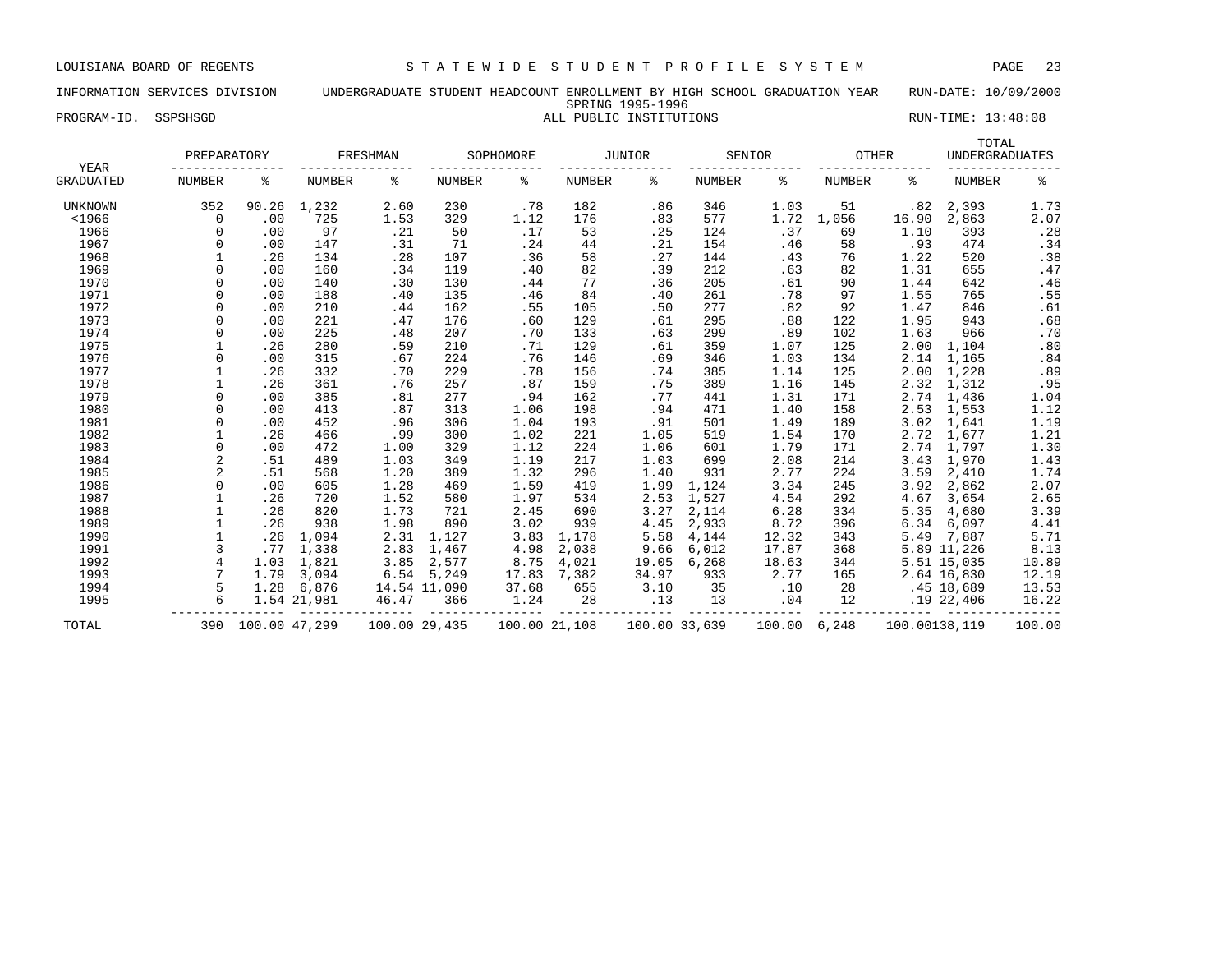### INFORMATION SERVICES DIVISION UNDERGRADUATE STUDENT HEADCOUNT ENROLLMENT BY HIGH SCHOOL GRADUATION YEAR RUN-DATE: 10/09/2000 SPRING 1995-1996 PROGRAM-ID. SSPSHSGD PRIVATE INSTITUTION TOTALS RUN-TIME: 13:48:08

| YEAR             | PREPARATORY   |     | FRESHMAN      |     |             | SOPHOMORE | <b>JUNIOR</b> |     | SENIOR        |     | OTHER         |     | TOTAL<br><b>UNDERGRADUATES</b> |     |
|------------------|---------------|-----|---------------|-----|-------------|-----------|---------------|-----|---------------|-----|---------------|-----|--------------------------------|-----|
| <b>GRADUATED</b> | <b>NUMBER</b> | ႜ   | <b>NUMBER</b> | ႜ   | NUMBER      | ႜ         | <b>NUMBER</b> | နွ  | <b>NUMBER</b> | ៖   | <b>NUMBER</b> | ి   | <b>NUMBER</b>                  | ిక  |
| <b>UNKNOWN</b>   | $\mathbf 0$   | .00 | 0             | .00 | 0           | .00       | 0             | .00 | 0             | .00 | 0             | .00 | 0                              | .00 |
| $<$ 1966         | $\Omega$      | .00 | $\mathbf 0$   | .00 | $\mathbf 0$ | .00       | $\mathbf 0$   | .00 | 0             | .00 | $\Omega$      | .00 | $\mathbf 0$                    | .00 |
| 1966             | $\Omega$      | .00 | 0             | .00 | $\mathbf 0$ | .00       | 0             | .00 | 0             | .00 | $\Omega$      | .00 | 0                              | .00 |
| 1967             | $\Omega$      | .00 | $\mathbf 0$   | .00 | $\mathbf 0$ | .00       | 0             | .00 | $\mathbf 0$   | .00 | 0             | .00 | $\mathbf 0$                    | .00 |
| 1968             | $\Omega$      | .00 | $\mathbf 0$   | .00 | $\mathbf 0$ | .00       | $\Omega$      | .00 | 0             | .00 | 0             | .00 | $\mathbf 0$                    | .00 |
| 1969             | $\Omega$      | .00 | $\mathbf 0$   | .00 | $\mathbf 0$ | .00       | $\Omega$      | .00 | 0             | .00 | 0             | .00 | $\Omega$                       | .00 |
| 1970             | $\Omega$      | .00 | $\mathbf 0$   | .00 | $\mathbf 0$ | .00       | $\Omega$      | .00 | 0             | .00 | $\mathbf 0$   | .00 | $\mathbf 0$                    | .00 |
| 1971             | $\Omega$      | .00 | $\mathbf 0$   | .00 | $\mathbf 0$ | .00       | 0             | .00 | 0             | .00 | $\mathbf 0$   | .00 | 0                              | .00 |
| 1972             | $\Omega$      | .00 | $\mathbf 0$   | .00 | $\mathbf 0$ | .00       | 0             | .00 | $\mathbf 0$   | .00 | $\Omega$      | .00 | $\Omega$                       | .00 |
| 1973             | $\Omega$      | .00 | $\mathbf 0$   | .00 | 0           | .00       | 0             | .00 | $\mathbf 0$   | .00 | $\Omega$      | .00 | $\Omega$                       | .00 |
| 1974             | $\Omega$      | .00 | 0             | .00 | 0           | .00       | 0             | .00 | 0             | .00 | 0             | .00 | $\Omega$                       | .00 |
| 1975             | $\Omega$      | .00 | $\mathbf 0$   | .00 | 0           | .00       | $\Omega$      | .00 | $\Omega$      | .00 | O             | .00 | $\Omega$                       | .00 |
| 1976             | $\Omega$      | .00 | $\mathbf 0$   | .00 | 0           | .00       | $\Omega$      | .00 | $\Omega$      | .00 | 0             | .00 | $\Omega$                       | .00 |
| 1977             | $\Omega$      | .00 | $\mathbf 0$   | .00 | 0           | .00       | $\Omega$      | .00 | $\mathbf 0$   | .00 | $\Omega$      | .00 | $\mathbf 0$                    | .00 |
| 1978             | $\Omega$      | .00 | $\mathbf 0$   | .00 | 0           | .00       | $\Omega$      | .00 | 0             | .00 | $\Omega$      | .00 | $\mathbf 0$                    | .00 |
| 1979             | $\Omega$      | .00 | $\Omega$      | .00 | $\mathbf 0$ | .00       | $\Omega$      | .00 | $\Omega$      | .00 | $\Omega$      | .00 | $\Omega$                       | .00 |
| 1980             | $\Omega$      | .00 | 0             | .00 | 0           | .00       | $\Omega$      | .00 | $\mathbf 0$   | .00 | 0             | .00 | 0                              | .00 |
| 1981             | $\Omega$      | .00 | 0             | .00 | 0           | .00       | 0             | .00 | 0             | .00 | 0             | .00 | $\mathbf 0$                    | .00 |
| 1982             | $\mathbf 0$   | .00 | 0             | .00 | $\mathbf 0$ | .00       | 0             | .00 | $\mathbf 0$   | .00 | $\mathbf 0$   | .00 | $\mathbf 0$                    | .00 |
| 1983             | $\Omega$      | .00 | $\mathbf 0$   | .00 | 0           | .00       | $\Omega$      | .00 | 0             | .00 | 0             | .00 | 0                              | .00 |
| 1984             | $\mathbf 0$   | .00 | $\mathbf 0$   | .00 | $\mathbf 0$ | .00       | $\mathbf 0$   | .00 | 0             | .00 | $\mathbf 0$   | .00 | 0                              | .00 |
| 1985             | $\Omega$      | .00 | $\mathbf 0$   | .00 | 0           | .00       | 0             | .00 | 0             | .00 | $\mathbf 0$   | .00 | $\mathbf 0$                    | .00 |
| 1986             | $\Omega$      | .00 | 0             | .00 | 0           | .00       | 0             | .00 | $\mathbf 0$   | .00 | 0             | .00 | 0                              | .00 |
| 1987             | $\Omega$      | .00 | 0             | .00 | 0           | .00       | 0             | .00 | 0             | .00 | 0             | .00 | 0                              | .00 |
| 1988             | $\Omega$      | .00 | 0             | .00 | 0           | .00       | 0             | .00 | $\mathbf 0$   | .00 | 0             | .00 | $\Omega$                       | .00 |
| 1989             | $\Omega$      | .00 | 0             | .00 | 0           | .00       | 0             | .00 | $\mathbf 0$   | .00 | $\Omega$      | .00 | $\Omega$                       | .00 |
| 1990             | $\Omega$      | .00 | $\mathbf 0$   | .00 | 0           | .00       | $\mathbf 0$   | .00 | $\mathbf 0$   | .00 | $\Omega$      | .00 | $\mathbf 0$                    | .00 |
| 1991             | $\Omega$      | .00 | $\Omega$      | .00 | 0           | .00       | $\Omega$      | .00 | $\Omega$      | .00 | $\Omega$      | .00 | $\Omega$                       | .00 |
| 1992             | $\Omega$      | .00 | $\Omega$      | .00 | $\mathbf 0$ | .00       | $\Omega$      | .00 | $\Omega$      | .00 | $\Omega$      | .00 | 0                              | .00 |
| 1993             | $\Omega$      | .00 | 0             | .00 | $\mathbf 0$ | .00       | 0             | .00 | $\mathbf 0$   | .00 | $\Omega$      | .00 | 0                              | .00 |
| 1994             | $\mathbf 0$   | .00 | 0             | .00 | $\mathbf 0$ | .00       | 0             | .00 | $\mathbf 0$   | .00 | 0             | .00 | 0                              | .00 |
| 1995             | $\mathbf 0$   | .00 | 0             | .00 | $\mathbf 0$ | .00       | $\Omega$      | .00 | $\mathbf 0$   | .00 | 0             | .00 | $\mathbf 0$                    | .00 |
| TOTAL            | 0             | .00 | $\mathbf 0$   | .00 | 0           | .00       | $\mathbf 0$   | .00 | $\mathbf 0$   | .00 | $\mathbf 0$   | .00 | 0                              | .00 |